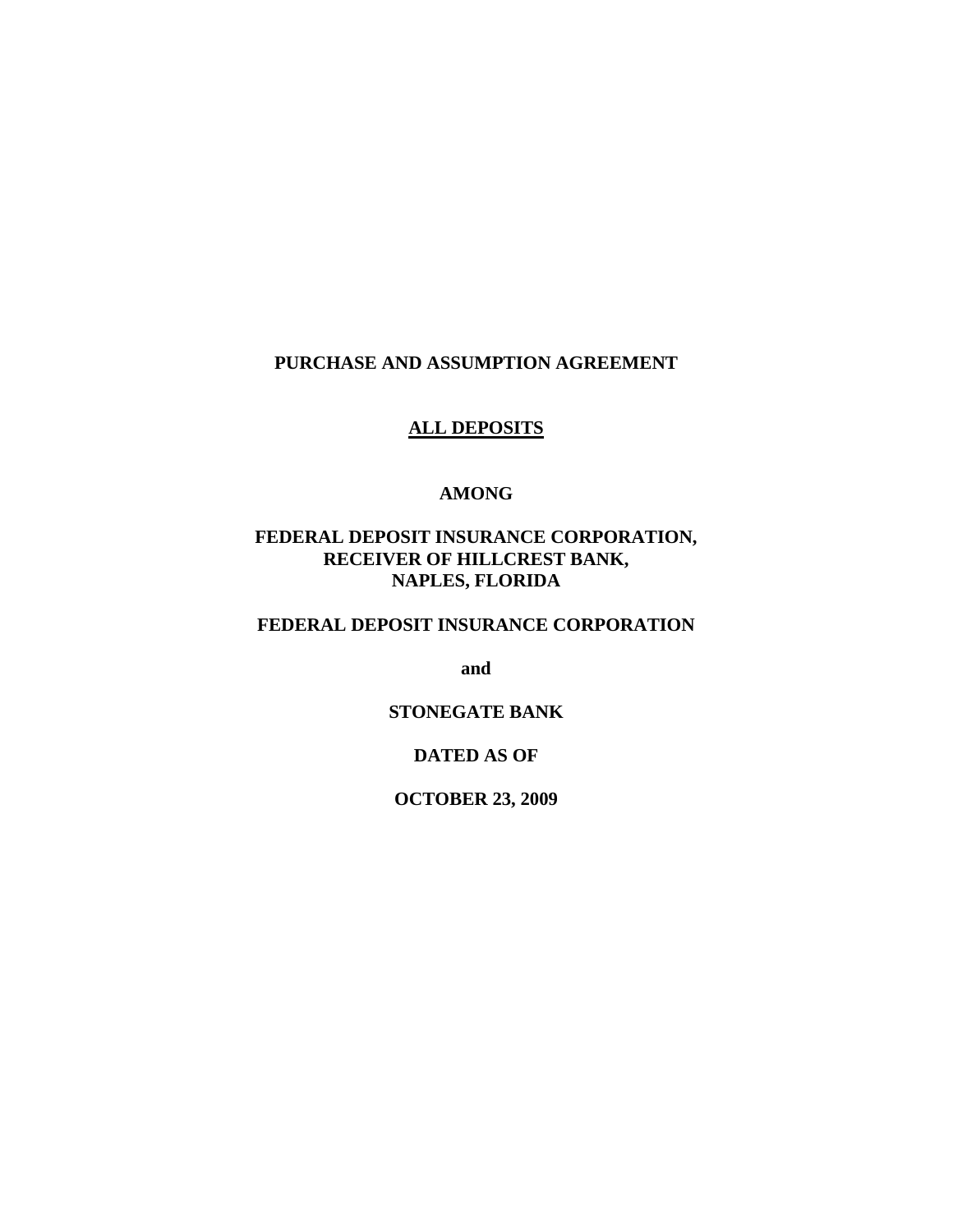# **TABLE OF CONTENTS**

| <b>ARTICLE I</b>   |                                                           |  |
|--------------------|-----------------------------------------------------------|--|
| <b>ARTICLE II</b>  |                                                           |  |
| 2.1                |                                                           |  |
| 2.2                |                                                           |  |
| 2.3                |                                                           |  |
| 2.4                |                                                           |  |
| <b>ARTICLE III</b> |                                                           |  |
| 3.1                |                                                           |  |
| 3.2                |                                                           |  |
| 3.3                | Manner of Conveyance; Limited Warranty;                   |  |
|                    |                                                           |  |
| 3.4                |                                                           |  |
| 3.5                |                                                           |  |
| 3.6                |                                                           |  |
| <b>ARTICLE IV</b>  | <b>ASSUMPTION OF CERTAIN DUTIES AND OBLIGATIONS  18</b>   |  |
| 4.1                |                                                           |  |
| 4.2                |                                                           |  |
| 4.3                |                                                           |  |
| 4.4                |                                                           |  |
| 4.5                |                                                           |  |
| 4.6                |                                                           |  |
| 4.7                | Agreement with Respect to Leased Data                     |  |
|                    |                                                           |  |
| 4.8                | Agreement with Respect to Certain                         |  |
|                    |                                                           |  |
| 4.9                |                                                           |  |
| 4.10               |                                                           |  |
| 4.11               |                                                           |  |
| 4.12               | Agreement with Respect to Continuation of                 |  |
|                    | Group Health Plan Coverage for                            |  |
|                    |                                                           |  |
| 4.13               | Agreement with Respect to Interim Asset Servicing 25      |  |
| 4.14               | Agreement with Respect to Option to Purchase Loan Pools25 |  |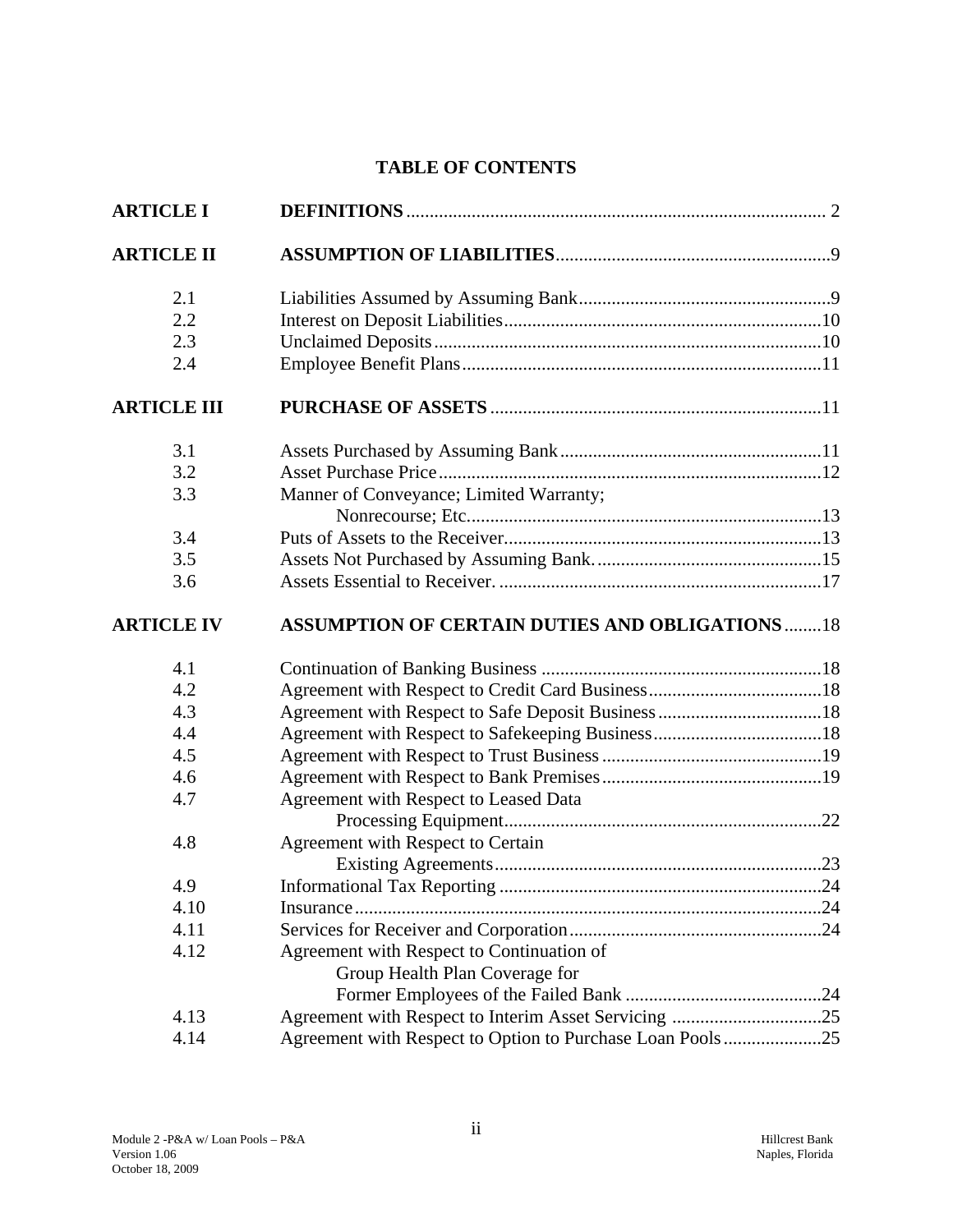| <b>ARTICLE V</b>    | DUTIES WITH RESPECT TO DEPOSITORS                     |  |
|---------------------|-------------------------------------------------------|--|
|                     |                                                       |  |
| 5.1                 |                                                       |  |
| 5.2                 |                                                       |  |
| 5.3                 |                                                       |  |
| <b>ARTICLE VI</b>   |                                                       |  |
| 6.1                 |                                                       |  |
| 6.2                 |                                                       |  |
| 6.3                 |                                                       |  |
| 6.4                 |                                                       |  |
| <b>ARTICLE VII</b>  |                                                       |  |
| <b>ARTICLE VIII</b> |                                                       |  |
| 8.1                 |                                                       |  |
| 8.2                 | Correction of Errors and Omissions; Other Liabilities |  |
| 8.3                 |                                                       |  |
| 8.4                 |                                                       |  |
| 8.5                 |                                                       |  |
| <b>ARTICLE IX</b>   |                                                       |  |
| 9.1                 |                                                       |  |
| 9.2                 |                                                       |  |
| 9.3                 |                                                       |  |
| 9.4                 |                                                       |  |
| 9.5                 |                                                       |  |
| 9.6                 | Proceedings with Respect to Certain Assets            |  |
| 9.7                 |                                                       |  |
| <b>ARTICLE X</b>    |                                                       |  |
| <b>ARTICLE XI</b>   | <b>REPRESENTATIONS AND WARRANTIES OF THE</b>          |  |
|                     |                                                       |  |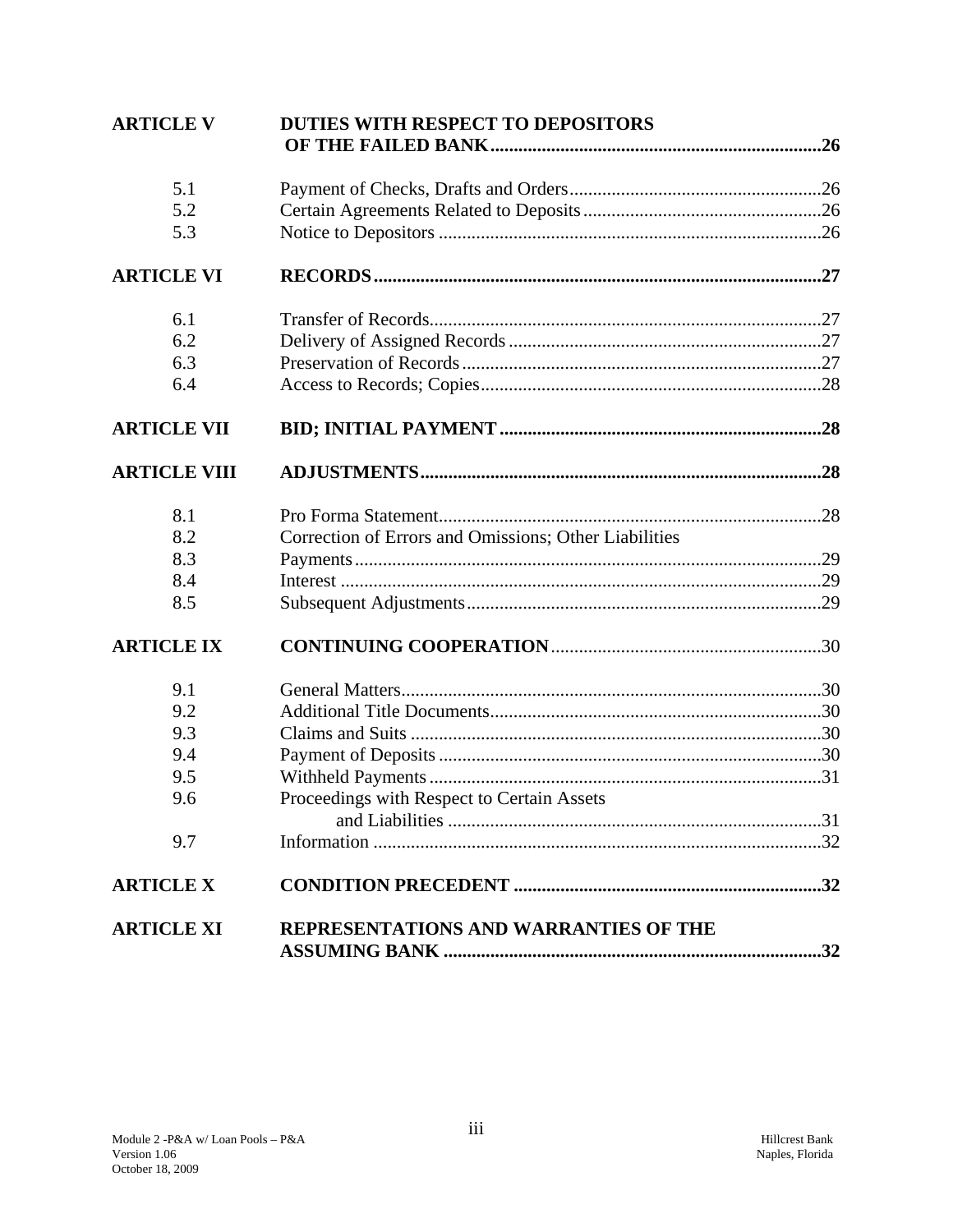| <b>ARTICLE XII</b>  |  |
|---------------------|--|
| 12.1                |  |
| 12.2                |  |
| 12.3                |  |
| 12.4                |  |
|                     |  |
| 12.5                |  |
| 12.6                |  |
| 12.7                |  |
| 12.8                |  |
| <b>ARTICLE XIII</b> |  |
| 13.1                |  |
| 13.2                |  |
| 13.3                |  |
| 13.4                |  |
| 13.5                |  |
| 13.6                |  |
| 13.7                |  |
| 13.8                |  |
| 13.9                |  |
| 13.10               |  |
| 13.11               |  |
| 13.12               |  |
| 13.13               |  |
|                     |  |

# **SCHEDULES**

| 2.1             |  |
|-----------------|--|
| 2.1(a)          |  |
| 3.1             |  |
| 3.1(e)          |  |
| 3.1(i)          |  |
| 3.2             |  |
| 3.5(k)          |  |
| $7\overline{ }$ |  |
|                 |  |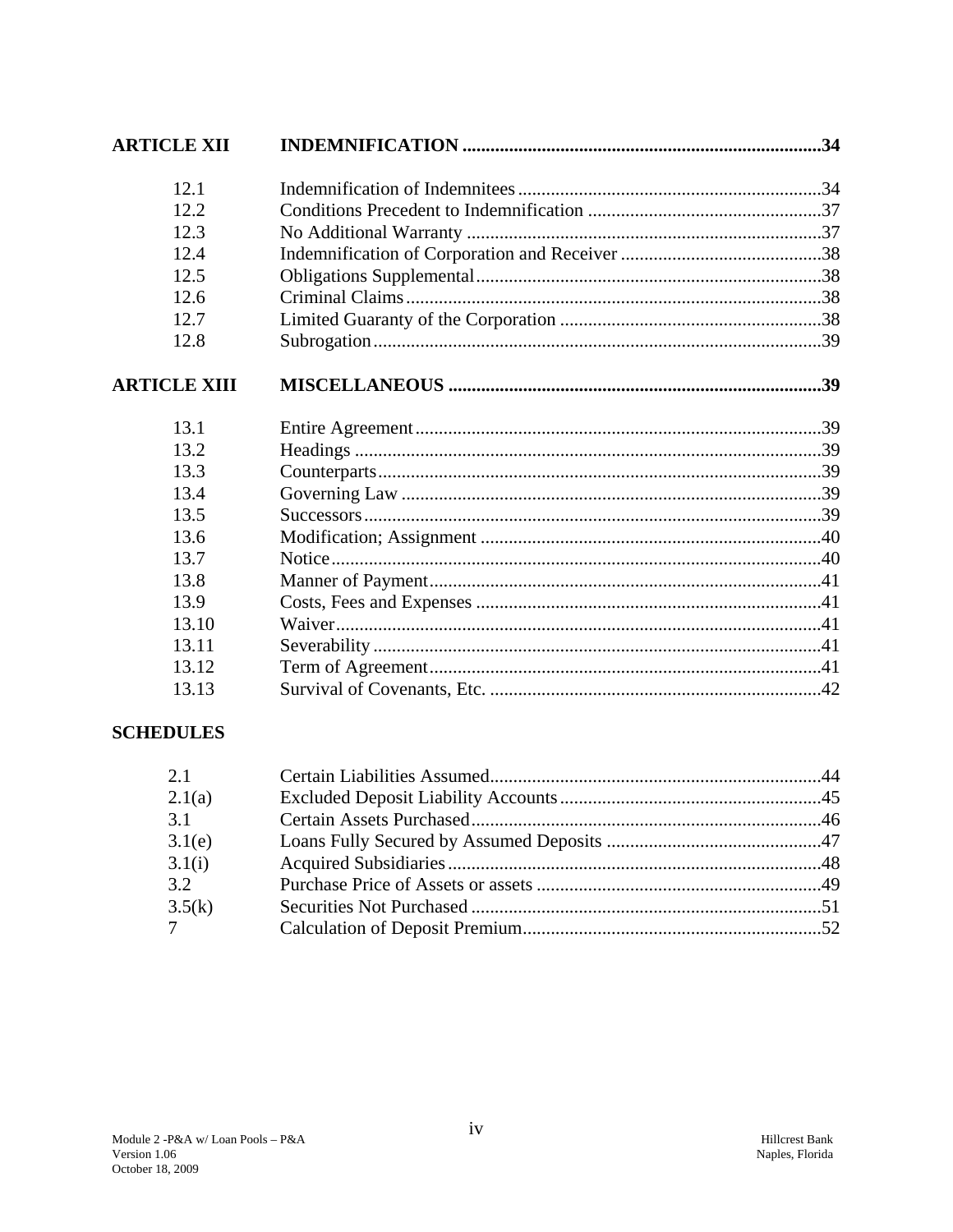# **EXHIBITS**

| 2.3A |  |
|------|--|
| 2.3B |  |
| 4.13 |  |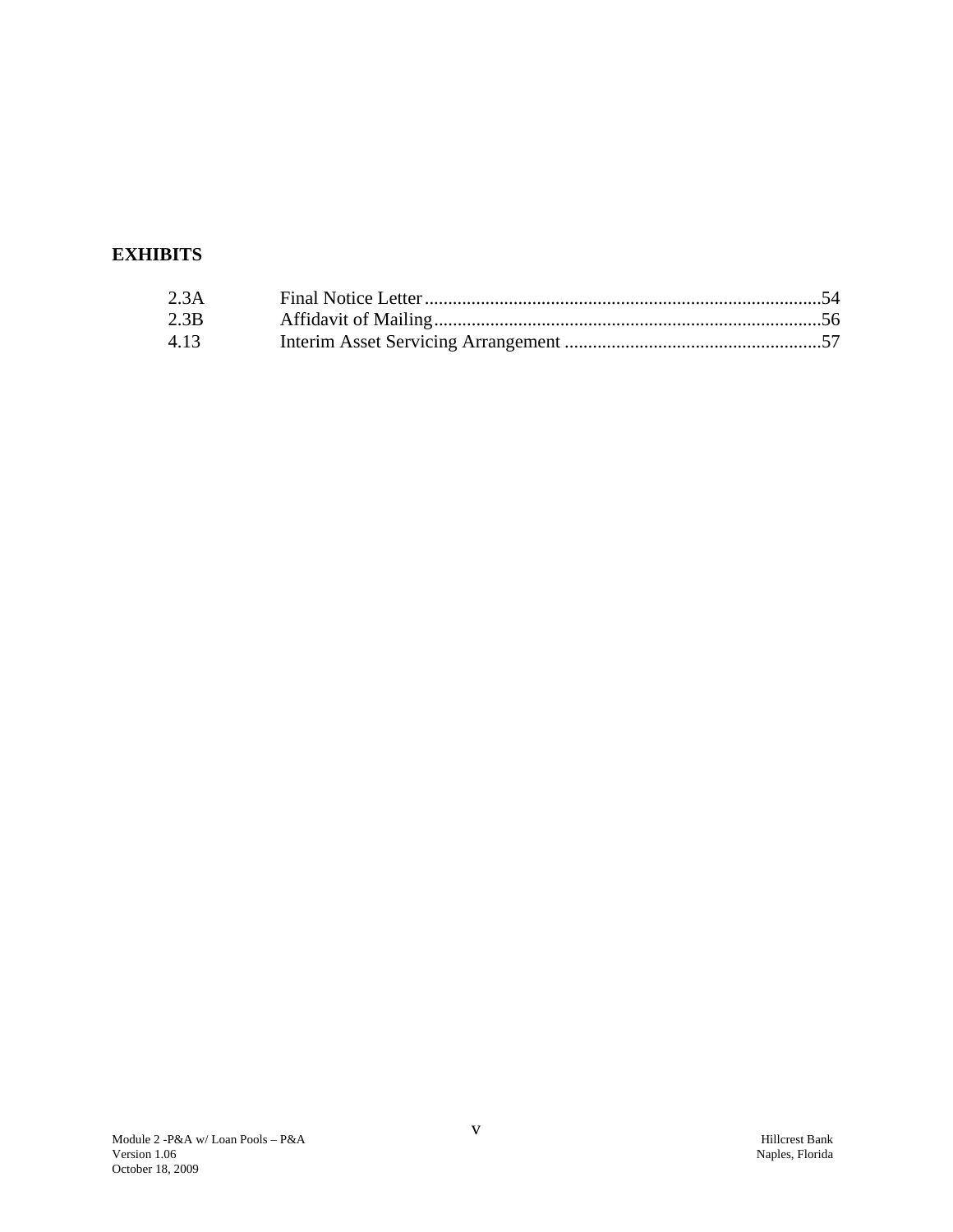## **PURCHASE AND ASSUMPTION AGREEMENT**

# **ALL DEPOSITS**

**THIS AGREEMENT**, made and entered into as of **October 23, 2009**, by and among the **FEDERAL DEPOSIT INSURANCE CORPORATION, RECEIVER of HILLCREST BANK, NAPLES, FLORIDA** (the "Receiver"), **STONEGATE BANK**, organized under the laws of the State of Florida, and having its principal place of business in Fort Lauderdale, Florida (the "Assuming Bank"), and the **FEDERAL DEPOSIT INSURANCE CORPORATION**, organized under the laws of the United States of America and having its principal office in Washington, D.C., acting in its corporate capacity (the "Corporation").

#### **WITNESSETH**:

**WHEREAS**, on Bank Closing, the Chartering Authority closed Hillcrest Bank (the "Failed Bank") pursuant to applicable law and the Corporation was appointed Receiver thereof; and

**WHEREAS**, the Assuming Bank desires to purchase certain assets and assume certain deposit and other liabilities of the Failed Bank on the terms and conditions set forth in this Agreement; and

**WHEREAS**, pursuant to 12 U.S.C. Section 1823(c)(2)(A), the Corporation may provide assistance to the Assuming Bank to facilitate the transactions contemplated by this Agreement, which assistance may include indemnification pursuant to Article XII; and

**WHEREAS**, the Board of Directors of the Corporation (the "Board") has determined to provide assistance to the Assuming Bank on the terms and subject to the conditions set forth in this Agreement; and

**WHEREAS**, the Board has determined pursuant to 12 U.S.C. Section 1823(c)(4)(A) that such assistance is necessary to meet the obligation of the Corporation to provide insurance coverage for the insured deposits in the Failed Bank and is the least costly to the deposit insurance fund of all possible methods for meeting such obligation.

**NOW THEREFORE**, in consideration of the mutual promises herein set forth and other valuable consideration, the parties hereto agree as follows: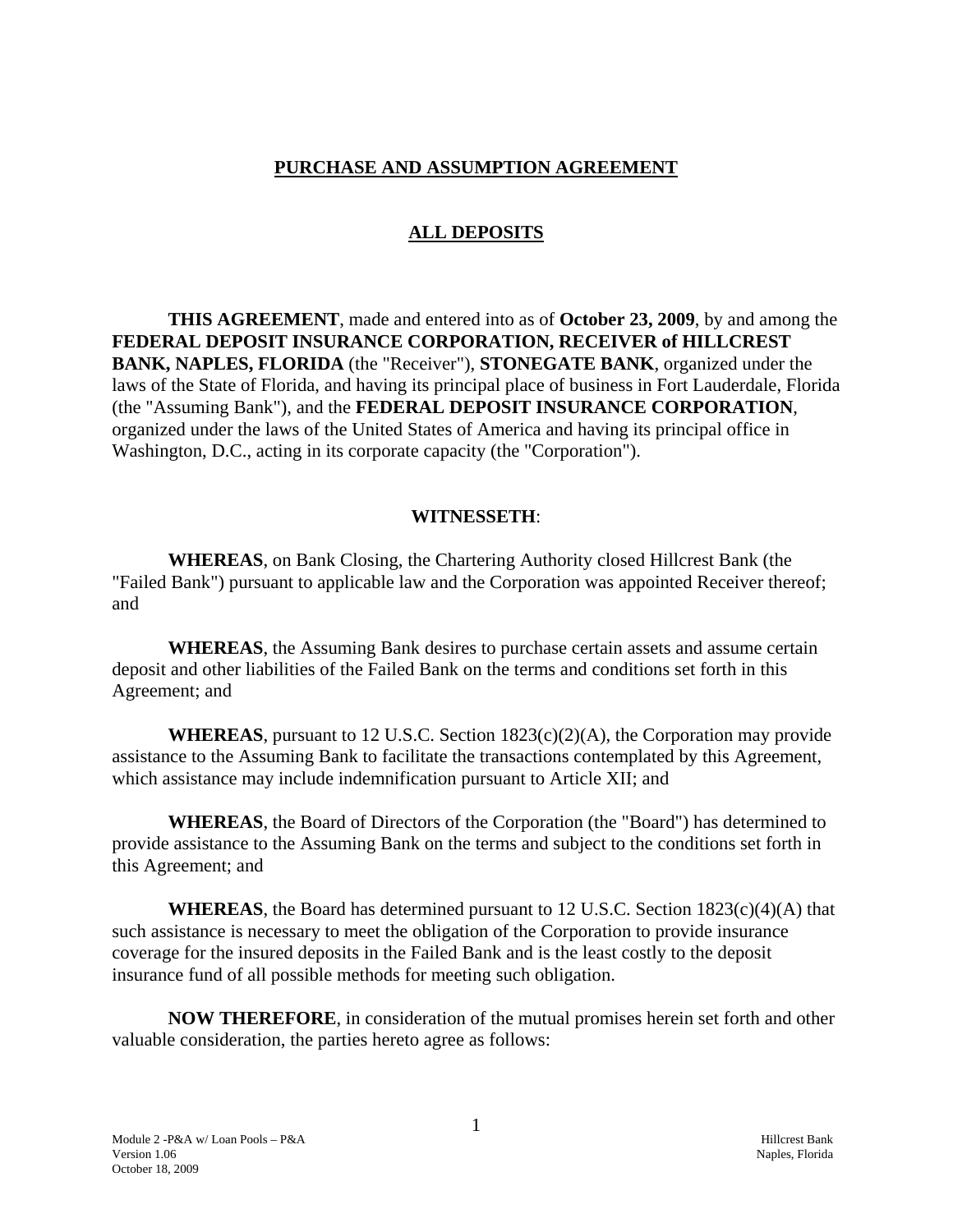# **ARTICLE I DEFINITIONS**

<span id="page-6-1"></span><span id="page-6-0"></span>Capitalized terms used in this Agreement shall have the meanings set forth in this Article I, or elsewhere in this Agreement. As used herein, words imparting the singular include the plural and vice versa.

**"Accounting Records"** means the general ledger and subsidiary ledgers and supporting schedules which support the general ledger balances.

**"Acquired Subsidiaries"** has the meaning provided in Section 3.1.

**"Affiliate"** of any Person means any director, officer, or employee of that Person and any other Person (i) who is directly or indirectly controlling, or controlled by, or under direct or indirect common control with, such Person, or (ii) who is an affiliate of such Person as the term "affiliate" is defined in Section 2 of the Bank Holding Company Act of 1956, as amended, 12 U.S.C. Section 1841.

**"Agreement"** means this Purchase and Assumption Agreement by and among the Assuming Bank, the Corporation and the Receiver, as amended or otherwise modified from time to time.

**"Assets"** means all assets of the Failed Bank purchased pursuant to Section 3.1. Assets owned by Subsidiaries of the Failed Bank are not "Assets" within the meaning of this definition.

**"Assumed Deposits"** means Deposits.

**"Bank Closing"** means the close of business of the Failed Bank on the date on which the Chartering Authority closed such institution.

**"Bank Premises"** means the banking houses, drive-in banking facilities, and teller facilities (staffed or automated) together with appurtenant parking, storage and service facilities and structures connecting remote facilities to banking houses, and land on which the foregoing are located, that are owned or leased by the Failed Bank and that have formerly been utilized, are currently utilized, or are intended to be utilized in the future by the Failed Bank as shown on the Accounting Record of the Failed Bank as of Bank Closing.

**"Bid Amount"** has the meaning provided in Article VII.

**"Book Value"** means, with respect to any Asset and any Liability Assumed, the dollar amount thereof stated on the Accounting Records of the Failed Bank. The Book Value of any item shall be determined as of Bank Closing after adjustments made by the Receiver for differences in accounts, suspense items, unposted debits and credits, and other similar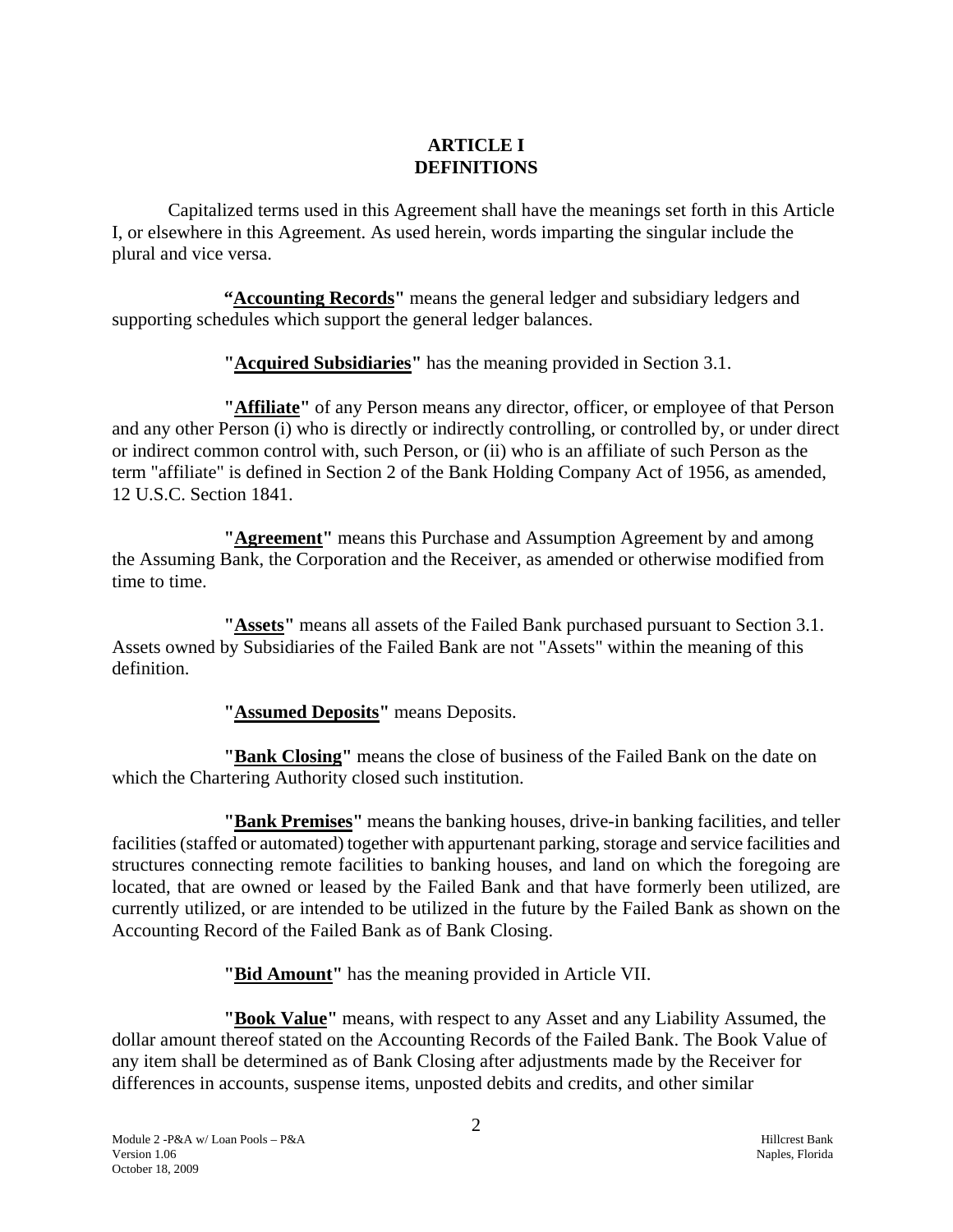adjustments or corrections and for setoffs, whether voluntary or involuntary. The Book Value of an Acquired Subsidiary shall be determined from the investment in subsidiary and related accounts on the "bank only" (unconsolidated) balance sheet of the Failed Bank based on the equity method of accounting. Without limiting the generality of the foregoing, (i) the Book Value of a Liability Assumed shall include all accrued and unpaid interest thereon as of Bank Closing, and (ii) the Book Value of a Loan shall reflect adjustments for earned interest, or unearned interest (as it relates to the "rule of 78s" or add-on-interest loans, as applicable), if any, as of Bank Closing, adjustments for the portion of earned or unearned loan-related credit life and/or disability insurance premiums, if any, attributable to the Failed Bank as of Bank Closing, and adjustments for Failed Bank Advances, if any, in each case as determined for financial reporting purposes. The Book Value of an Asset shall not include any adjustment for loan premiums, discounts or any related deferred income, fees or expenses, or general or specific reserves on the Accounting Records of the Failed Bank.

**"Business Day"** means a day other than a Saturday, Sunday, Federal legal holiday or legal holiday under the laws of the State where the Failed Bank is located, or a day on which the principal office of the Corporation is closed.

**"Chartering Authority"** means (i) with respect to a national bank, the Office of the Comptroller of the Currency, (ii) with respect to a Federal savings association or savings bank, the Office of Thrift Supervision, (iii) with respect to a bank or savings institution chartered by a State, the agency of such State charged with primary responsibility for regulating and/or closing banks or savings institutions, as the case may be, (iv) the Corporation in accordance with 12 U.S.C. Section 1821(c), with regard to self appointment, or (v) the appropriate Federal banking agency in accordance with 12 U.S.C. 1821(c)(9).

**"Commitment"** means the unfunded portion of a line of credit or other commitment reflected on the books and records of the Failed Bank to make an extension of credit (or additional advances with respect to a Loan) that was legally binding on the Failed Bank as of Bank Closing, other than extensions of credit pursuant to the credit card business and overdraft protection plans of the Failed Bank, if any.

**"Credit Documents"** mean the agreements, instruments, certificates or other documents at any time evidencing or otherwise relating to, governing or executed in connection with or as security for, a Loan, including without limitation notes, bonds, loan agreements, letter of credit applications, lease financing contracts, banker's acceptances, drafts, interest protection agreements, currency exchange agreements, repurchase agreements, reverse repurchase agreements, guarantees, deeds of trust, mortgages, assignments, security agreements, pledges, subordination or priority agreements, lien priority agreements, undertakings, security instruments, certificates, documents, legal opinions, participation agreements and intercreditor agreements, and all amendments, modifications, renewals, extensions, rearrangements, and substitutions with respect to any of the foregoing.

**"Credit File"** means all Credit Documents and all other credit, collateral, or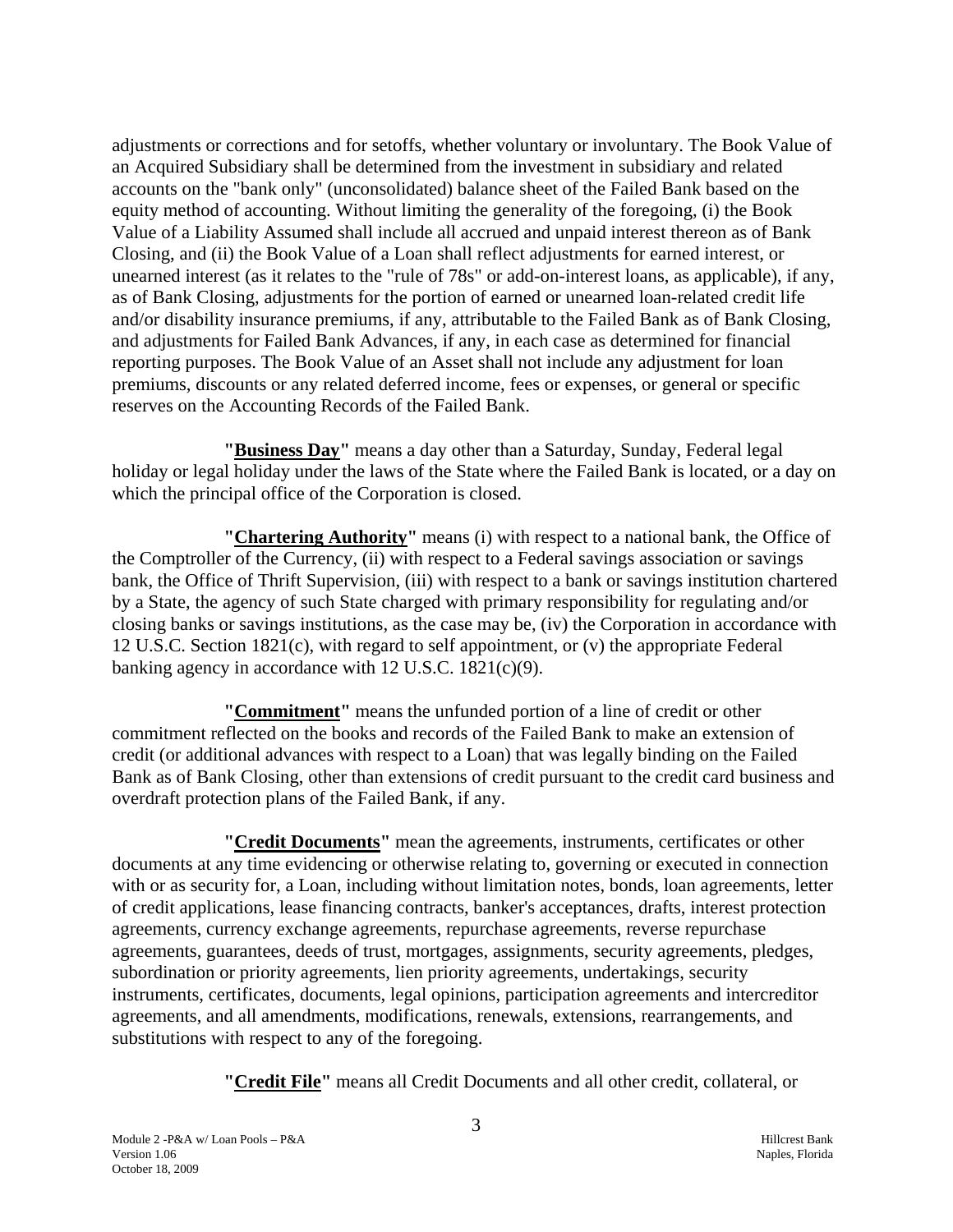insurance documents in the possession or custody of the Assuming Bank, or any of its Subsidiaries or Affiliates, relating to an Asset or a Loan included in a Put Notice, or copies of any thereof.

**"Data Processing Lease"** means any lease or licensing agreement, binding on the Failed Bank as of Bank Closing, the subject of which is data processing equipment or computer hardware or software used in connection with data processing activities. A lease or licensing agreement for computer software used in connection with data processing activities shall constitute a Data Processing Lease regardless of whether such lease or licensing agreement also covers data processing equipment.

**"Deposit"** means a deposit as defined in 12 U.S.C. Section 1813(l), including, without limitation, outstanding cashier's checks and other official checks and all uncollected items included in the depositors' balances and credited on the books and records of the Failed Bank; provided, that the term "Deposit" shall not include all or any portion of those deposit balances which, in the discretion of the Receiver or the Corporation, (i) may be required to satisfy it for any liquidated or contingent liability of any depositor arising from an unauthorized or unlawful transaction, or (ii) may be needed to provide payment of any liability of any depositor to the Failed Bank or the Receiver, including the liability of any depositor as a director or officer of the Failed Bank, whether or not the amount of the liability is or can be determined as of Bank Closing.

**"Failed Bank Advances"** means the total sums paid by the Failed Bank to (i) protect its lien position, (ii) pay ad valorem taxes and hazard insurance, and (iii) pay credit life insurance, accident and health insurance, and vendor's single interest insurance.

**"Fair Market Value"** means (i)(a) "Market Value" as defined in the regulation prescribing the standards for real estate appraisals used in federally related transactions, 12 C.F.R. § 323.2(g), and accordingly shall mean the most probable price which a property should bring in a competitive and open market under all conditions requisite to a fair sale, the buyer and seller each acting prudently and knowledgeably, and assuming the price is not affected by undue stimulus. Implicit in this definition is the consummation of a sale as of a specified date and the passing of title from seller to buyer under conditions whereby:

(1) Buyer and seller are typically motivated;

(2) Both parties are well informed or well advised, and acting in what they consider their own best interests;

(3) A reasonable time is allowed for exposure in the open market;

(4) Payment is made in terms of cash in U.S. dollars or in terms of financial arrangements comparable thereto; and

(5) The price represents the normal consideration for the property sold unaffected by special or creative financing or sales concessions granted by anyone associated with the sale;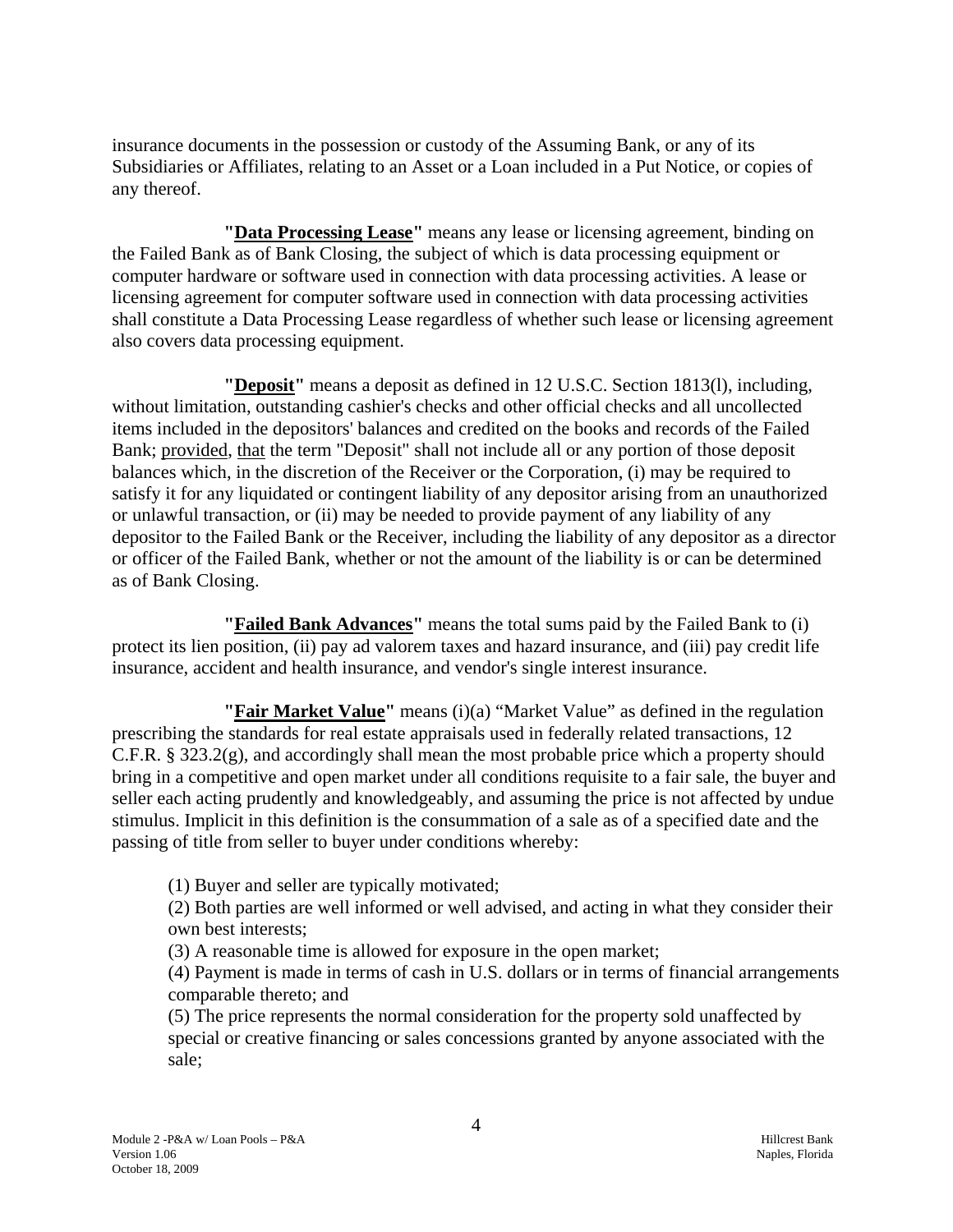as determined as of Bank Closing by an appraiser mutually acceptable to the Receiver and the Assuming Bank; any costs and fees associated with such determination shall be shared equally by the Receiver and the Assuming Bank, and (b) which, with respect to Bank Premises (to the extent, if any, that Bank Premises are purchased utilizing this valuation method), shall be determined not later than sixty (60) days after Bank Closing by an appraiser selected by the Receiver and the Assuming Bank within seven (7) days after Bank Closing; or (ii) with respect to property other than Bank Premises purchased utilizing this valuation method, the price therefor as established by the Receiver and agreed to by the Assuming Bank, or in the absence of such agreement, as determined in accordance with clause (i)(a) above.

"**Fixtures**" means those leasehold improvements, additions, alterations and installations constituting all or a part of Bank Premises and which were acquired, added, built, installed or purchased at the expense of the Failed Bank, regardless of the holder of legal title thereto as of Bank Closing.

**"Furniture and Equipment"** means the furniture and equipment (other than Safe Deposit Boxes, motor vehicles and leased data processing equipment, including hardware and software), leased or owned by the Failed Bank and reflected on the books of the Failed Bank as of Bank Closing, including without limitation automated teller machines, carpeting, furniture, office machinery (including personal computers), shelving, office supplies, telephone, surveillance and security systems, and artwork.

**"Indemnitees"** means, except as provided in paragraph (11) of Section 12.1(b), (i) the Assuming Bank, (ii) the Subsidiaries and Affiliates of the Assuming Bank other than any Subsidiaries or Affiliates of the Failed Bank that are or become Subsidiaries or Affiliates of the Assuming Bank, and (iii) the directors, officers, employees and agents of the Assuming Bank and its Subsidiaries and Affiliates who are not also present or former directors, officers, employees or agents of the Failed Bank or of any Subsidiary or Affiliate of the Failed Bank.

**"Information Package"** means the most recent compilation of financial and other data with respect to the Failed Bank, including any amendments or supplements thereto, provided to the Assuming Bank by the Corporation on the web site used by the Corporation to market the Failed Bank to potential acquirers.

**"Initial Payment"** means the payment made pursuant to Article VII (based on the best information available as of Bank Closing), the amount of which shall be either (i) if the Bid Amount is positive, the aggregate Book Value of the Liabilities Assumed minus the sum of the aggregate purchase price of the Assets and assets purchased and the positive Bid Amount, or (ii) if the Bid Amount is negative, the sum of the aggregate Book Value of the Liabilities Assumed and the negative Bid Amount minus the aggregate purchase price of the Assets and assets purchased. The Initial Payment shall be payable by the Corporation to the Assuming Bank if (i) the Liabilities Assumed are greater than the sum of the positive Bid Amount and the Assets and assets purchased, or if (ii) the sum of the Liabilities Assumed and the negative Bid Amount are greater than the Assets and assets purchased. The Initial Payment shall be payable by the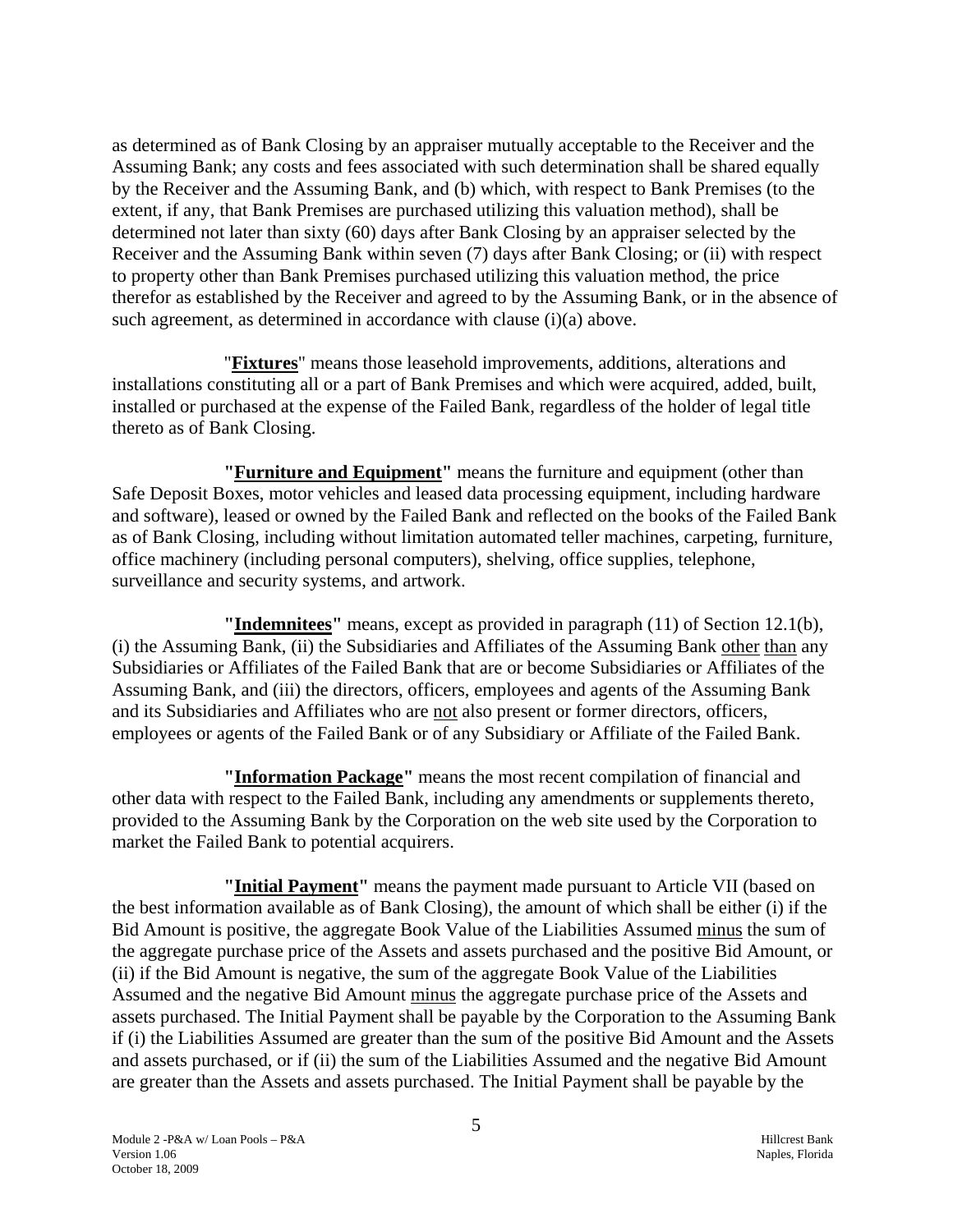Assuming Bank to the Corporation if (i) the Liabilities Assumed are less than the sum of the positive Bid Amount and the Assets and assets purchased, or if (ii) the sum of the Liabilities Assumed and the negative Bid Amount is less than the Assets and assets purchased. Such Initial Payment shall be subject to adjustment as provided in Article VIII.

**"Legal Balance"** means the amount of indebtedness legally owed by an Obligor with respect to a Loan, including principal and accrued and unpaid interest, late fees, attorneys' fees and expenses, taxes, insurance premiums, and similar charges, if any.

**"Liabilities Assumed"** has the meaning provided in Section 2.1.

**"Lien"** means any mortgage, lien, pledge, charge, assignment for security purposes, security interest, or encumbrance of any kind with respect to an Asset, including any conditional sale agreement or capital lease or other title retention agreement relating to such Asset.

**"Loans"** means all of the following owed to or held by the Failed Bank as of Bank Closing:

(i) loans, participation agreements, interests in participations, overdrafts of customers (including but not limited to overdrafts made pursuant to an overdraft protection plan or similar extensions of credit in connection with a deposit account), revolving commercial lines of credit, home equity lines of credit, United States and/or State-guaranteed student loans, and lease financing contracts;

(ii) all Liens, rights (including rights of set-off), remedies, powers, privileges, demands, claims, priorities, equities and benefits owned or held by, or accruing or to accrue to or for the benefit of, the holder of the obligations or instruments referred to in clause (i) above, including but not limited to those arising under or based upon Credit Documents, casualty insurance policies and binders, standby letters of credit, mortgagee title insurance policies and binders, payment bonds and performance bonds at any time and from time to time existing with respect to any of the obligations or instruments referred to in clause (i) above; and

(iii) all amendments, modifications, renewals, extensions, refinancings, and refundings of or for any of the foregoing;

provided, that there shall be excluded from the definition of Loans (a) any portion of the foregoing which the Failed Bank or the Assuming Bank (or any of their respective Subsidiaries) holds not for its own account but solely as agent or fiduciary for, or otherwise as representative of, any other Person, (b) any loans which have been charged off the Accounting Records of the Failed Bank in whole or in part prior to the date of the most recent pertinent data made available to the Assuming Bank as part of the Information Package, and (c) Commitments.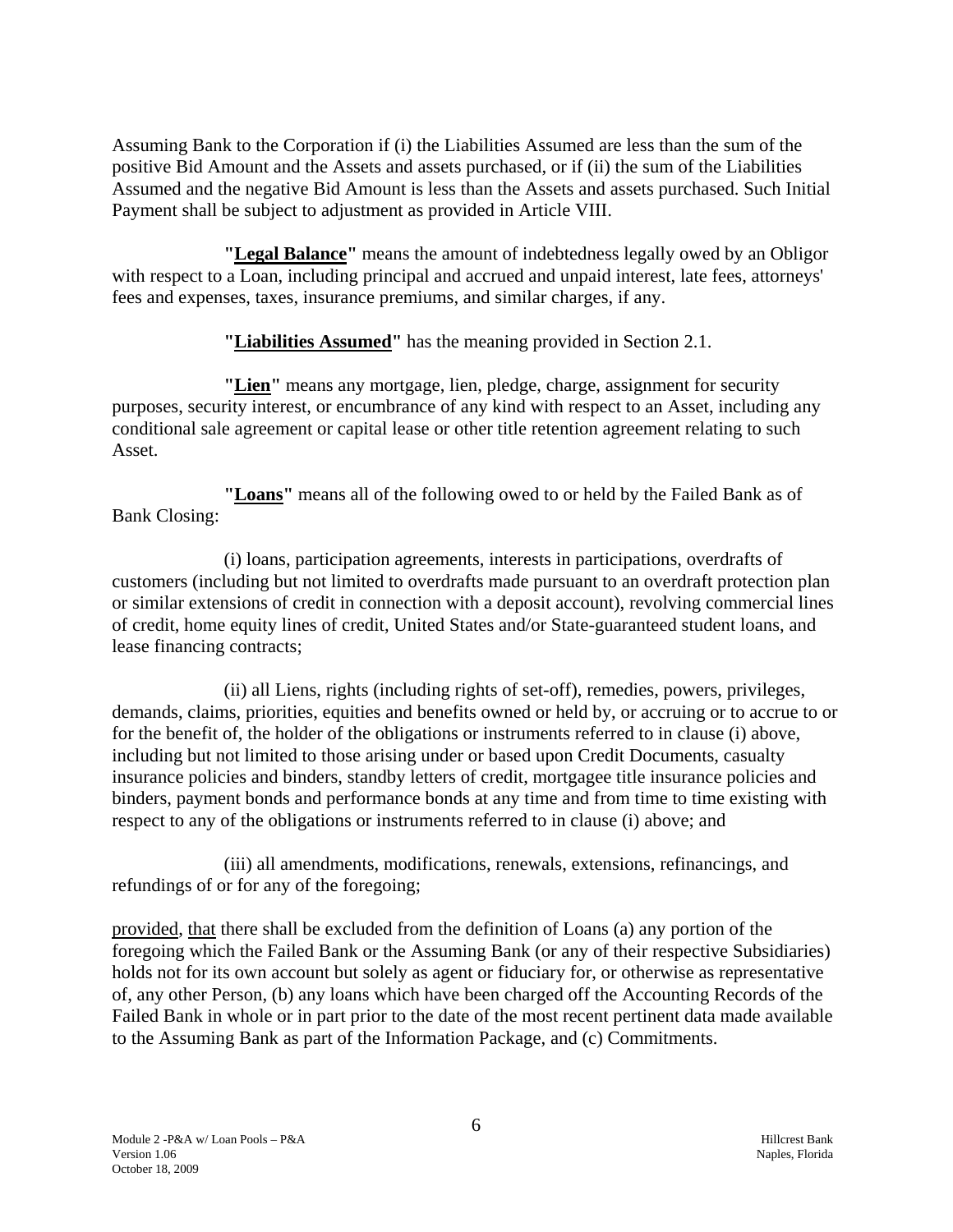**"Obligor"** means each Person liable for the full or partial payment or performance of any Loan, whether such Person is obligated directly, indirectly, primarily, secondarily, jointly, or severally.

**"Payment Date"** means the first Business Day after Bank Closing.

**"Person"** means any individual, corporation, partnership, joint venture, association, joint-stock company, trust, unincorporated organization, or government or any agency or political subdivision thereof, excluding the Corporation.

**"Primary Indemnitor"** means any Person (other than the Assuming Bank or any of its Affiliates) who is obligated to indemnify or insure, or otherwise make payments (including payments on account of claims made against) to or on behalf of any Person in connection with the claims covered under Article XII, including without limitation any insurer issuing any directors and officers liability policy or any Person issuing a financial institution bond or banker's blanket bond.

**"Put Date"** has the meaning provided in Section 3.4.

**"Put Notice"** has the meaning provided in Section 3.4.

**"Qualified Financial Contract"** means a qualified financial contract as defined in 12 U.S.C. Section 1821(e)(8)(D).

**"Record"** means any document, microfiche, microfilm and computer records (including but not limited to magnetic tape, disc storage, card forms and printed copy) of the Failed Bank generated or maintained by the Failed Bank that is owned by or in the possession of the Receiver at Bank Closing.

**"Related Liability"** with respect to any Asset means any liability existing and reflected on the Accounting Records of the Failed Bank as of Bank Closing for (i) indebtedness secured by mortgages, deeds of trust, chattel mortgages, security interests or other liens on or affecting such Asset, (ii) ad valorem taxes applicable to such Asset, and (iii) any other obligation determined by the Receiver to be directly related to such Asset.

**"Related Liability Amount"** with respect to any Related Liability on the books of the Assuming Bank, means the amount of such Related Liability as stated on the Accounting Records of the Assuming Bank (as maintained in accordance with generally accepted accounting principles) as of the date as of which the Related Liability Amount is being determined. With respect to a liability that relates to more than one asset, the amount of such Related Liability shall be allocated among such assets for the purpose of determining the Related Liability Amount with respect to any one of such assets. Such allocation shall be made by specific allocation, where determinable, and otherwise shall be pro rata based upon the dollar amount of such assets stated on the Accounting Records of the entity that owns such asset.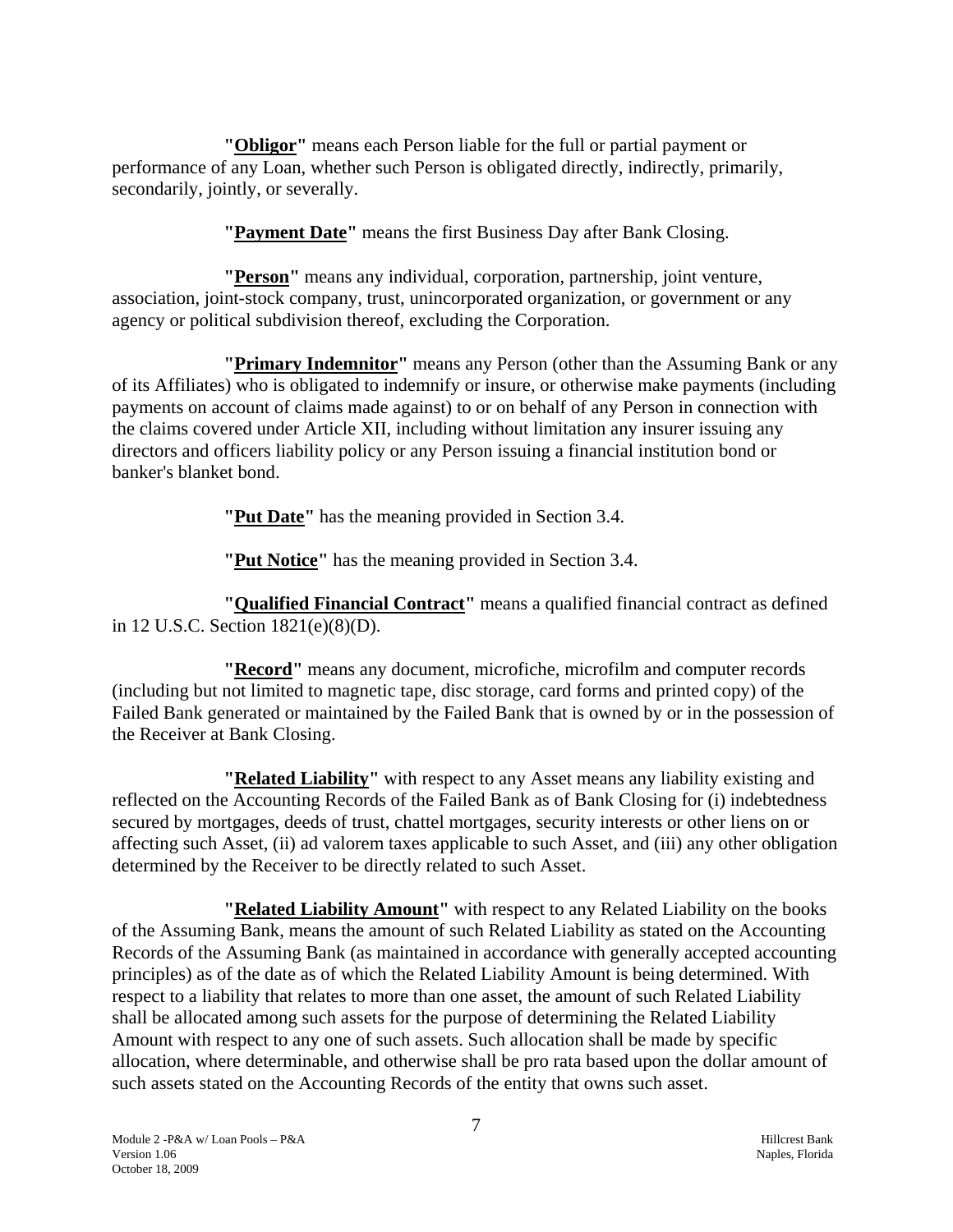**"Repurchase Price"** means with respect to any Asset or asset, which shall be determined by the Receiver, the lesser of (a) or (b):

(a) the amount paid by the Assuming Bank, decreased by the amount of any money received with respect thereto since Bank Closing and, if the Asset is a Loan or other interest bearing or earning asset, the resulting amount shall then be increased or decreased, as the case may be, by interest or discount (whichever is applicable) accrued from and after Bank Closing at the lower of: (i) the contract rate with respect to such Asset, or (ii) the Settlement Interest Rate; net proceeds received by or due to the Assuming Bank from the sale of collateral, any forgiveness of debt, or otherwise shall be deemed money received by the Assuming Bank; or

(b) the dollar amount thereof stated on the Accounting Records of the Assuming Bank as of the date as of which the Repurchase Price is being determined, as maintained in accordance with generally accepted accounting principles, and, if the asset is a Loan, regardless of the Legal Balance thereof and adjusted in the same manner as the Book Value of a Failed Bank Loan would be adjusted hereunder.

Provided, however, (b), above, shall not be applicable for Loans repurchased pursuant to Section 3.4(a).

If any Asset or asset is purchased as part of a group of Assets or assets for Book Value and/or as a percentage of Book Value, the amount paid by the Assuming Bank, for purposes of (a), above, shall be the Book Value, as of the date of Bank Closing, of the individual Asset or asset being repurchased multiplied, if applicable, by the percentage paid.

**"Safe Deposit Boxes"** means the safe deposit boxes of the Failed Bank, if any, including the removable safe deposit boxes and safe deposit stacks in the Failed Bank's vault(s), all rights and benefits under rental agreements with respect to such safe deposit boxes, and all keys and combinations thereto.

**"Settlement Date"** means the first Business Day immediately prior to the day which is one hundred eighty (180) days after Bank Closing, or such other date prior thereto as may be agreed upon by the Receiver and the Assuming Bank. The Receiver, in its discretion, may extend the Settlement Date.

**"Settlement Interest Rate"** means, for the first calendar quarter or portion thereof during which interest accrues, the rate determined by the Receiver to be equal to the equivalent coupon issue yield on six (6)-month United States Treasury Bills in effect as of Bank Closing as published in The Wall Street Journal; provided, that if no such equivalent coupon issue yield is available as of Bank Closing, the equivalent coupon issue yield for such Treasury Bills most recently published in The Wall Street Journal prior to Bank Closing shall be used. Thereafter, the rate shall be adjusted to the rate determined by the Receiver to be equal to the equivalent coupon issue yield on such Treasury Bills in effect as of the first day of each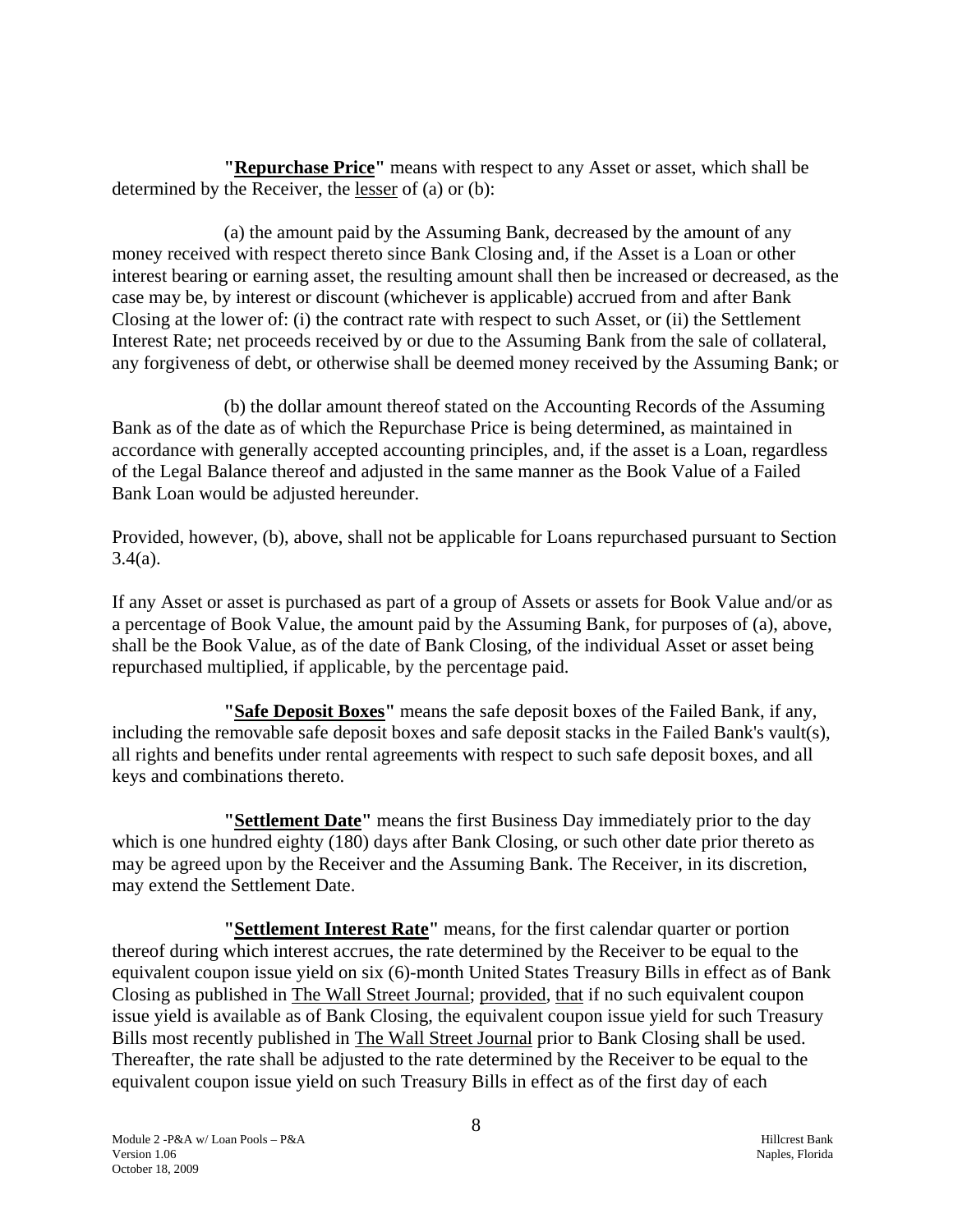succeeding calendar quarter during which interest accrues as published in The Wall Street Journal.

**"Subsidiary"** has the meaning set forth in Section 3(w)(4) of the Federal Deposit Insurance Act, 12 U.S.C. Section 1813(w)(4), as amended.

## **ARTICLE II ASSUMPTION OF LIABILITIES**

<span id="page-13-1"></span><span id="page-13-0"></span>**2.1 Liabilities Assumed by Assuming Bank.** The Assuming Bank expressly assumes at Book Value (subject to adjustment pursuant to Article VIII) and agrees to pay, perform, and discharge all of the following liabilities of the Failed Bank as of Bank Closing, except as otherwise provided in this Agreement (such liabilities referred to as "Liabilities Assumed"):

- (a) Assumed Deposits, except those Deposits specifically listed on Schedule 2.1(a); provided, that as to any Deposits of public money which are Assumed Deposits, the Assuming Bank agrees to properly secure such Deposits with such Assets as appropriate which, prior to Bank Closing, were pledged as security by the Failed Bank, or with assets of the Assuming Bank, if such securing Assets, if any, are insufficient to properly secure such Deposits;
- (b) liabilities for indebtedness secured by mortgages, deeds of trust, chattel mortgages, security interests or other liens on or affecting any Assets, if any; provided, that the assumption of any liability pursuant to this paragraph shall be limited to the market value of the Assets securing such liability as determined by the Receiver;
- (c) overdrafts, debit balances, service charges, reclamations, and adjustments to accounts with the Federal Reserve Banks as reflected on the books and records of any such Federal Reserve Bank within ninety (90) days after Bank Closing, if any;
- (d) ad valorem taxes applicable to any Asset, if any; provided, that the assumption of any ad valorem taxes pursuant to this paragraph shall be limited to an amount equal to the market value of the Asset to which such taxes apply as determined by the Receiver;
- (e) liabilities, if any, for federal funds purchased, repurchase agreements and overdrafts in accounts maintained with other depository institutions (including any accrued and unpaid interest thereon computed to and including Bank Closing); provided, that the assumption of any liability pursuant to this paragraph shall be limited to the market value of the Assets securing such liability as determined by the Receiver;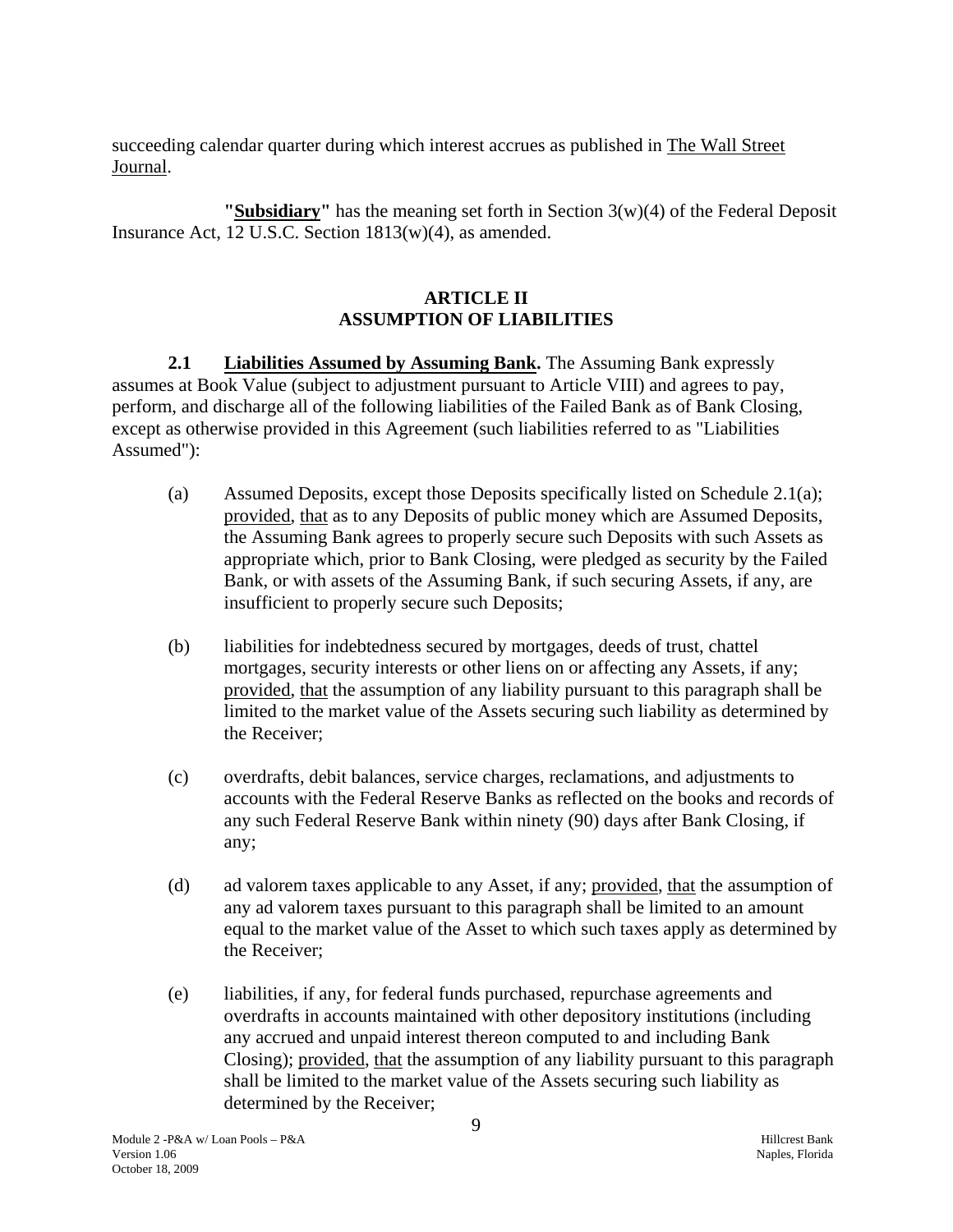- (f) United States Treasury tax and loan note option accounts, if any;
- (g) liabilities for any acceptance or commercial letter of credit (other than "standby letters of credit" as defined in 12 C.F.R. Section 337.2(a)); provided, that the assumption of any liability pursuant to this paragraph shall be limited to the market value of the Assets securing such liability as determined by the Receiver;
- (h) duties and obligations assumed pursuant to this Agreement including without limitation those relating to the Failed Bank's credit card business, overdraft protection plans, safe deposit business, safekeeping business or trust business, if any; and
- (i) liabilities, if any, for amounts owed to any Acquired Subsidiary.

Schedule 2.1 attached hereto and incorporated herein sets forth certain categories of Liabilities Assumed and the aggregate Book Value of the Liabilities Assumed in such categories. Such schedule is based upon the best information available to the Receiver and may be adjusted as provided in Article VIII.

<span id="page-14-0"></span>**2.2 Interest on Deposit Liabilities.** The Assuming Bank agrees that, from and after Bank Closing, it will accrue and pay interest on Deposit liabilities assumed pursuant to Section 2.1 at a rate(s) it shall determine; provided, that for nontransaction Deposit liabilities such rate(s) shall not be less than the lowest rate offered by the Assuming Bank to its depositors for nontransaction deposit accounts. The Assuming Bank shall permit each depositor to withdraw, without penalty for early withdrawal, all or any portion of such depositor's Deposit, whether or not the Assuming Bank elects to pay interest in accordance with any deposit agreement formerly existing between the Failed Bank and such depositor; and further provided, that if such Deposit has been pledged to secure an obligation of the depositor or other party, any withdrawal thereof shall be subject to the terms of the agreement governing such pledge. The Assuming Bank shall give notice to such depositors as provided in Section 5.3 of the rate(s) of interest which it has determined to pay and of such withdrawal rights.

<span id="page-14-1"></span>**2.3 Unclaimed Deposits.** Fifteen (15) months following the Bank Closing Date, the Assuming Bank will provide the Receiver a listing of all deposit accounts, including the type of account, not claimed by the depositor. The Receiver will review the list and authorize the Assuming Bank to act on behalf of the Receiver to send a "Final Legal Notice" in a form substantially similar to Exhibit 2.3A to the owner(s) of the unclaimed deposits reminding them of the need to claim or arrange to continue their account(s) with the Assuming Bank. The Assuming Bank will send the "Final Legal Notice" to the depositors within thirty (30) days following notification of the Receiver's authorization. The Assuming Bank will prepare an Affidavit of Mailing and will forward the Affidavit of Mailing to the Receiver after mailing out the "Final Legal Notice" in a form substantially similar to Exhibit 2.3B to the owner(s) of unclaimed deposit accounts.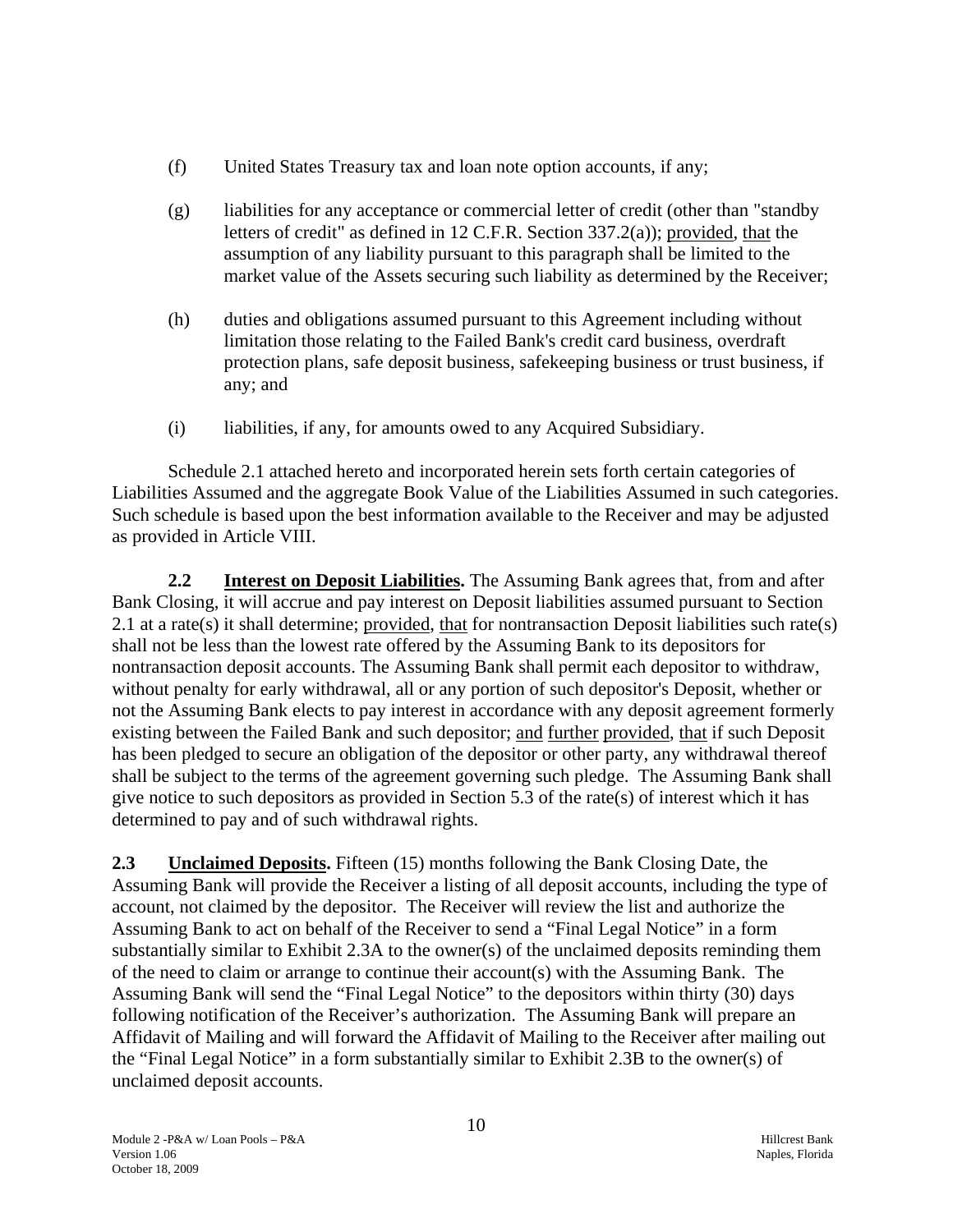If, within eighteen (18) months after Bank Closing, any depositor of the Failed Bank does not claim or arrange to continue such depositor's Deposit assumed pursuant to Section 2.1 at the Assuming Bank, the Assuming Bank shall, within fifteen (15) Business Days after the end of such eighteen (18) month period, (i) refund to the Receiver the full amount of each such deposit (without reduction for service charges), (ii) provide to the Receiver a schedule of all such refunded Deposits in such form as may be prescribed by the Receiver, and (iii) assign, transfer, convey, and deliver to the Receiver, all right, title, and interest of the Assuming Bank in and to the Records previously transferred to the Assuming Bank and other records generated or maintained by the Assuming Bank pertaining to such Deposits. During such eighteen (18) month period, at the request of the Receiver, the Assuming Bank promptly shall provide to the Receiver schedules of unclaimed deposits in such form as may be prescribed by the Receiver.

<span id="page-15-0"></span>**2.4 Employee Benefit Plans**. Except as provided in Section 4.12, the Assuming Bank shall have no liabilities, obligations or responsibilities under the Failed Bank's health care, bonus, vacation, pension, profit sharing or stock purchase plans or similar plans, if any, unless the Receiver and the Assuming Bank agree otherwise subsequent to the date of this Agreement.

#### **ARTICLE III PURCHASE OF ASSETS**

<span id="page-15-2"></span><span id="page-15-1"></span>**3.1 Assets Purchased by Assuming Bank**. Subject to Sections 3.5 and 3.6, the Assuming Bank hereby purchases from the Receiver, and the Receiver hereby sells, assigns, transfers, conveys, and delivers to the Assuming Bank, all right, title, and interest of the Receiver in and to all of the following:

- (a) cash and receivables from depository institutions (including Federal Reserve Banks and Federal Home Loan Banks), including cash items in the process of collection, plus any accrued interest thereon computed to and including Bank Closing;
- (b) securities (other than the capital stock of Subsidiaries of the Failed Bank and those securities referred to in Section  $3.5(k)$ , if any), plus any accrued interest thereon computed to and including Bank Closing;
- (c) federal funds sold and repurchase agreements, if any, including any accrued interest thereon computed to and including Bank Closing;
- (d) Omitted;
- (e) Loans secured, in whole or in part, by Assumed Deposits or deposits at other depository institutions, but only such of those Loans which also are listed on Schedule 3.1(e), if any (including any such Loan that the Failed Bank charged-off in whole or in part during the period from the date of the most recent pertinent data made available to the Assuming Bank as part of the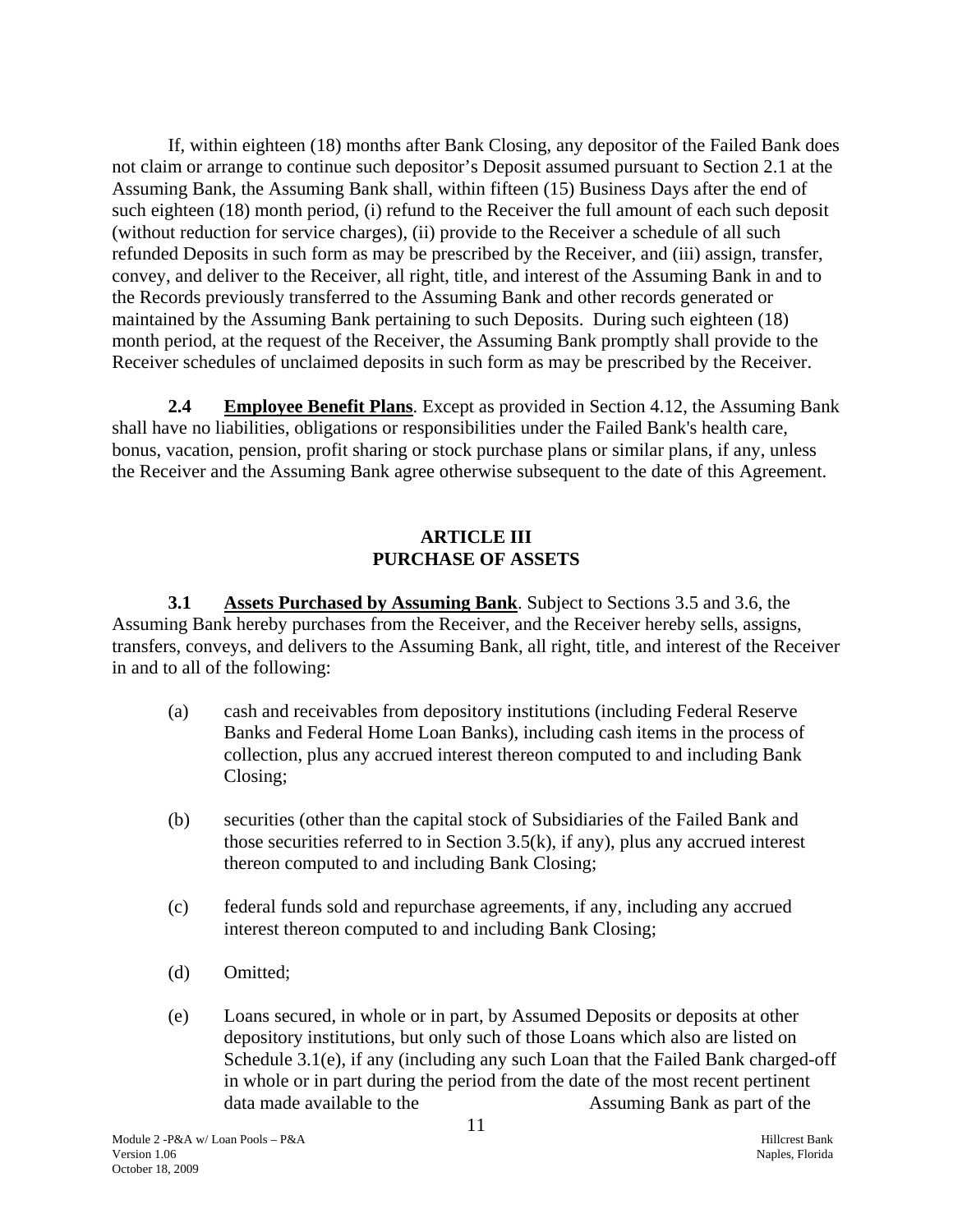Information Package to and including Bank Closing);

- (f) credit card business, if any, including all outstanding extensions of credit, subject to Section 4.2;
- (g) Safe Deposit Boxes and related business, safekeeping business and trust business, if any, subject to Section 4.3, 4.4 or 4.5, respectively;
- (h) Records and other documents as provided in Section 6.1;
- $(i)$  capital stock of the Subsidiaries of the Failed Bank listed on Schedule 3.1(i), if any (the "Acquired Subsidiaries");
- (j) amounts owed to the Failed Bank by any Acquired Subsidiary;
- (k) assets securing Deposits of public money, to the extent not otherwise purchased hereunder; and
- (l) overdrafts of customers (including but not limited to overdrafts made pursuant to an overdraft protection plan or similar extensions of credit in connection with a deposit account).

Schedule 3.1 attached hereto and incorporated herein sets forth certain categories of Assets. Such schedule(s) is based upon the best information available to the Receiver and may be adjusted as provided in Article VIII. Assets are purchased hereunder by the Assuming Bank subject to all liabilities for indebtedness collateralized by Liens affecting such Assets to the extent provided in Section 2.1.

# **3.2 Asset Purchase Price**.

<span id="page-16-0"></span>(a) All Assets and assets of the Failed Bank subject to an option to purchase by the Assuming Bank shall be purchased for the amount, or the amount resulting from the method specified for determining the amount, as specified on Schedule 3.2, except as otherwise may be provided herein. Any Asset, asset of the Failed Bank subject to an option to purchase or other asset purchased for which no purchase price is specified on Schedule 3.2 or otherwise herein shall be purchased at its Fair Market Value.

(b) The purchase price for securities (other than the capital stock of any Acquired Subsidiary) purchased under Section 3.1 by the Assuming Bank shall be the market value thereof as of Bank Closing, which market value shall be (i) the market price for each such security quoted at the close of the trading day effective on Bank Closing as published electronically by Bloomberg, L.P., or alternatively, at the discretion of the Receiver, IDC/Financial Times (FT) Interactive Data; (ii) provided, that if such market price is not available for any such security, the Assuming Bank will submit a bid for each such security within three days of notification/bid request by the Receiver (unless a different time period is agreed to by the Assuming Bank and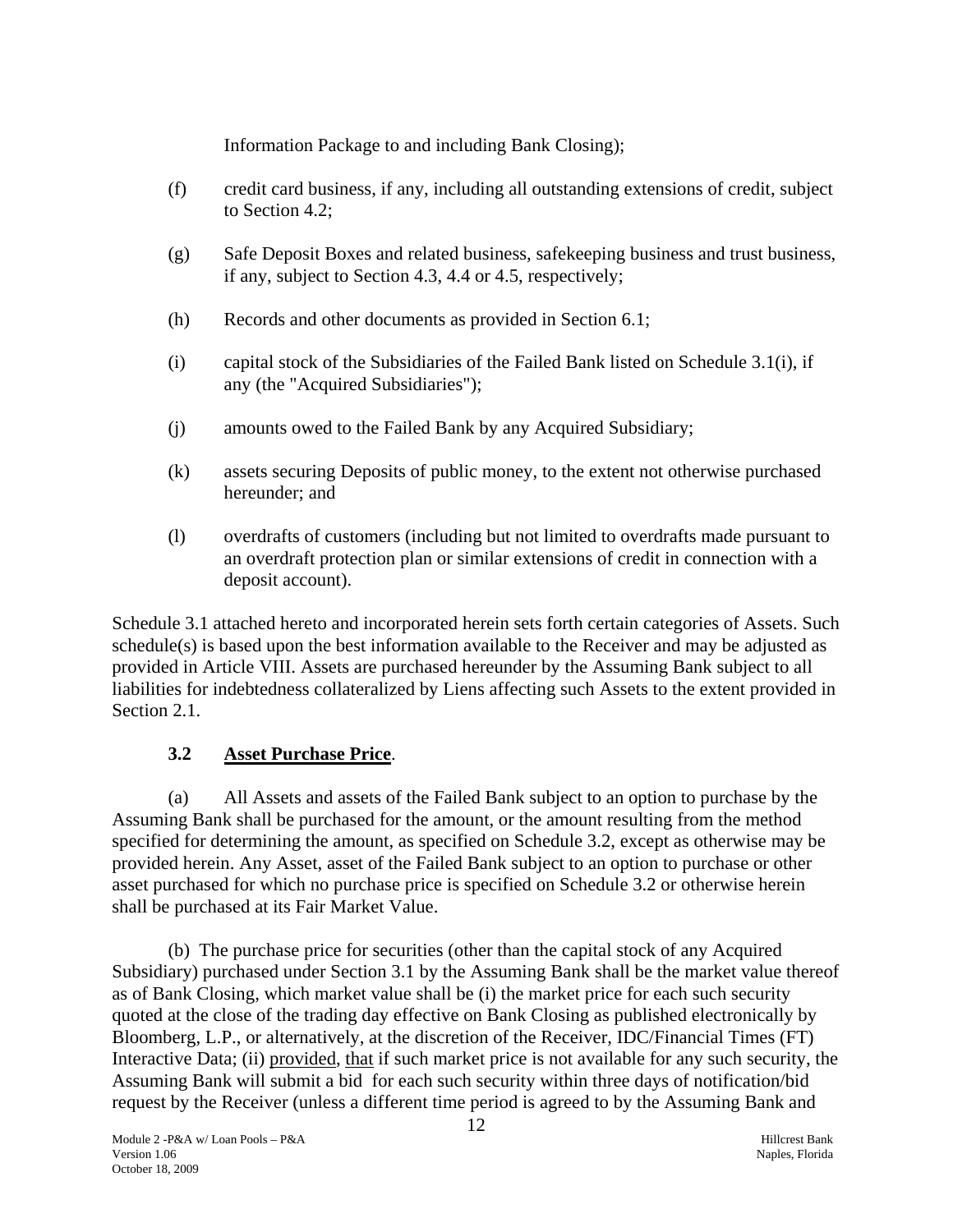the Receiver) and the Receiver, in its sole discretion will accept or reject each such bid; and (iii) further provided in the absence of an acceptable bid from the Assuming Bank, each such security shall not pass to the Assuming Bank and shall be deemed to be an excluded asset hereunder.

<span id="page-17-0"></span>**3.3 Manner of Conveyance; Limited Warranty; Nonrecourse; Etc.** THE CONVEYANCE OF ALL ASSETS, INCLUDING REAL AND PERSONAL PROPERTY INTERESTS, PURCHASED BY THE ASSUMING BANK UNDER THIS AGREEMENT SHALL BE MADE, AS NECESSARY, BY RECEIVER'S DEED OR RECEIVER'S BILL OF SALE, "AS IS", "WHERE IS", WITHOUT RECOURSE AND, EXCEPT AS OTHERWISE SPECIFICALLY PROVIDED IN THIS AGREEMENT, WITHOUT ANY WARRANTIES WHATSOEVER WITH RESPECT TO SUCH ASSETS, EXPRESS OR IMPLIED, WITH RESPECT TO TITLE, ENFORCEABILITY, COLLECTIBILITY, DOCUMENTATION OR FREEDOM FROM LIENS OR ENCUMBRANCES (IN WHOLE OR IN PART), OR ANY OTHER MATTERS.

# **3.4 Puts of Assets to the Receiver**.

<span id="page-17-1"></span>(a) **Puts Within 30 Days After Bank Closing**. During the thirty (30)-day period following Bank Closing and only during such period (which thirty (30)-day period may be extended in writing in the sole absolute discretion of the Receiver for any Loan), in accordance with this Section 3.4, the Assuming Bank shall be entitled to require the Receiver to purchase any Loan transferred to the Assuming Bank pursuant to Section 3.1(e) which is not fully secured by Assumed Deposits or deposits at other insured depository institutions due to either insufficient Assumed Deposit or deposit collateral or deficient documentation regarding such collateral; provided with regard to any Loan secured by an Assumed Deposit, no such purchase may be required until any Deposit setoff determination, whether voluntary or involuntary, has been made; and,

at the end of the thirty (30)-day period following Bank Closing and at that time only, in accordance with this Section 3.4, the Assuming Bank shall be entitled to require the Receiver to purchase any remaining overdraft transferred to the Assuming Bank pursuant to 3.1(l) which both was made after August 14, 2009, and was not made pursuant to an overdraft protection plan or similar extension of credit.

Notwithstanding the foregoing, the Assuming Bank shall not have the right to require the Receiver to purchase any Loan if (i) the Obligor with respect to such Loan is an Acquired Subsidiary, or (ii) the Assuming Bank has:

- (A) made any advance in accordance with the terms of a Commitment or otherwise with respect to such Loan;
- (B) taken any action that increased the amount of a Related Liability with respect to such Loan over the amount of such liability immediately prior to the time of such action;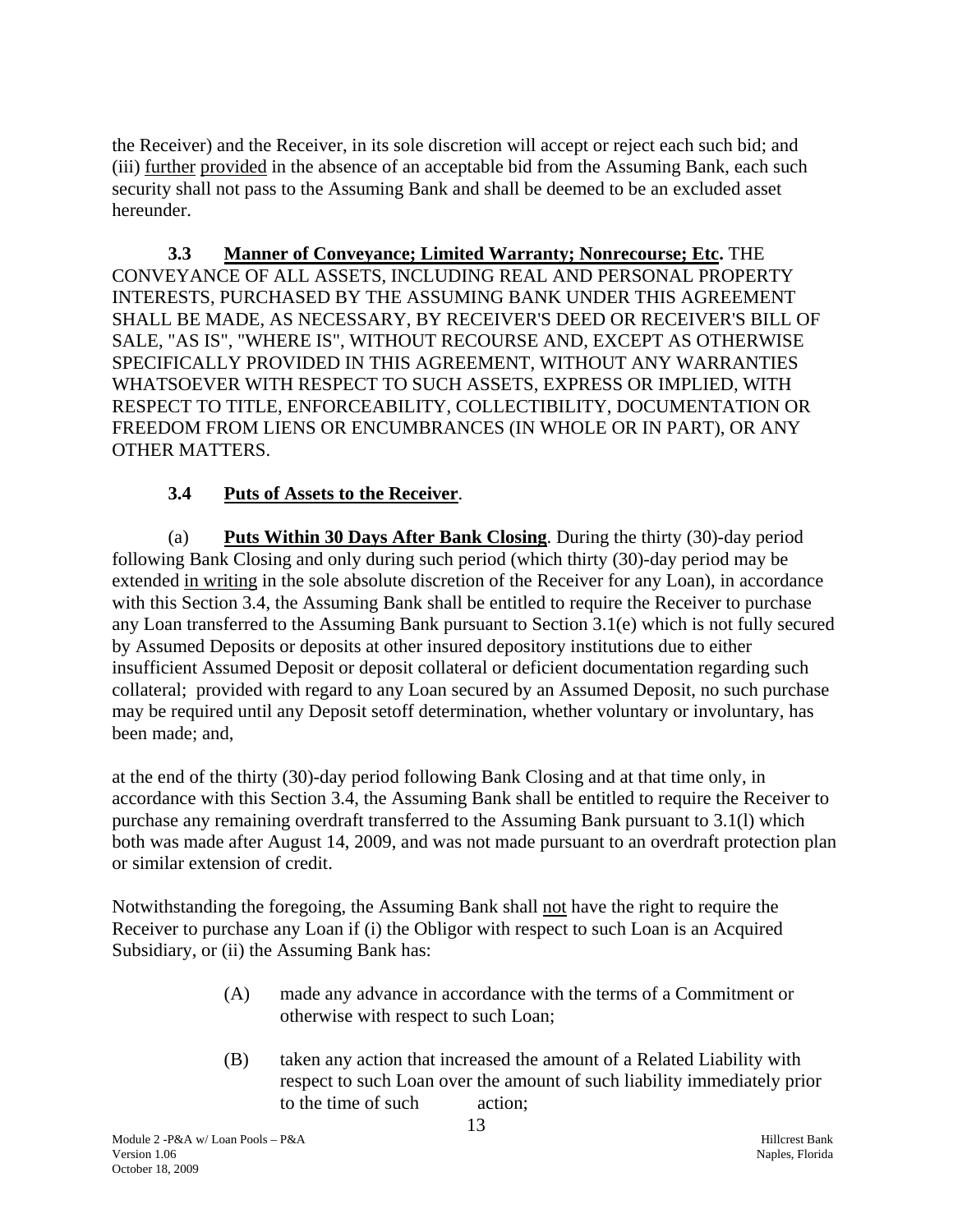- (C) created or permitted to be created any Lien on such Loan which secures indebtedness for money borrowed or which constitutes a conditional sales agreement, capital lease or other title retention agreement;
- (D) entered into, agreed to make, grant or permit, or made, granted or permitted any modification or amendment to, any waiver or extension with respect to, or any renewal, refinancing or refunding of, such Loan or related Credit Documents or collateral, including, without limitation, any act or omission which diminished such collateral; or
- (E) sold, assigned or transferred all or a portion of such Loan to a third party (whether with or without recourse).

The Assuming Bank shall transfer all such Loans to the Receiver without recourse, and shall indemnify the Receiver against any and all claims of any Person claiming by, through or under the Assuming Bank with respect to any such Loan, as provided in Section 12.4.

(b) **Puts Prior to the Settlement Date.** During the period from Bank Closing to and including the Business Day immediately preceding the Settlement Date, the Assuming Bank shall be entitled to require the Receiver to purchase any Asset which the Assuming Bank can establish is evidenced by forged or stolen instruments as of Bank Closing; provided, that, the Assuming Bank shall not have the right to require the Receiver to purchase any such Asset with respect to which the Assuming Bank has taken any action referred to in Section 3.4(a)(ii) with respect to such Asset. The Assuming Bank shall transfer all such Assets to the Receiver without recourse, and shall indemnify the Receiver against any and all claims of any Person claiming by, through or under the Assuming Bank with respect to any such Asset, as provided in Section 12.4.

(c) **Notices to the Receiver**. In the event that the Assuming Bank elects to require the Receiver to purchase one or more Assets, the Assuming Bank shall deliver to the Receiver a notice (a "Put Notice") which shall include:

(i) a list of all Assets that the Assuming Bank requires the Receiver to purchase;

(ii) a list of all Related Liabilities with respect to the Assets identified pursuant to (i) above; and

(iii) a statement of the estimated Repurchase Price of each Asset identified pursuant to (i) above as of the applicable Put Date.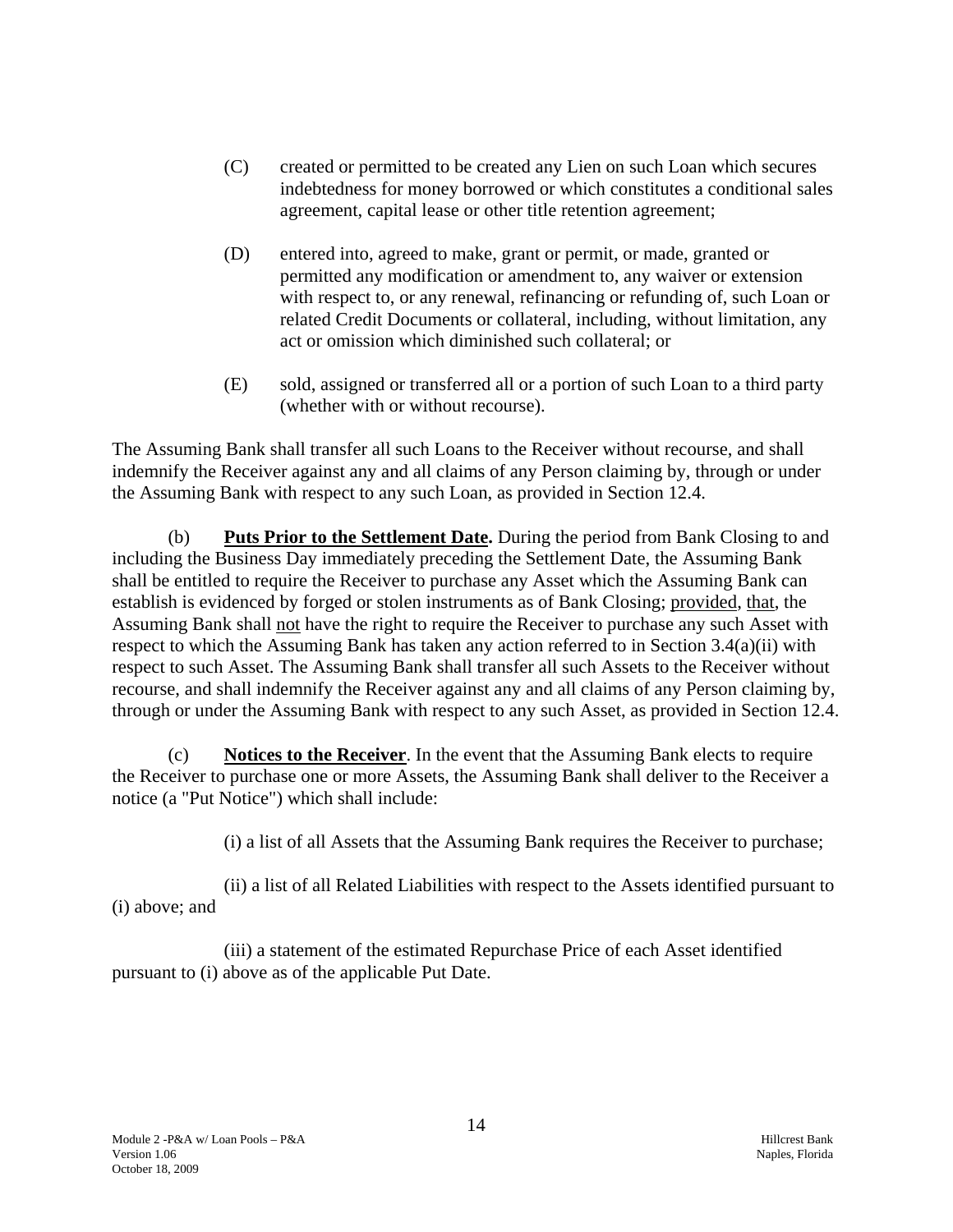Such notice shall be in the form prescribed by the Receiver or such other form to which the Receiver shall consent. As provided in Section 9.6, the Assuming Bank shall deliver to the Receiver such documents, Credit Files and such additional information relating to the subject matter of the Put Notice as the Receiver may request and shall provide to the Receiver full access to all other relevant books and records.

(d) **Purchase by Receiver**. The Receiver shall purchase Loans that are specified in the Put Notice and shall assume Related Liabilities with respect to such Loans, and the transfer of such Loans and Related Liabilities shall be effective as of a date determined by the Receiver, which date shall not be later than thirty (30) days after receipt by the Receiver of the Credit Files with respect to such Loans (the "Put Date").

(e) **Purchase Price and Payment Date**. Each Loan purchased by the Receiver pursuant to this Section 3.4 shall be purchased at a price equal to the Repurchase Price of such Loan less the Related Liability Amount applicable to such Loan, in each case determined as of the applicable Put Date. If the difference between such Repurchase Price and such Related Liability Amount is positive, then the Receiver shall pay to the Assuming Bank the amount of such difference; if the difference between such amounts is negative, then the Assuming Bank shall pay to the Receiver the amount of such difference. The Assuming Bank or the Receiver, as the case may be, shall pay the purchase price determined pursuant to this Section 3.4(e) not later than the twentieth (20th) Business Day following the applicable Put Date, together with interest on such amount at the Settlement Interest Rate for the period from and including such Put Date to and including the day preceding the date upon which payment is made.

(f) **Servicing.** The Assuming Bank shall administer and manage any Asset subject to purchase by the Receiver in accordance with usual and prudent banking standards and business practices until such time as such Asset is purchased by the Receiver.

(g) **Reversals**. In the event that the Receiver purchases an Asset (and assumes the Related Liability) that it is not required to purchase pursuant to this Section 3.4, the Assuming Bank shall repurchase such Asset (and assume such Related Liability) from the Receiver at a price computed so as to achieve the same economic result as would apply if the Receiver had never purchased such Asset pursuant to this Section 3.4.

<span id="page-19-0"></span>**3.5 Assets Not Purchased by Assuming Bank**. The Assuming Bank does not purchase, acquire or assume, or (except as otherwise expressly provided in this Agreement) obtain an option to purchase, acquire or assume under this Agreement:

(a) any financial institution bonds, banker's blanket bonds, or public liability, fire, or extended coverage insurance policy or any other insurance policy of the Failed Bank, or premium refund, unearned premium derived from cancellation, or any proceeds payable with respect to any of the foregoing;

(b) any interest, right, action, claim, or judgment against (i) any officer, director,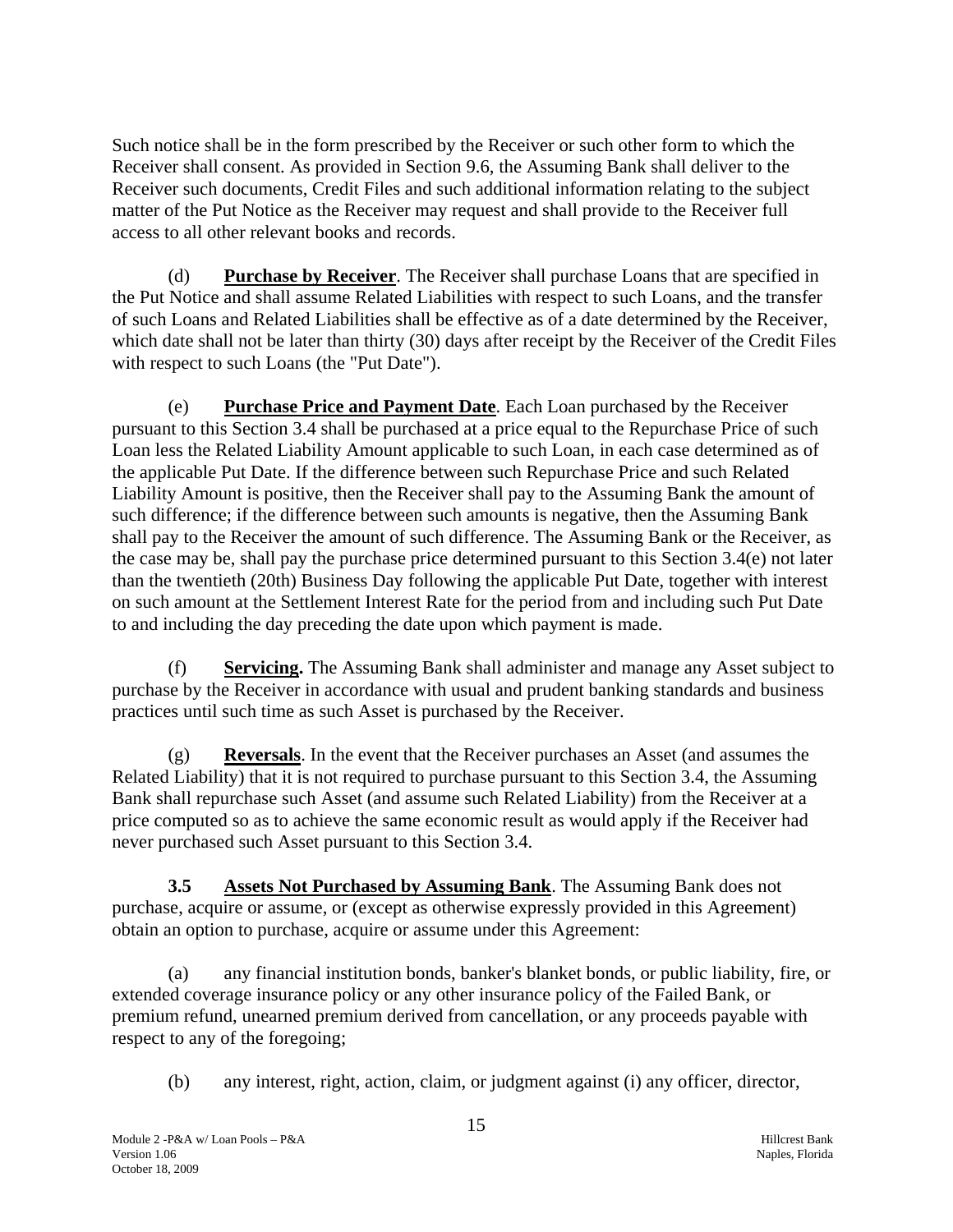employee, accountant, attorney, or any other Person employed or retained by the Failed Bank or any Subsidiary of the Failed Bank on or prior to Bank Closing arising out of any act or omission of such Person in such capacity, (ii) any underwriter of financial institution bonds, banker's blanket bonds or any other insurance policy of the Failed Bank, (iii) any shareholder or holding company of the Failed Bank, or (iv) any other Person whose action or inaction may be related to any loss (exclusive of any loss resulting from such Person's failure to pay on a Loan made by the Failed Bank) incurred by the Failed Bank; provided, that for the purposes hereof, the acts, omissions or other events giving rise to any such claim shall have occurred on or before Bank Closing, regardless of when any such claim is discovered and regardless of whether any such claim is made with respect to a financial institution bond, banker's blanket bond, or any other insurance policy of the Failed Bank in force as of Bank Closing;

(c) prepaid regulatory assessments of the Failed Bank, if any;

(d) legal or equitable interests in tax receivables of the Failed Bank, if any, including any claims arising as a result of the Failed Bank having entered into any agreement or otherwise being joined with another Person with respect to the filing of tax returns or the payment of taxes;

(e) Federal Reserve Bank and Federal Home Loan Bank stock, if any;

(f) amounts reflected on the Accounting Records of the Failed Bank as of Bank Closing as a general or specific loss reserve or contingency account, if any;

(g) owned and leased Bank Premises and owned and leased Furniture and Equipment and Fixtures and data processing equipment (including hardware and software) located on Bank Premises, if any; provided, that the Assuming Bank does obtain an option under Section 4.6, Section 4.7 or Section 4.8, as the case may be, with respect thereto;

(h) owned Bank Premises which the Receiver, in its discretion, determines may contain environmentally hazardous substances;

(i) any amounts owed to the Failed Bank by any Subsidiary of the Failed Bank other than an Acquired Subsidiary;

(j) any "goodwill," as such term is defined in the instructions to the report of condition prepared by banks examined by the Corporation in accordance with 12 C.F.R. Section 304.4, and other intangibles;

(k) any security if, in the discretion of the Receiver, the value of such security either cannot be determined or is determined to be zero pursuant to Section 3.2(b), all private label asset backed securities, including, but not limited to, those listed on Schedule 3.5(k), and any other security listed on Schedule 3.5(k), if any; and

(l) any criminal restitution or forfeiture orders issued in favor of the Failed Bank.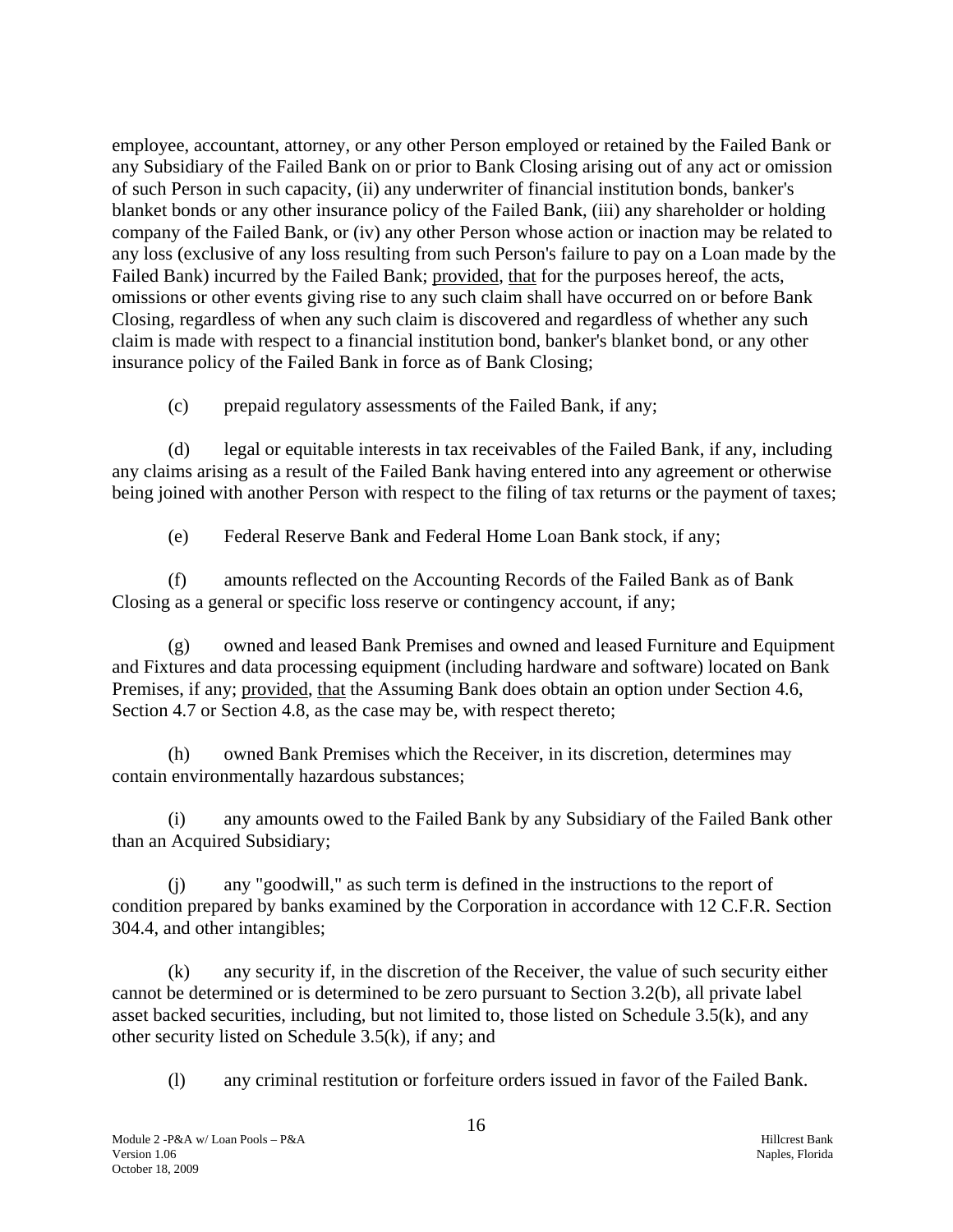The Assuming Bank only acquires assets and rights as provided in this Agreement. The foregoing shall not be construed to imply that any particular asset or right listed otherwise would have been sold or assigned or that any asset or right not listed is sold or assigned.

# **3.6 Assets Essential to Receiver**.

<span id="page-21-0"></span>(a) The Receiver may refuse to sell to the Assuming Bank, or the Assuming Bank agrees, at the request of the Receiver set forth in a written notice to the Assuming Bank, to assign, transfer, convey, and deliver to the Receiver all of the Assuming Bank's right, title and interest in and to, any Asset or asset essential to the Receiver as determined by the Receiver in its discretion (together with all Credit Documents evidencing or pertaining thereto), which may include any Asset or asset that the Receiver determines to be:

(i) made to an officer, director, or other Person engaging in the affairs of the Failed Bank, its Subsidiaries or Affiliates or any related entities of any of the foregoing;

(ii) the subject of any investigation relating to any claim with respect to any item described in Section 3.5(a) or (b), or the subject of, or potentially the subject of, any legal proceedings;

(iii) made to a Person who is an Obligor on a loan owned by the Receiver or the Corporation in its corporate capacity or its capacity as receiver of any institution;

(iv) secured by collateral which also secures any asset owned by the Receiver; or

(v) related to any asset of the Failed Bank not purchased by the Assuming Bank under this Article III or any liability of the Failed Bank not assumed by the Assuming Bank under Article II.

(b) Each such Asset or asset purchased by the Receiver shall be purchased at a price equal to the Repurchase Price thereof less the Related Liability Amount with respect to any Related Liabilities related to such Asset or asset, in each case determined as of the date of the notice provided by the Receiver pursuant to Section 3.6(a). The Receiver shall pay the Assuming Bank not later than the twentieth (20th) Business Day following receipt of related Credit Documents and Credit Files together with interest on such amount at the Settlement Interest Rate for the period from and including the date of receipt of such documents to and including the day preceding the day on which payment is made. The Assuming Bank agrees to administer and manage each such Asset or asset in accordance with usual and prudent banking standards and business practices until each such Loan is purchased by the Receiver. All transfers with respect to Loans under this Section 3.6 shall be made as provided in Section 9.6. The Assuming Bank shall transfer all such Assets or assets and Related Liabilities to the Receiver without recourse, and shall indemnify the Receiver against any and all claims of any Person claiming by, through or under the Assuming Bank with respect to any such Asset or asset, as provided in Section 12.4.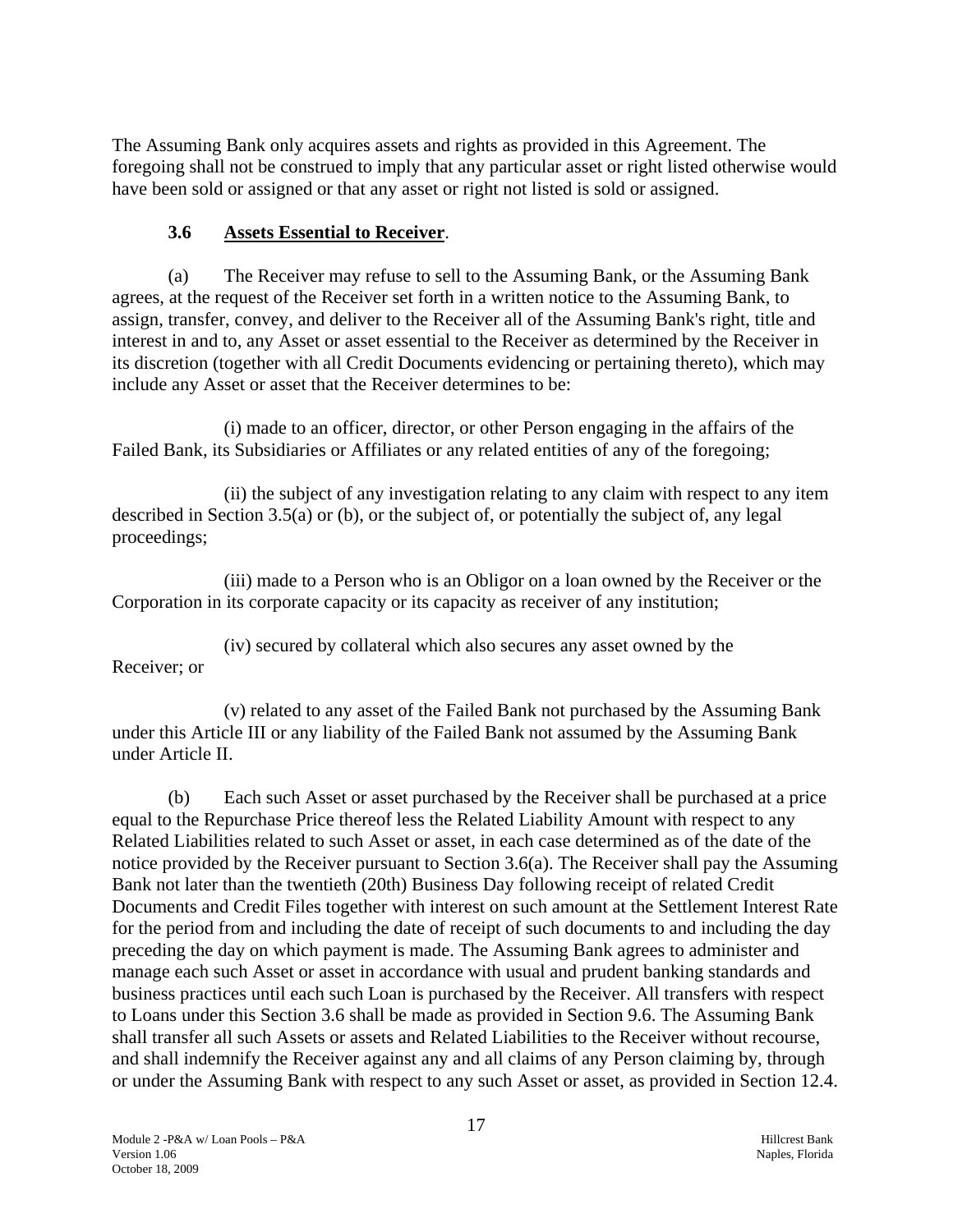# **ARTICLE IV ASSUMPTION OF CERTAIN DUTIES AND OBLIGATIONS**

The Assuming Bank agrees with the Receiver and the Corporation as follows:

<span id="page-22-1"></span><span id="page-22-0"></span>**4.1 Continuation of Banking Business**. For the period commencing the first banking Business Day after Bank Closing and ending no earlier than the first anniversary of Bank Closing, the Assuming Bank will provide full service banking in the trade area of the Failed Bank. Thereafter, the Assuming Bank may cease providing such banking services in the trade area of the Failed Bank, provided the Assuming Bank has received all necessary regulatory approvals. At the option of the Assuming Bank, such banking services may be provided at any or all of the Bank Premises, or at other premises within such trade area. The trade area shall be determined by the Receiver.

<span id="page-22-2"></span>**4.2 Agreement with Respect to Credit Card Business**. The Assuming Bank agrees to honor and perform, from and after Bank Closing, all duties and obligations with respect to the Failed Bank's credit card business, and/or processing related to credit cards, if any, and assumes all outstanding extensions of credit with respect thereto. Fees related to the credit card business collected prior to Bank Closing shall be for the benefit of the Receiver and fees collected after Bank Closing shall be for the benefit of the Assuming Bank.

<span id="page-22-3"></span>**4.3 Agreement with Respect to Safe Deposit Business**. The Assuming Bank assumes and agrees to discharge, from and after Bank Closing, in the usual course of conducting a banking business, the duties and obligations of the Failed Bank with respect to all Safe Deposit Boxes, if any, of the Failed Bank and to maintain all of the necessary facilities for the use of such boxes by the renters thereof during the period for which such boxes have been rented and the rent therefore paid to the Failed Bank, subject to the provisions of the rental agreements between the Failed Bank and the respective renters of such boxes; provided, that the Assuming Bank may relocate the Safe Deposit Boxes of the Failed Bank to any office of the Assuming Bank located in the trade area of the Failed Bank. The Safe Deposit Boxes shall be located and maintained in the trade area of the Failed Bank for a minimum of one year from Bank Closing. The trade area shall be determined by the Receiver. Fees related to the safe deposit business earned prior to the Bank Closing Date shall be for the benefit of the Receiver and fees earned after the Bank Closing Date shall be for the benefit of the Assuming Bank.

<span id="page-22-4"></span>**4.4 Agreement with Respect to Safekeeping Business**. The Receiver transfers, conveys and delivers to the Assuming Bank and the Assuming Bank accepts all securities and other items, if any, held by the Failed Bank in safekeeping for its customers as of Bank Closing. The Assuming Bank assumes and agrees to honor and discharge, from and after Bank Closing, the duties and obligations of the Failed Bank with respect to such securities and items held in safekeeping. The Assuming Bank shall be entitled to all rights and benefits heretofore accrued or hereafter accruing with respect thereto. The Assuming Bank shall provide to the Receiver written verification of all assets held by the Failed Bank for safekeeping within sixty (60) days after Bank Closing. The assets held for safekeeping by the Failed Bank shall be held and maintained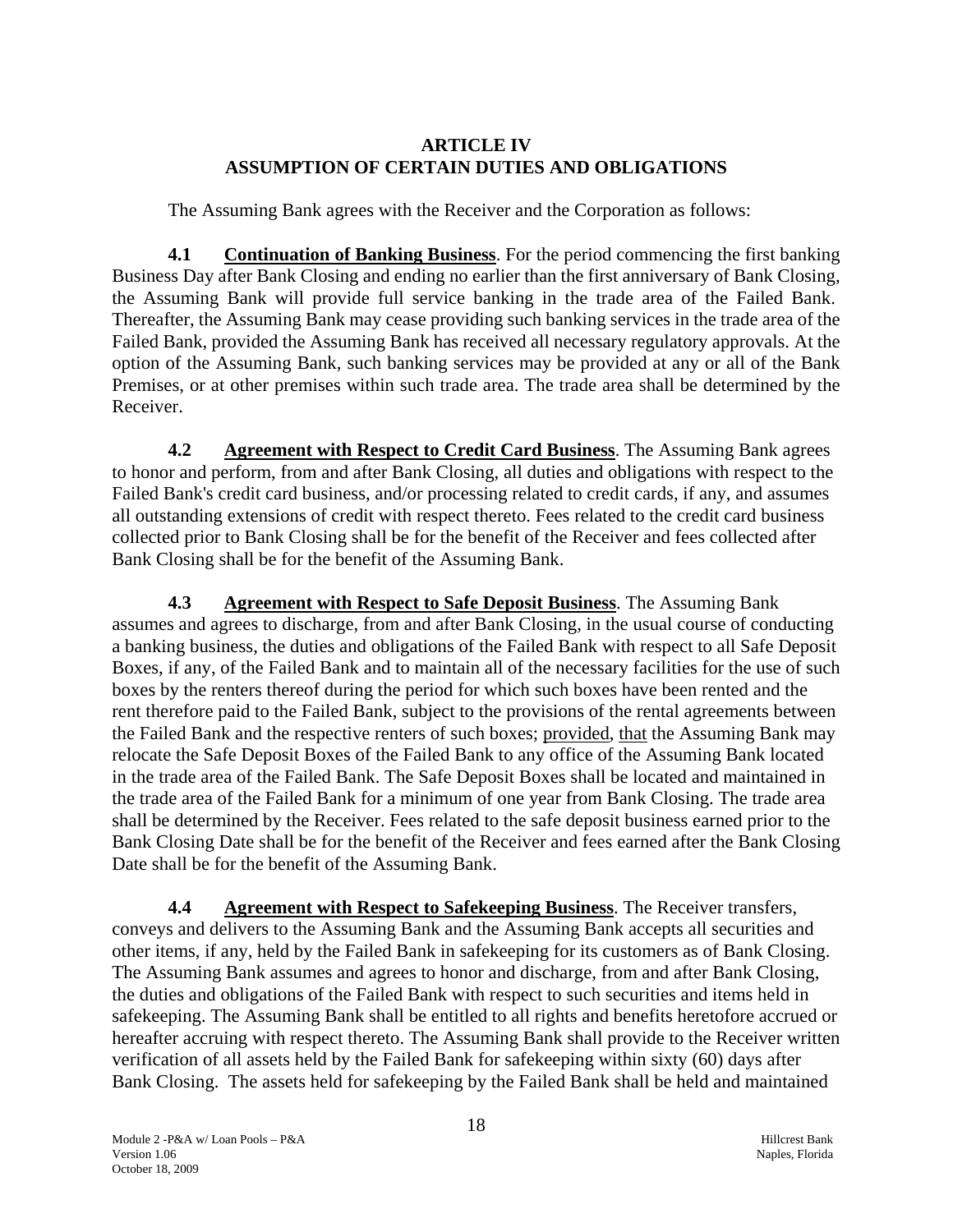by the Assuming Bank in the trade area of the Failed Bank for a minimum of one year from Bank Closing. At the option of the Assuming Bank, the safekeeping business may be provided at any or all of the Bank Premises, or at other premises within such trade area. The trade area shall be determined by the Receiver. Fees related to the safekeeping business earned prior to the Bank Closing Date shall be for the benefit of the Receiver and fees earned after the Bank Closing Date shall be for the benefit of the Assuming Bank.

# **4.5 Agreement with Respect to Trust Business**.

<span id="page-23-0"></span>(a) The Assuming Bank shall, without further transfer, substitution, act or deed, to the full extent permitted by law, succeed to the rights, obligations, properties, assets, investments, deposits, agreements, and trusts of the Failed Bank under trusts, executorships, administrations, guardianships, and agencies, and other fiduciary or representative capacities, all to the same extent as though the Assuming Bank had assumed the same from the Failed Bank prior to Bank Closing; provided, that any liability based on the misfeasance, malfeasance or nonfeasance of the Failed Bank, its directors, officers, employees or agents with respect to the trust business is not assumed hereunder. Fees related to the trust business collected prior to Bank Closing shall be for the benefit of the Receiver and fees collected after Bank Closing shall be for the benefit of the Assuming Bank.

(b) The Assuming Bank shall, to the full extent permitted by law, succeed to, and be entitled to take and execute, the appointment to all executorships, trusteeships, guardianships and other fiduciary or representative capacities to which the Failed Bank is or may be named in wills, whenever probated, or to which the Failed Bank is or may be named or appointed by any other instrument.

(c) In the event additional proceedings of any kind are necessary to accomplish the transfer of such trust business, the Assuming Bank agrees that, at its own expense, it will take whatever action is necessary to accomplish such transfer. The Receiver agrees to use reasonable efforts to assist the Assuming Bank in accomplishing such transfer.

(d) The Assuming Bank shall provide to the Receiver written verification of the assets held in connection with the Failed Bank's trust business within sixty (60) days after Bank Closing.

# **4.6 Agreement with Respect to Bank Premises**.

<span id="page-23-1"></span>(a) **Option to Purchase.** Subject to Section 3.5, the Receiver hereby grants to the Assuming Bank an exclusive option for the period of ninety (90) days commencing the day after Bank Closing to purchase any or all owned Bank Premises. The Assuming Bank shall give written notice to the Receiver within the option period of its election to purchase or not to purchase any of the owned Bank Premises. Any purchase of such premises shall be effective as of the date of Bank Closing and such purchase shall be consummated as soon as practicable thereafter, and in no event later than the Settlement Date. If the Assuming Bank gives notice of its election not to purchase one or more of the owned Bank Premises within seven (7) days of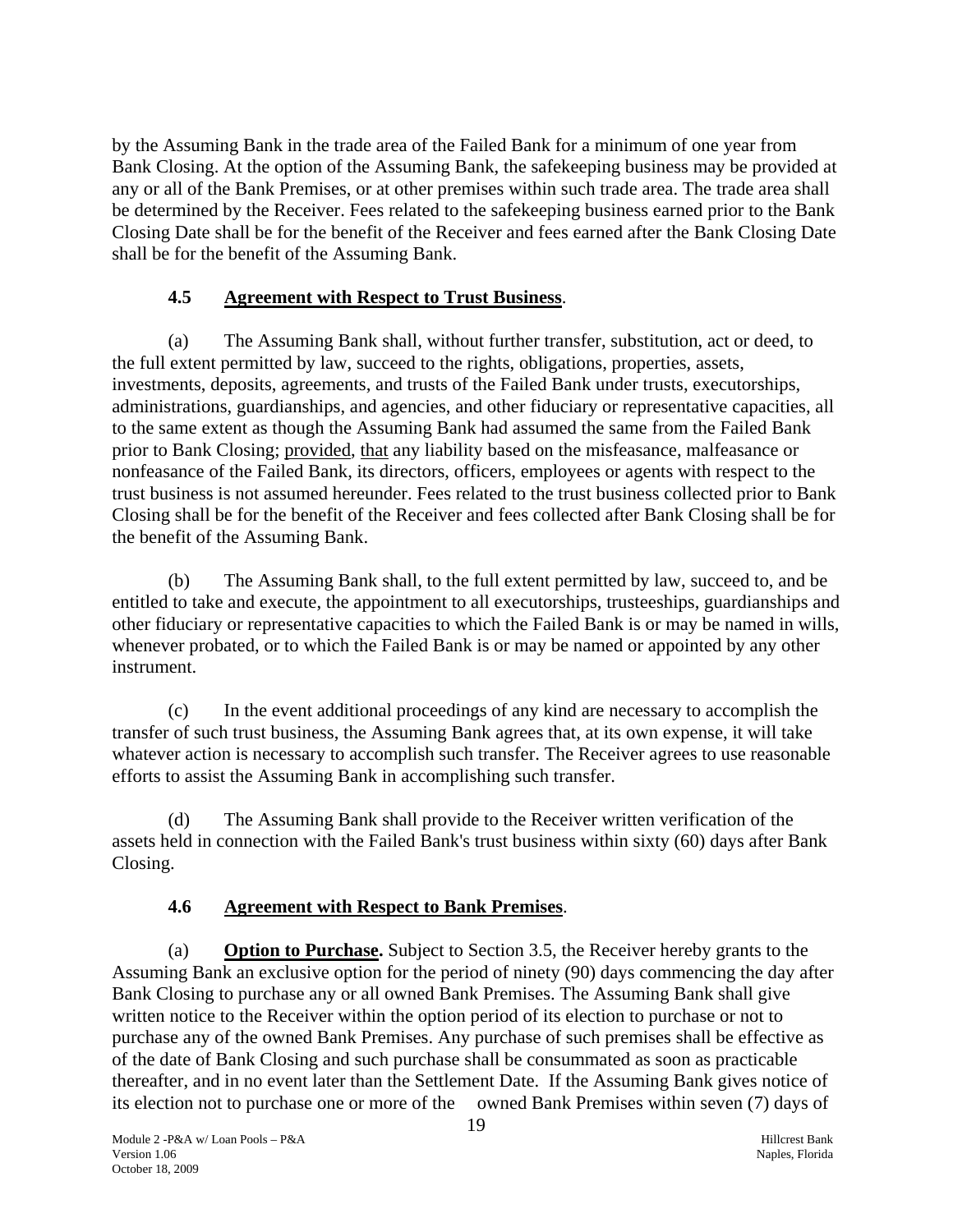Bank Closing, then, not withstanding any other provision of this Agreement to the contrary, the Assuming Bank shall not be liable for any of the costs or fees associated with appraisals for such Bank Premises.

(b) **Option to Lease.** The Receiver hereby grants to the Assuming Bank an exclusive option for the period of ninety (90) days commencing the day after Bank Closing to cause the Receiver to assign to the Assuming Bank any or all leases for leased Bank Premises, if any, which have been continuously occupied by the Assuming Bank from Bank Closing to the date it elects to accept an assignment of the leases with respect thereto to the extent such leases can be assigned; provided, that the exercise of this option with respect to any lease must be as to all premises or other property subject to the lease. If an assignment cannot be made of any such leases, the Receiver may, in its discretion, enter into subleases with the Assuming Bank containing the same terms and conditions provided under such existing leases for such leased Bank Premises or other property. The Assuming Bank shall give notice to the Receiver within the option period of its election to accept or not to accept an assignment of any or all leases (or enter into subleases or new leases in lieu thereof). The Assuming Bank agrees to assume all leases assigned (or enter into subleases or new leases in lieu thereof) pursuant to this Section 4.6.

(c) **Facilitation.** The Receiver agrees to facilitate the assumption, assignment or sublease of leases or the negotiation of new leases by the Assuming Bank; provided, that neither the Receiver nor the Corporation shall be obligated to engage in litigation, make payments to the Assuming Bank or to any third party in connection with facilitating any such assumption, assignment, sublease or negotiation or commit to any other obligations to third parties.

(d) **Occupancy.** The Assuming Bank shall give the Receiver fifteen (15) days' prior written notice of its intention to vacate prior to vacating any leased Bank Premises with respect to which the Assuming Bank has not exercised the option provided in Section 4.6(b). Any such notice shall be deemed to terminate the Assuming Bank's option with respect to such leased Bank Premises.

#### (e) **Occupancy Costs.**

(i) The Assuming Bank agrees to pay to the Receiver, or to appropriate third parties at the direction of the Receiver, during and for the period of any occupancy by it of (x) owned Bank Premises the market rental value and all operating costs, and (y) leased Bank Premises, all operating costs with respect thereto and to comply with all relevant terms of applicable leases entered into by the Failed Bank, including without limitation the timely payment of all rent. Operating costs include, without limitation all taxes, fees, charges, utilities, insurance and assessments, to the extent not included in the rental value or rent. If the Assuming Bank elects to purchase any owned Bank Premises in accordance with Section 4.6(a), the amount of any rent paid (and taxes paid to the Receiver which have not been paid to the taxing authority and for which the Assuming Bank assumes liability) by the Assuming Bank with respect thereto shall be applied as an offset against the purchase price thereof.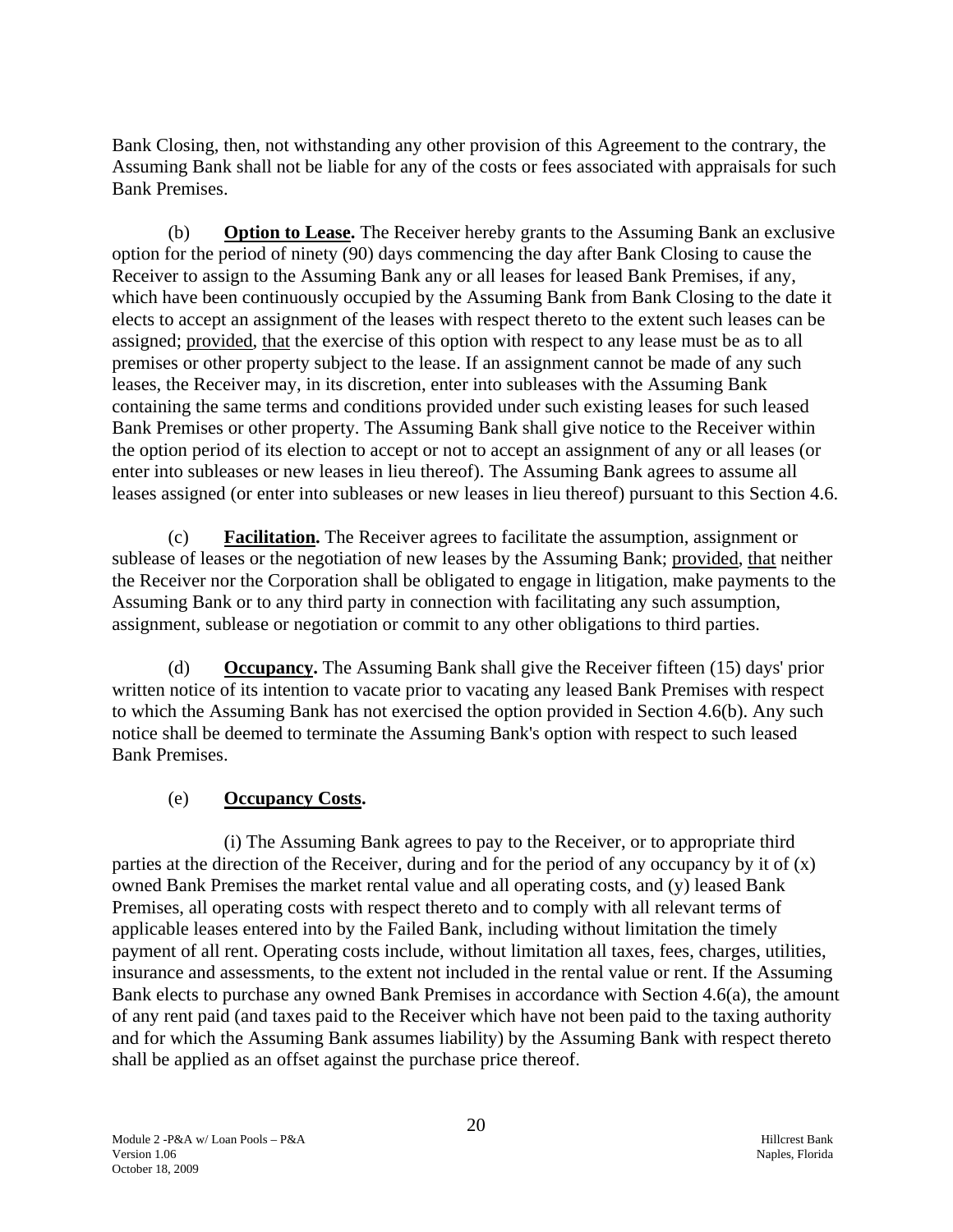(ii) The Assuming Bank agrees during the period of occupancy by it of owned or leased Bank Premises, to pay to the Receiver rent for the use of all owned or leased Furniture and Equipment and all owned or leased Fixtures located on such Bank Premises for the period of such occupancy. Rent for such property owned by the Failed Bank shall be the market rental value thereof, as determined by the Receiver within sixty (60) days after Bank Closing. Rent for such leased property shall be an amount equal to any and all rent and other amounts which the Receiver incurs or accrues as an obligation or is obligated to pay for such period of occupancy pursuant to all leases and contracts with respect to such property. If the Assuming Bank purchases any owned Furniture and Equipment or owned Fixtures in accordance with Section 4.6(f) or 4.6(h), the amount of any rents paid by the Assuming Bank with respect thereto shall be applied as an offset against the purchase price thereof.

(f) **Certain Requirements as to Furniture, Equipment and Fixtures.** If the Assuming Bank purchases owned Bank Premises or accepts an assignment of the lease (or enters into a sublease or a new lease in lieu thereof) for leased Bank Premises as provided in Section 4.6(a) or 4.6(b), or if the Assuming Bank does not exercise such option but within twelve (12) months following Bank Closing obtains the right to occupy such premises (whether by assignment, lease, sublease, purchase or otherwise), other than in accordance with Section 4.6(a) or (b), the Assuming Bank shall (i) effective as of the date of Bank Closing, purchase from the Receiver all Furniture and Equipment and Fixtures owned by the Failed Bank and located thereon as of Bank Closing, (ii) accept an assignment or a sublease of the leases or negotiate new leases for all Furniture and Equipment and Fixtures leased by the Failed Bank and located thereon, and (iii) if applicable, accept an assignment or a sublease of any ground lease or negotiate a new ground lease with respect to any land on which such Bank Premises are located; provided, that the Receiver shall not have disposed of such Furniture and Equipment and Fixtures or repudiated the leases specified in clause (ii) or (iii).

#### (g) **Vacating Premises.**

(i) If the Assuming Bank elects not to purchase any owned Bank Premises, the notice of such election in accordance with Section 4.6(a) shall specify the date upon which the Assuming Bank's occupancy of such premises shall terminate, which date shall not be later than ninety (90) days after the date of the Assuming Bank's notice not to exercise such option. The Assuming Bank promptly shall relinquish and release to the Receiver such premises and the Furniture and Equipment and Fixtures located thereon in the same condition as at Bank Closing, normal wear and tear excepted. By occupying any such premises after the expiration of such ninety (90)-day period, the Assuming Bank shall, at the Receiver's option, (x) be deemed to have agreed to purchase such Bank Premises, and to assume all leases, obligations and liabilities with respect to leased Furniture and Equipment and leased Fixtures located thereon and any ground lease with respect to the land on which such premises are located, and (y) be required to purchase all Furniture and Equipment and Fixtures owned by the Failed Bank and located on such premises as of Bank Closing.

(ii) If the Assuming Bank elects not to accept an assignment of the lease or sublease any leased Bank Premises, the notice of such election in accordance with Section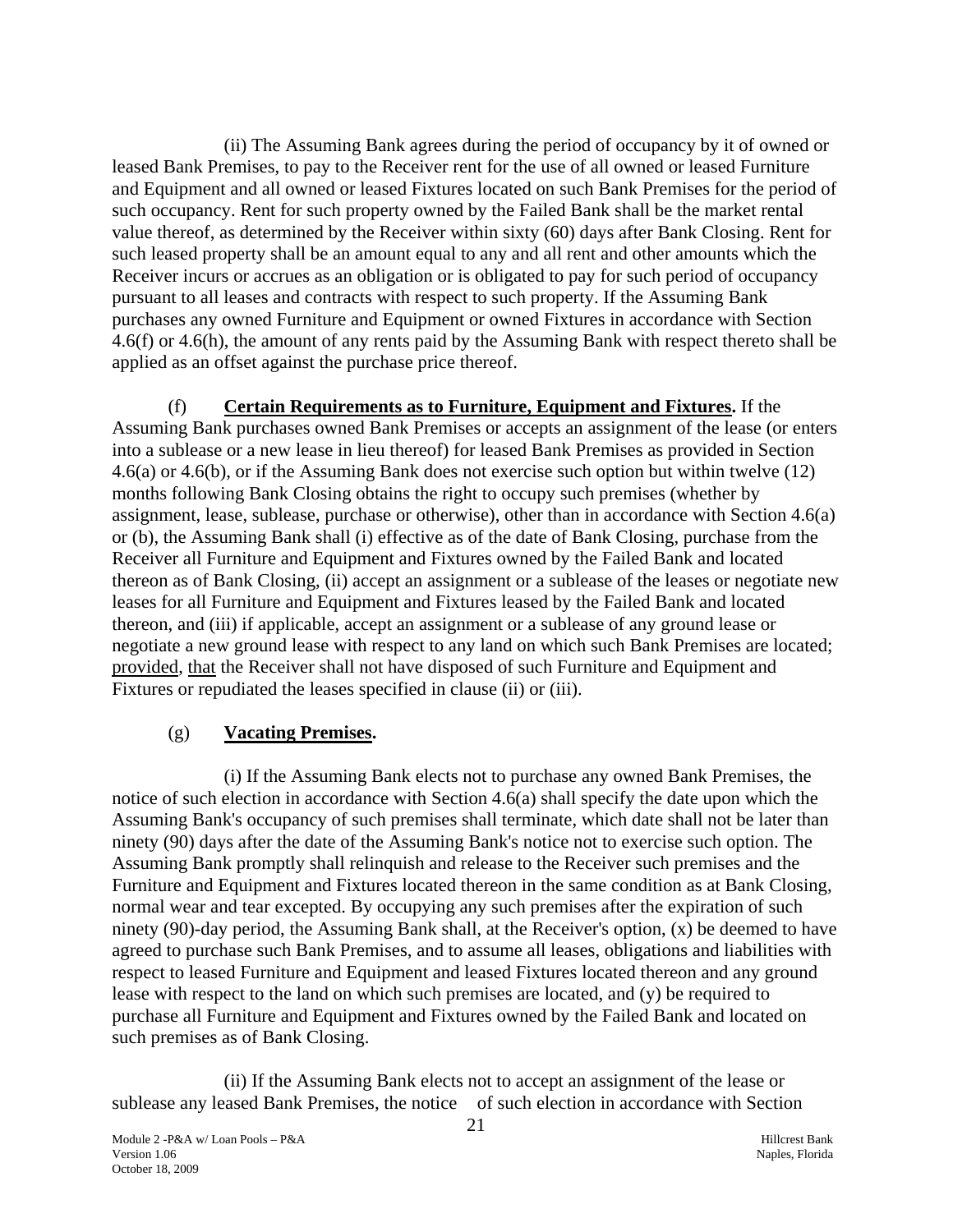4.6(b) shall specify the date upon which the Assuming Bank's occupancy of such leased Bank Premises shall terminate, which date shall not be later than the date which is one hundred eighty (180) days after Bank Closing. Upon vacating such premises, the Assuming Bank shall relinquish and release to the Receiver such premises and the Fixtures and the Furniture and Equipment located thereon in the same condition as at Bank Closing, normal wear and tear excepted. By failing to provide notice of its intention to vacate such premises prior to the expiration of the option period specified in Section 4.6(b), or by occupying such premises after the one hundred eighty (180)-day period specified above in this paragraph (ii), the Assuming Bank shall, at the Receiver's option, (x) be deemed to have assumed all leases, obligations and liabilities with respect to such premises (including any ground lease with respect to the land on which premises are located), and leased Furniture and Equipment and leased Fixtures located thereon in accordance with this Section 4.6 (unless the Receiver previously repudiated any such lease), and (y) be required to purchase all Furniture and Equipment and Fixtures owned by the Failed Bank and located on such premises as of Bank Closing.

(h) **Furniture and Equipment and Certain Other Equipment.** The Receiver hereby grants to the Assuming Bank an option to purchase, effective as of the date of Bank Closing, all Furniture and Equipment or any telecommunications, data processing equipment (including hardware and software) and check processing and similar operating equipment owned by the Failed Bank and located at any owned or leased Bank Premises that the Assuming Bank elects to vacate or which it could have, but did not occupy, pursuant to this Section 4.6; provided, that, the Assuming Bank shall give the Receiver notice of its election to purchase such property at the time it gives notice of its intention to vacate such Bank Premises or within ten (10) days after Bank Closing for Bank Premises it could have, but did not, occupy.

# **4.7 Agreement with Respect to Leased Data Processing Equipment**.

<span id="page-26-0"></span>(a) The Receiver hereby grants to the Assuming Bank an exclusive option for the period of ninety (90) days commencing the day after Bank Closing to accept an assignment from the Receiver of any or all Data Processing Leases to the extent that such Data Processing Leases can be assigned.

(b) The Assuming Bank shall (i) give written notice to the Receiver within the option period specified in Section 4.7(a) of its intent to accept an assignment or sublease of any or all Data Processing Leases and promptly accept an assignment or sublease of such Data Processing Leases, and (ii) give written notice to the appropriate lessor(s) that it has accepted an assignment or sublease of any such Data Processing Leases.

(c) The Receiver agrees to facilitate the assignment or sublease of Data Processing Leases or the negotiation of new leases or license agreements by the Assuming Bank; provided, that neither the Receiver nor the Corporation shall be obligated to engage in litigation or make payments to the Assuming Bank or to any third party in connection with facilitating any such assumption, assignment, sublease or negotiation.

(d) The Assuming Bank agrees, during its period of use of any property subject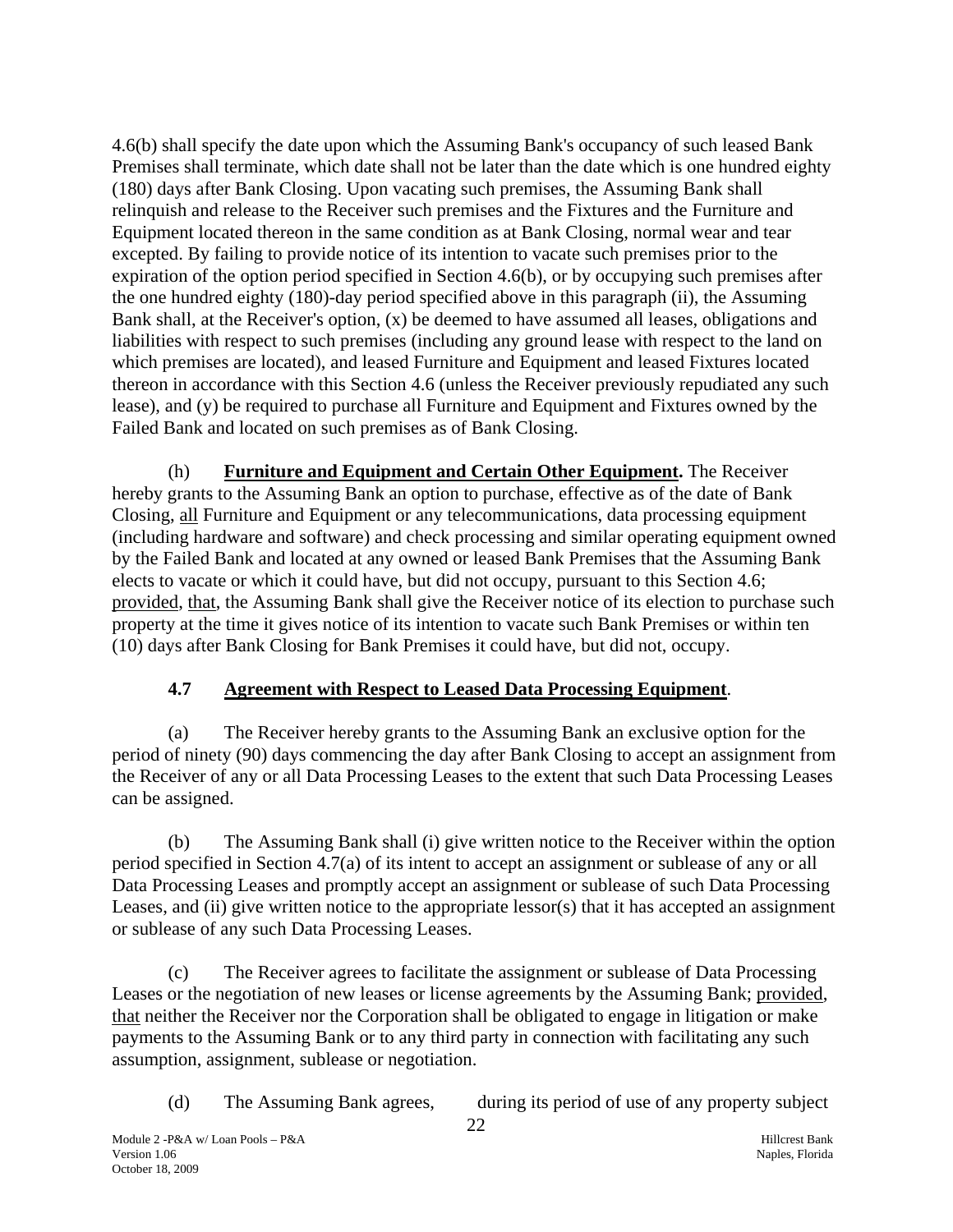to a Data Processing Lease, to pay to the Receiver or to appropriate third parties at the direction of the Receiver all operating costs with respect thereto and to comply with all relevant terms of the applicable Data Processing Leases entered into by the Failed Bank, including without limitation the timely payment of all rent, taxes, fees, charges, utilities, insurance and assessments.

(e) The Assuming Bank shall, not later than fifty (50) days after giving the notice provided in Section 4.7(b), (i) relinquish and release to the Receiver all property subject to the relevant Data Processing Lease, in the same condition as at Bank Closing, normal wear and tear excepted, or (ii) accept an assignment or a sublease thereof or negotiate a new lease or license agreement under this Section 4.7.

## **4.8 Agreement with Respect to Certain Existing Agreements**.

<span id="page-27-0"></span>(a) Subject to the provisions of Section 4.8(b), with respect to agreements existing as of Bank Closing which provide for the rendering of services by or to the Failed Bank, within thirty (30) days after Bank Closing, the Assuming Bank shall give the Receiver written notice specifying whether it elects to assume or not to assume each such agreement. Except as may be otherwise provided in this Article IV, the Assuming Bank agrees to comply with the terms of each such agreement for a period commencing on the day after Bank Closing and ending on: (i) in the case of an agreement that provides for the rendering of services by the Failed Bank, the date which is ninety (90) days after Bank Closing, and (ii) in the case of an agreement that provides for the rendering of services to the Failed Bank, the date which is thirty (30) days after the Assuming Bank has given notice to the Receiver of its election not to assume such agreement; provided, that the Receiver can reasonably make such service agreements available to the Assuming Bank. The Assuming Bank shall be deemed by the Receiver to have assumed agreements for which no notification is timely given. The Receiver agrees to assign, transfer, convey, and deliver to the Assuming Bank all right, title and interest of the Receiver, if any, in and to agreements the Assuming Bank assumes hereunder. In the event the Assuming Bank elects not to accept an assignment of any lease (or sublease) or negotiate a new lease for leased Bank Premises under Section 4.6 and does not otherwise occupy such premises, the provisions of this Section 4.8(a) shall not apply to service agreements related to such premises. The Assuming Bank agrees, during the period it has the use or benefit of any such agreement, promptly to pay to the Receiver or to appropriate third parties at the direction of the Receiver all operating costs with respect thereto and to comply with all relevant terms of such agreement.

(b) The provisions of Section 4.8(a) shall not apply to (i) agreements pursuant to which the Failed Bank provides mortgage servicing for others or mortgage servicing is provided to the Failed Bank by others, (ii) agreements that are subject to Sections 4.1 through 4.7 and any insurance policy or bond referred to in Section 3.5(a) or other agreement specified in Section 3.5, and (iii) consulting, management or employment agreements, if any, between the Failed Bank and its employees or other Persons. Except as otherwise expressly set forth elsewhere in this Agreement, the Assuming Bank does not assume any liabilities or acquire any rights under any of the agreements described in this Section 4.8(b).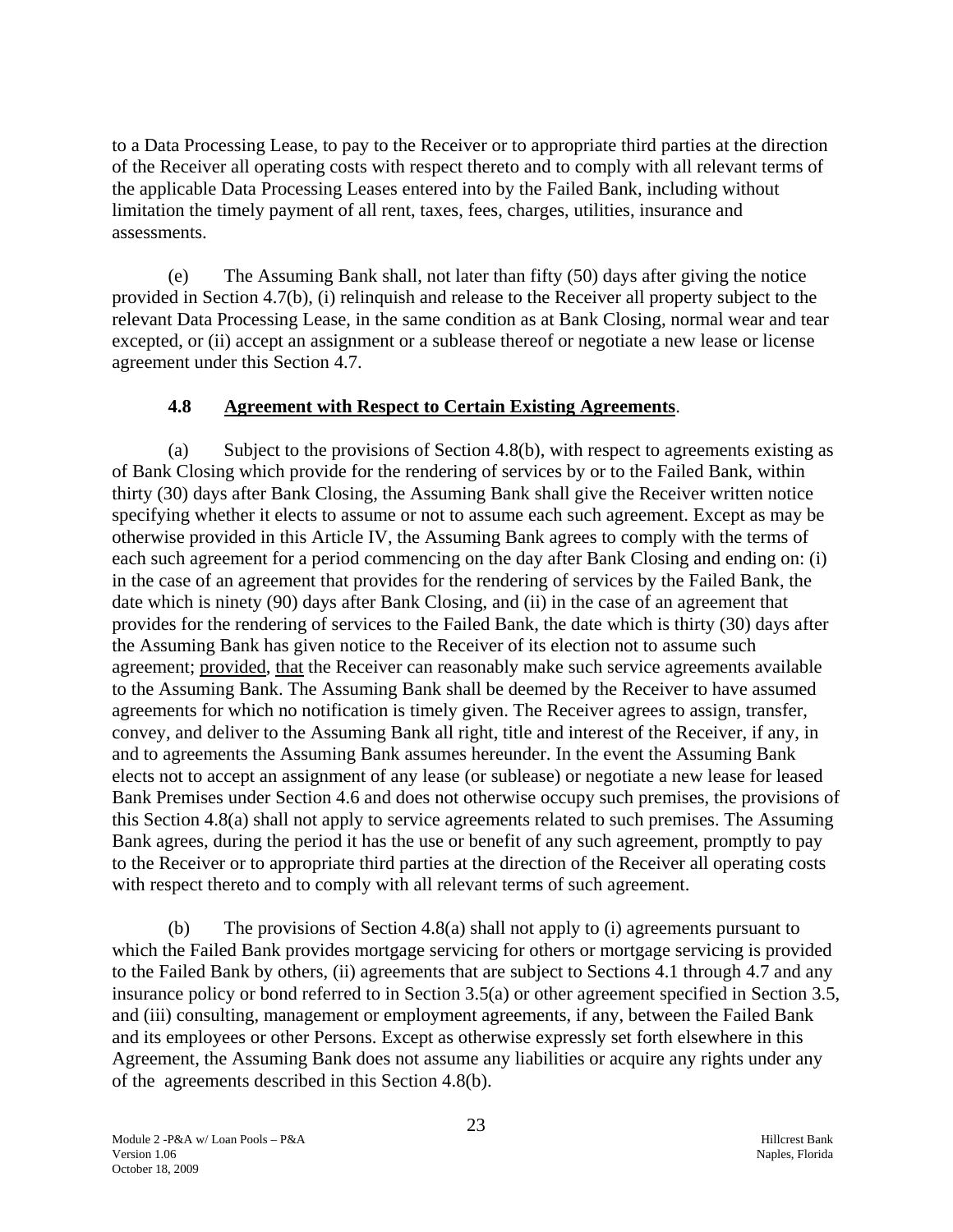<span id="page-28-3"></span><span id="page-28-0"></span>**4.9 Informational Tax Reporting**. The Assuming Bank agrees to perform all obligations of the Failed Bank with respect to Federal and State income tax informational reporting related to (i) the Assets and the Liabilities Assumed, (ii) deposit accounts that were closed and loans that were paid off or collateral obtained with respect thereto prior to Bank Closing, (iii) miscellaneous payments made to vendors of the Failed Bank, and (iv) any other asset or liability of the Failed Bank, including, without limitation, loans not purchased and Deposits not assumed by the Assuming Bank, as may be required by the Receiver.

<span id="page-28-1"></span>**4.10 Insurance**. The Assuming Bank agrees to obtain insurance coverage effective from and after Bank Closing, including public liability, fire and extended coverage insurance acceptable to the Receiver with respect to owned or leased Bank Premises that it occupies, and all owned or leased Furniture and Equipment and Fixtures and leased data processing equipment (including hardware and software) located thereon, in the event such insurance coverage is not already in force and effect with respect to the Assuming Bank as the insured as of Bank Closing. All such insurance shall, where appropriate (as determined by the Receiver), name the Receiver as an additional insured.

**4.11 Services for Receiver and Corporation**. For the period commencing on the day following Bank Closing and ending on the one hundred eightieth (180th) day thereafter, the Assuming Bank agrees to provide to the Receiver and the Corporation, without charge, adequate and suitable office space (including parking facilities and vault space), furniture, equipment (including photocopying and telecopying machines), email accounts, network access and technology resources (such as shared drive) and utilities (including local telephone service and fax machines) at the Bank Premises occupied by the Assuming Bank for their use in the discharge of their respective functions with respect to the Failed Bank. In the event the Receiver and the Corporation determine that the space provided is inadequate or unsuitable, the Receiver and the Corporation may relocate to other quarters having adequate and suitable space and the costs of relocation and any rental and utility costs for the balance of the period of occupancy by the Receiver and the Corporation shall be borne by the Assuming Bank. Additionally, the Assuming Bank agrees to pay such bills and invoices on behalf of the Receiver and Corporation as the Receiver or Corporation may direct for the period beginning on the date of Bank Closing and ending on Settlement Date. Assuming Bank shall submit it requests for reimbursement of such expenditures pursuant to Article VIII of this Agreement.

# <span id="page-28-2"></span>**4.12 Agreement with Respect to Continuation of Group Health Plan Coverage for Former Employees of the Failed Bank.**

(a) The Assuming Bank agrees to assist the Receiver, as provided in this Section 4.12, in offering individuals who were employees or former employees of the Failed Bank, or any of its Subsidiaries, and who, immediately prior to Bank Closing, were receiving, or were eligible to receive, health insurance coverage or health insurance continuation coverage from the Failed Bank ("Eligible Individuals"), the opportunity to obtain health insurance coverage in the Corporation's FIA Continuation Coverage Plan which provides for health insurance continuation coverage to such Eligible Individuals who are qualified beneficiaries of the Failed Bank as defined in Section 607 of the Employee Retirement Income Security Act of 1974, as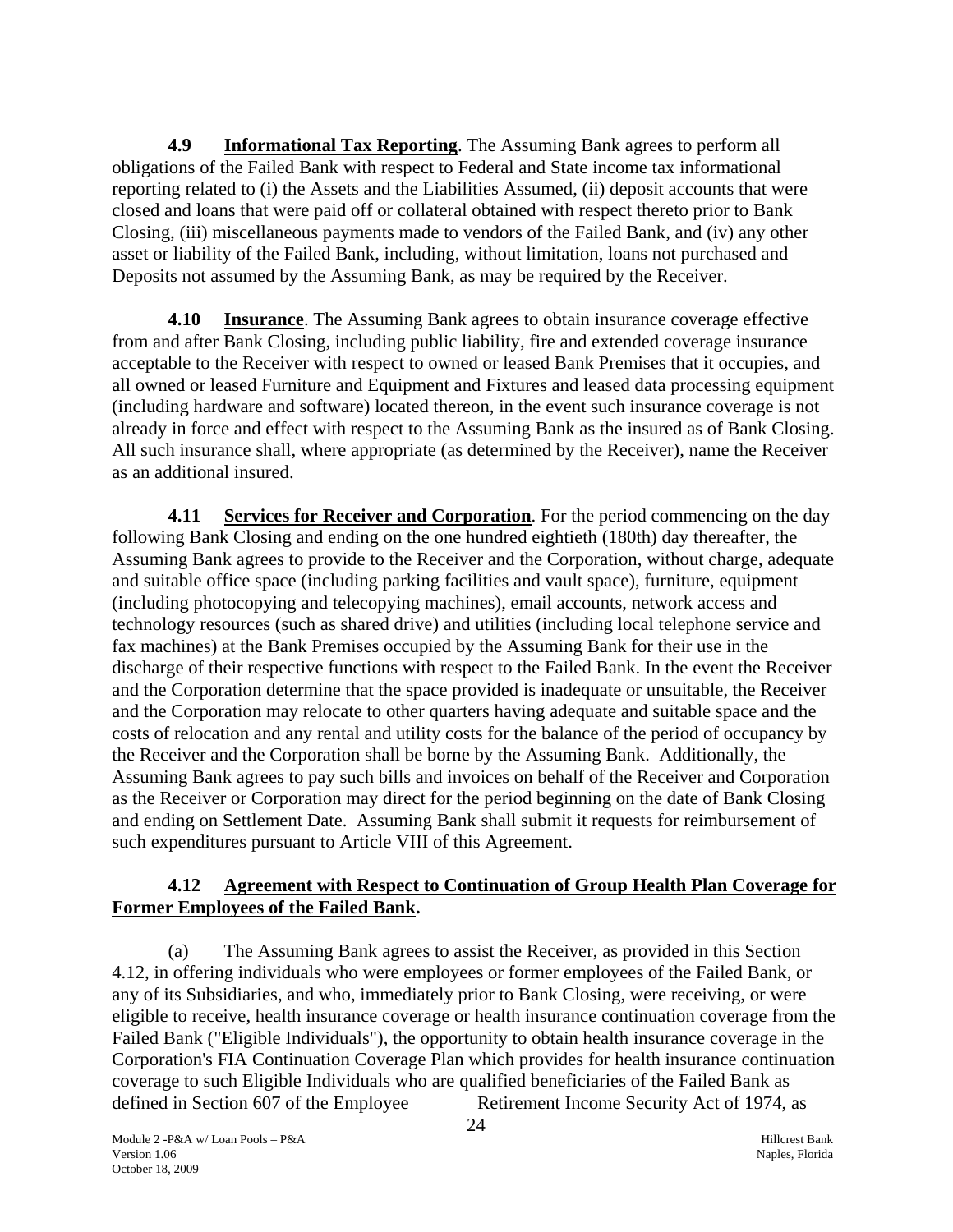<span id="page-29-1"></span>amended (respectively, "qualified beneficiaries" and "ERISA"). The Assuming Bank shall consult with the Receiver and not later than five (5) Business Days after Bank Closing shall provide written notice to the Receiver of the number (if available), identity (if available) and addresses (if available) of the Eligible Individuals who are qualified beneficiaries of the Failed Bank and for whom a "qualifying event" (as defined in Section 603 of ERISA) has occurred and with respect to whom the Failed Bank's obligations under Part 6 of Subtitle B of Title I of ERISA have not been satisfied in full, and such other information as the Receiver may reasonably require. The Receiver shall cooperate with the Assuming Bank in order to permit it to prepare such notice and shall provide to the Assuming Bank such data in its possession as may be reasonably required for purposes of preparing such notice.

(b) The Assuming Bank shall take such further action to assist the Receiver in offering the Eligible Individuals who are qualified beneficiaries of the Failed Bank the opportunity to obtain health insurance coverage in the Corporation's FIA Continuation Coverage Plan as the Receiver may direct. All expenses incurred and paid by the Assuming Bank (i) in connection with the obligations of the Assuming Bank under this Section 4.12, and (ii) in providing health insurance continuation coverage to any Eligible Individuals who are hired by the Assuming Bank and such employees' qualified beneficiaries shall be borne by the Assuming Bank.

(c) This Section 4.12 is for the sole and exclusive benefit of the parties to this Agreement, and for the benefit of no other Person (including any former employee of the Failed Bank or any Subsidiary thereof or qualified beneficiary of such former employee). Nothing in this Section 4.12 is intended by the parties, or shall be construed, to give any Person (including any former employee of the Failed Bank or any Subsidiary thereof or qualified beneficiary of such former employee) other than the Corporation, the Receiver and the Assuming Bank any legal or equitable right, remedy or claim under or with respect to the provisions of this Section.

<span id="page-29-0"></span>**4.13 Agreement with Respect to** [**Interim Asset Servicing**] [**Interim Asset Servicing and Interim Management**]**.** At any time after Bank Closing, the Receiver may establish on its books an asset pool(s) and may transfer to such asset pool(s) (by means of accounting entries on the books of the Receiver) all or any assets and liabilities of the Failed Bank which are not acquired by the Assuming Bank, including, without limitation, wholly unfunded Commitments and assets and liabilities which may be acquired, funded or originated by the Receiver subsequent to Bank Closing. The Receiver may remove assets (and liabilities) from or add assets (and liabilities) to such pool(s) at any time in its discretion. At the option of the Receiver, the Assuming Bank agrees to service, administer, and collect such pool assets in accordance with and for the term set forth in Exhibit 4.13 "Interim Asset Servicing Arrangement".

 **Agreement with Respect to Option to Purchase Loan Pools.** The Receiver hereby grants to the Assuming Bank an exclusive option for the period of 30 days commencing the day after the Bank Closing Date to establish and purchase loan pools at Book Value. The Assuming Bank shall give written notice to the Receiver within the option period of its election to establish and purchase any of the established pools. The pools shall be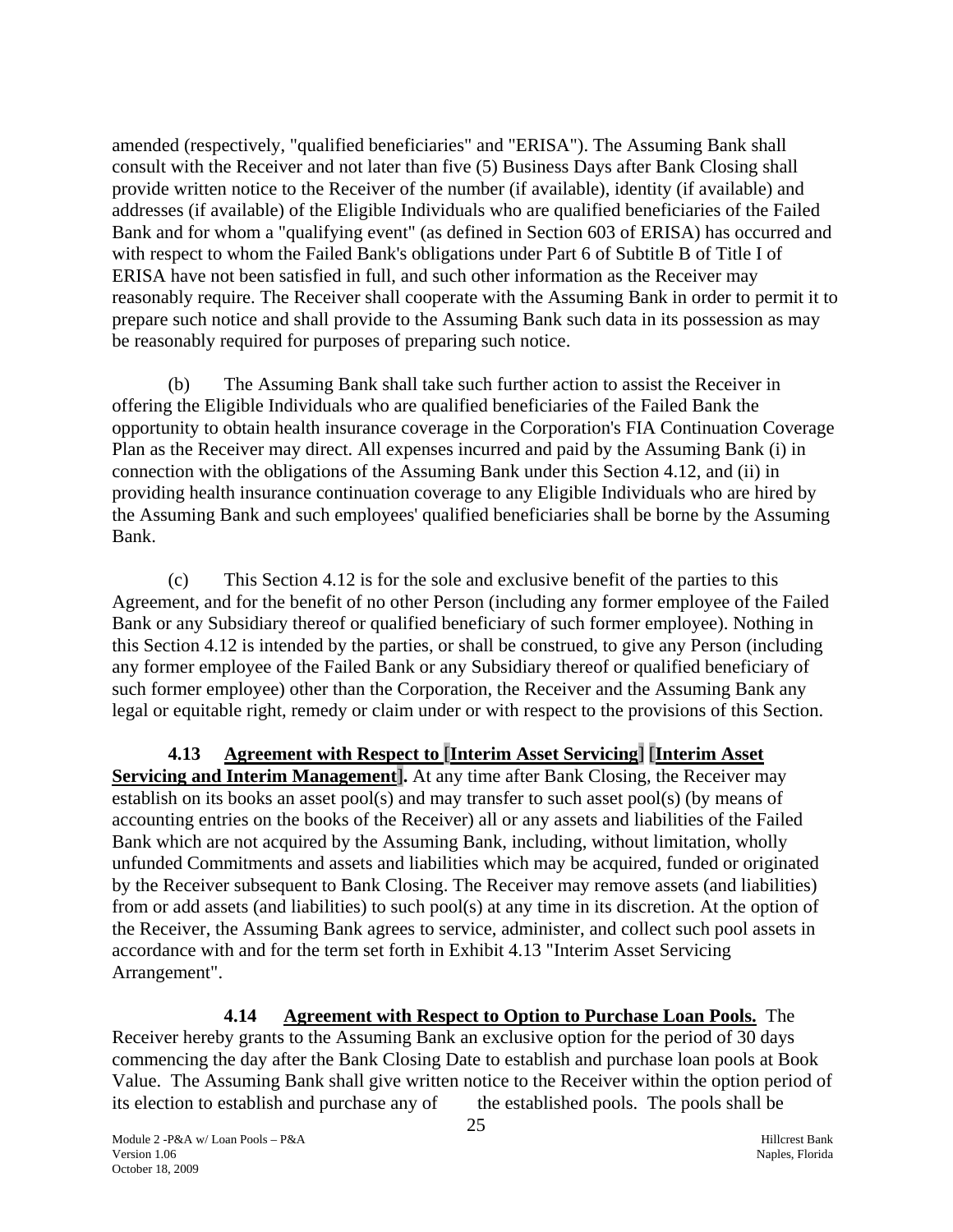purchased pursuant to the FDIC's loan sale agreement.

# **ARTICLE V DUTIES WITH RESPECT TO DEPOSITORS OF THE FAILED BANK**

<span id="page-30-1"></span><span id="page-30-0"></span>**5.1 Payment of Checks, Drafts and Orders.** Subject to Section 9.5, the Assuming Bank agrees to pay all properly drawn checks, drafts and withdrawal orders of depositors of the Failed Bank presented for payment, whether drawn on the check or draft forms provided by the Failed Bank or by the Assuming Bank, to the extent that the Deposit balances to the credit of the respective makers or drawers assumed by the Assuming Bank under this Agreement are sufficient to permit the payment thereof, and in all other respects to discharge, in the usual course of conducting a banking business, the duties and obligations of the Failed Bank with respect to the Deposit balances due and owing to the depositors of the Failed Bank assumed by the Assuming Bank under this Agreement.

<span id="page-30-2"></span>**5.2** Certain Agreements Related to Deposits. Subject to Section 2.2, the Assuming Bank agrees to honor the terms and conditions of any written escrow or mortgage servicing agreement or other similar agreement relating to a Deposit liability assumed by the Assuming Bank pursuant to this Agreement.

# **5.3 Notice to Depositors.**

<span id="page-30-3"></span>(a) Within seven (7) days after Bank Closing, the Assuming Bank shall give (i) notice to depositors of the Failed Bank of its assumption of the Deposit liabilities of the Failed Bank, and (ii) any notice required under Section 2.2, by mailing to each such depositor a notice with respect to such assumption and by advertising in a newspaper of general circulation in the county or counties in which the Failed Bank was located. The Assuming Bank agrees that it will obtain prior approval of all such notices and advertisements from counsel for the Receiver and that such notices and advertisements shall not be mailed or published until such approval is received.

(b) The Assuming Bank shall give notice by mail to depositors of the Failed Bank concerning the procedures to claim their deposits, which notice shall be provided to the Assuming Bank by the Receiver or the Corporation. Such notice shall be included with the notice to depositors to be mailed by the Assuming Bank pursuant to Section 5.3(a).

(c) If the Assuming Bank proposes to charge fees different from those charged by the Failed Bank before it establishes new deposit account relationships with the depositors of the Failed Bank, the Assuming Bank shall give notice by mail of such changed fees to such depositors.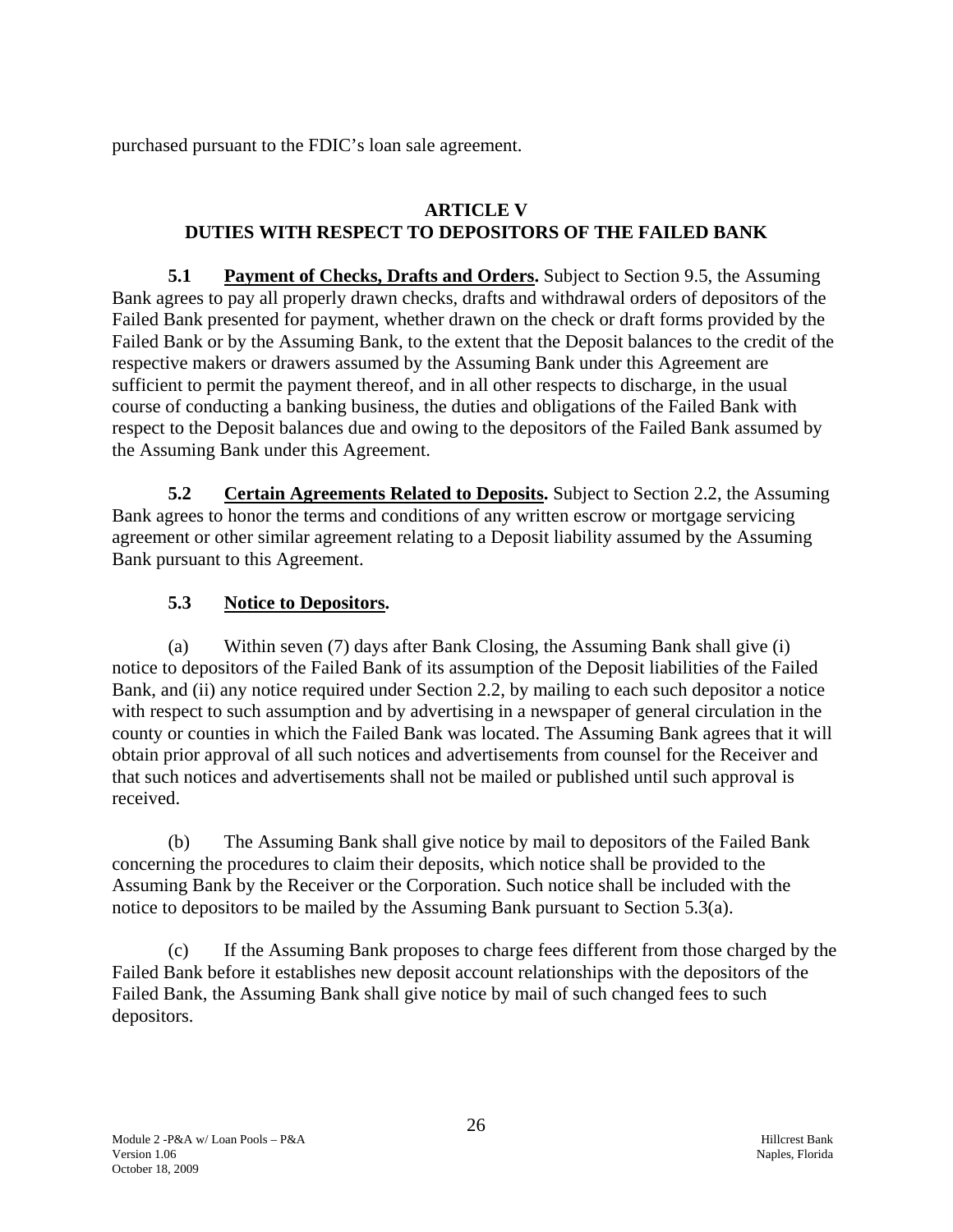# **ARTICLE VI RECORDS**

<span id="page-31-1"></span><span id="page-31-0"></span>**6.1** Transfer of Records. In accordance with Sections 2.1 and 3.1, the Receiver assigns, transfers, conveys and delivers to the Assuming Bank the following:

(a) all Records pertaining to the Deposit liabilities of the Failed Bank assumed by the Assuming Bank under this Agreement, including, but not limited to, the following:

(i) signature cards, orders, contracts between the Failed Bank and its depositors and Records of similar character;

(ii) passbooks of depositors held by the Failed Bank, deposit slips, cancelled checks and withdrawal orders representing charges to accounts of depositors; and

following: (b) all Records pertaining to the Assets, including, but not limited to, the

companies; (i) records of deposit balances carried with other banks, bankers or trust

(ii) Loan and collateral records and Credit Files and other documents;

(iii) deeds, mortgages, abstracts, surveys, and other instruments or records of title pertaining to real estate or real estate mortgages;

(iv) signature cards, agreements and records pertaining to Safe Deposit Boxes, if any; and

(v) records pertaining to the credit card business, trust business or safekeeping business of the Failed Bank, if any.

<span id="page-31-2"></span>**6.2 Delivery of Assigned Records**. The Receiver shall deliver to the Assuming Bank all Records described in (i) Section 6.1(a) as soon as practicable on or after the date of this Agreement, and (ii) Section 6.1(b) as soon as practicable after making any assignment described therein.

<span id="page-31-3"></span>**6.3 Preservation of Records**. The Assuming Bank agrees that it will preserve and maintain for the joint benefit of the Receiver, the Corporation and the Assuming Bank, all Records of which it has custody for such period as either the Receiver or the Corporation in its discretion may require, until directed otherwise, in writing, by the Receiver or Corporation. The Assuming Bank shall have the primary responsibility to respond to subpoenas, discovery requests, and other similar official inquiries with respect to the Records of which it has custody.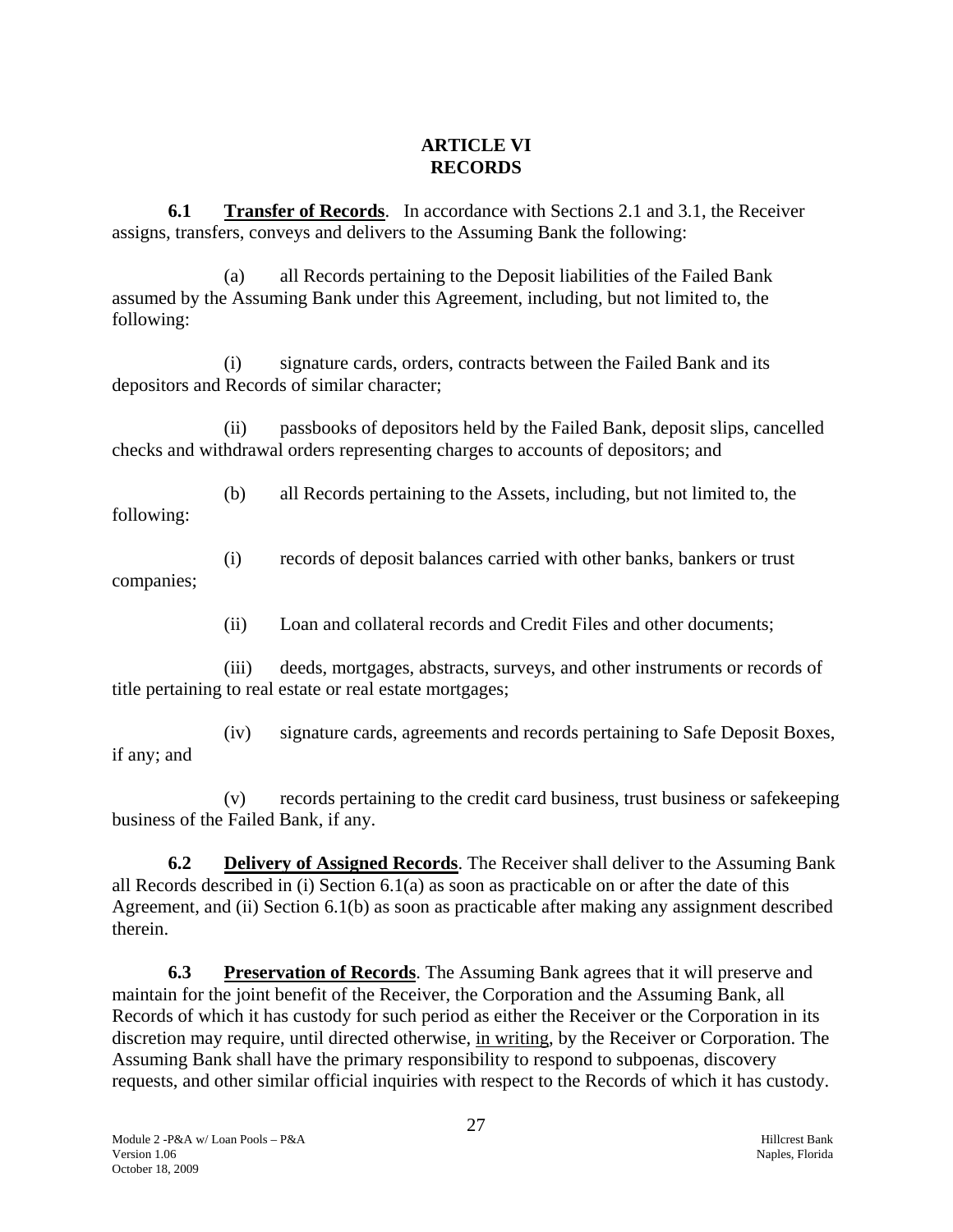<span id="page-32-0"></span>**6.4** Access to Records; Copies. The Assuming Bank agrees to permit the Receiver and the Corporation access to all Records of which the Assuming Bank has custody, and to use, inspect, make extracts from or request copies of any such Records in the manner and to the extent requested, and to duplicate, in the discretion of the Receiver or the Corporation, any Record in the form of microfilm or microfiche pertaining to Deposit account relationships; provided, that in the event that the Failed Bank maintained one or more duplicate copies of such microfilm or microfiche Records, the Assuming Bank hereby assigns, transfers, and conveys to the Corporation one such duplicate copy of each such Record without cost to the Corporation, and agrees to deliver to the Corporation all Records assigned and transferred to the Corporation under this Article VI as soon as practicable on or after the date of this Agreement. The party requesting a copy of any Record shall bear the cost (based on standard accepted industry charges to the extent applicable, as determined by the Receiver) for providing such duplicate Records. A copy of each Record requested shall be provided as soon as practicable by the party having custody thereof.

#### **ARTICLE VII BID; INITIAL PAYMENT**

<span id="page-32-1"></span>The Assuming Bank has submitted to the Receiver a positive bid of 0.50% of the Assumed Deposits, as described in the transaction recap, for the Assets purchased and Liabilities Assumed hereunder (the "Bid Amount"). The Deposit bid will be applied to the total of all Assumed Deposits except for brokered, CDARS, and any market place or similar subscription services Deposits. On the Payment Date, the Assuming Bank will pay to the Corporation, or the Corporation will pay to the Assuming Bank, as the case may be, the Initial Payment, together with interest on such amount (if the Payment Date is not the day following the day of Bank Closing) from and including the day following Bank Closing to and including the day preceding the Payment Date at the Settlement Interest Rate.

#### **ARTICLE VIII ADJUSTMENTS**

<span id="page-32-3"></span><span id="page-32-2"></span>**8.1 Pro Forma Statement**. It is understood that the determination of the Initial Payment is based on the Receiver's best estimate of the Liabilities Assumed and the Assets at Bank Closing. The Receiver, as soon as practicable after Bank Closing, in accordance with the best information then available, shall provide to the Assuming Bank a pro forma statement reflecting any adjustments of such liabilities and assets as may be necessary. Such pro forma statement shall take into account, to the extent possible, (i) liabilities and assets of a nature similar to those contemplated by Section 2.1 or Section 3.1, respectively, which at Bank Closing were carried in the Failed Bank's suspense accounts, (ii) accruals as of Bank Closing for all income related to the assets and business of the Failed Bank acquired by the Assuming Bank hereunder, whether or not such accruals were reflected on the Accounting Records of the Failed Bank in the normal course of its operations, and (iii) adjustments to determine the Book Value of any investment in an Acquired Subsidiary and related accounts on the "bank only" (unconsolidated) balance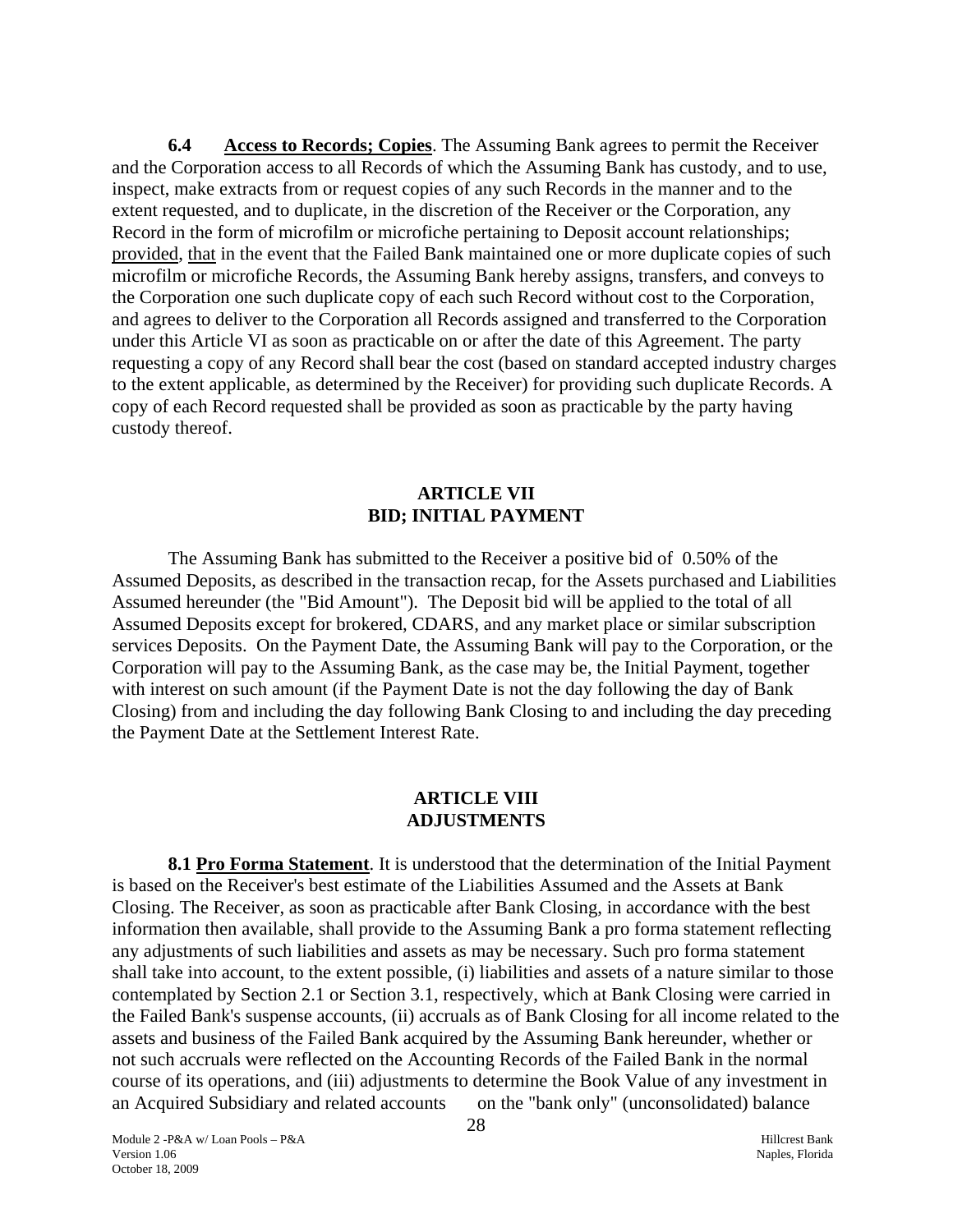sheet of the Failed Bank based on the equity method of accounting, whether or not the Failed Bank used the equity method of accounting for investments in subsidiaries, except that the resulting amount cannot be less than the Acquired Subsidiary's recorded equity as of Bank Closing as reflected on the Accounting Records of the Acquired Subsidiary. Any Loan purchased by the Assuming Bank pursuant to Section 3.1 which the Failed Bank charged off during the period from August 14, 2009, to Bank Closing shall be deemed not to be charged off for the purposes of the pro forma statement, and the purchase price shall be determined pursuant to Section 3.2.

# **8.2 Correction of Errors and Omissions; Other Liabilities**.

(a) In the event any bookkeeping omissions or errors are discovered in preparing any pro forma statement or in completing the transfers and assumptions contemplated hereby, the parties hereto agree to correct such errors and omissions, it being understood that, as far as practicable, all adjustments will be made consistent with the judgments, methods, policies or accounting principles utilized by the Failed Bank in preparing and maintaining Accounting Records, except that adjustments made pursuant to this Section 8.2(a) are not intended to bring the Accounting Records of the Failed Bank into accordance with generally accepted accounting principles.

(b) If the Receiver discovers at any time subsequent to the date of this Agreement that any claim exists against the Failed Bank which is of such a nature that it would have been included in the liabilities assumed under Article II had the existence of such claim or the facts giving rise thereto been known as of Bank Closing, the Receiver may, in its discretion, at any time, require that such claim be assumed by the Assuming Bank in a manner consistent with the intent of this Agreement. The Receiver will make appropriate adjustments to the pro forma statement provided by the Receiver to the Assuming Bank pursuant to Section 8.1 as may be necessary.

<span id="page-33-0"></span>**8.3 Payments**. The Receiver agrees to cause to be paid to the Assuming Bank, or the Assuming Bank agrees to pay to the Receiver, as the case may be, on the Settlement Date, a payment in an amount which reflects net adjustments (including any costs, expenses and fees associated with determinations of value as provided in this Agreement) made pursuant to Section 8.1 or Section 8.2, plus interest as provided in Section 8.4. The Receiver and the Assuming Bank agree to effect on the Settlement Date any further transfer of assets to or assumption of liabilities or claims by the Assuming Bank as may be necessary in accordance with Section 8.1 or Section 8.2.

<span id="page-33-1"></span>**8.4 Interest**. Any amounts paid under Section 8.3 or Section 8.5, shall bear interest for the period from and including the day following Bank Closing to and including the day preceding the payment at the Settlement Interest Rate.

<span id="page-33-2"></span>**8.5** Subsequent Adjustments. In the event that the Assuming Bank or the Receiver discovers any errors or omissions as contemplated by Section 8.2 or any error with respect to the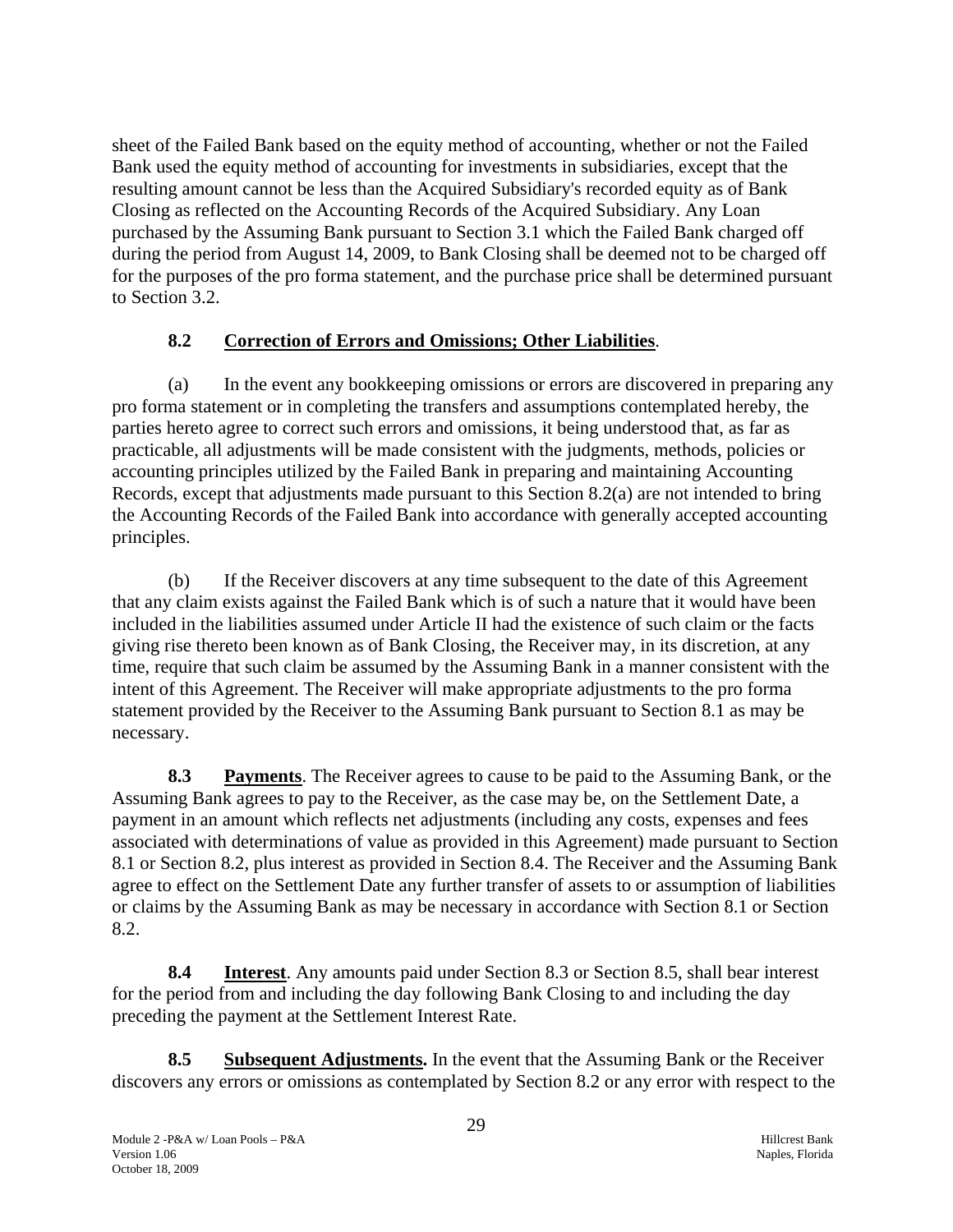payment made under Section 8.3 after the Settlement Date, the Assuming Bank and the Receiver agree to promptly correct any such errors or omissions, make any payments and effect any transfers or assumptions as may be necessary to reflect any such correction plus interest as provided in Section 8.4.

## **ARTICLE IX CONTINUING COOPERATION**

<span id="page-34-1"></span><span id="page-34-0"></span>**9.1** General Matters. The parties hereto agree that they will, in good faith and with their best efforts, cooperate with each other to carry out the transactions contemplated by this Agreement and to effect the purposes hereof.

<span id="page-34-2"></span>**9.2 Additional Title Documents**. The Receiver, the Corporation and the Assuming Bank each agree, at any time, and from time to time, upon the request of any party hereto, to execute and deliver such additional instruments and documents of conveyance as shall be reasonably necessary to vest in the appropriate party its full legal or equitable title in and to the property transferred pursuant to this Agreement or to be transferred in accordance herewith. The Assuming Bank shall prepare such instruments and documents of conveyance (in form and substance satisfactory to the Receiver) as shall be necessary to vest title to the Assets in the Assuming Bank. The Assuming Bank shall be responsible for recording such instruments and documents of conveyance at its own expense.

# **9.3 Claims and Suits**.

<span id="page-34-3"></span>(a) The Receiver shall have the right, in its discretion, to (i) defend or settle any claim or suit against the Assuming Bank with respect to which the Receiver has indemnified the Assuming Bank in the same manner and to the same extent as provided in Article XII, and (ii) defend or settle any claim or suit against the Assuming Bank with respect to any Liability Assumed, which claim or suit may result in a loss to the Receiver arising out of or related to this Agreement, or which existed against the Failed Bank on or before Bank Closing. The exercise by the Receiver of any rights under this Section 9.3(a) shall not release the Assuming Bank with respect to any of its obligations under this Agreement.

(b) In the event any action at law or in equity shall be instituted by any Person against the Receiver and the Corporation as codefendants with respect to any asset of the Failed Bank retained or acquired pursuant to this Agreement by the Receiver, the Receiver agrees, at the request of the Corporation, to join with the Corporation in a petition to remove the action to the United States District Court for the proper district. The Receiver agrees to institute, with or without joinder of the Corporation as coplaintiff, any action with respect to any such retained or acquired asset or any matter connected therewith whenever notice requiring such action shall be given by the Corporation to the Receiver.

<span id="page-34-4"></span>**9.4 Payment of Deposits**. In the event any depositor does not accept the obligation of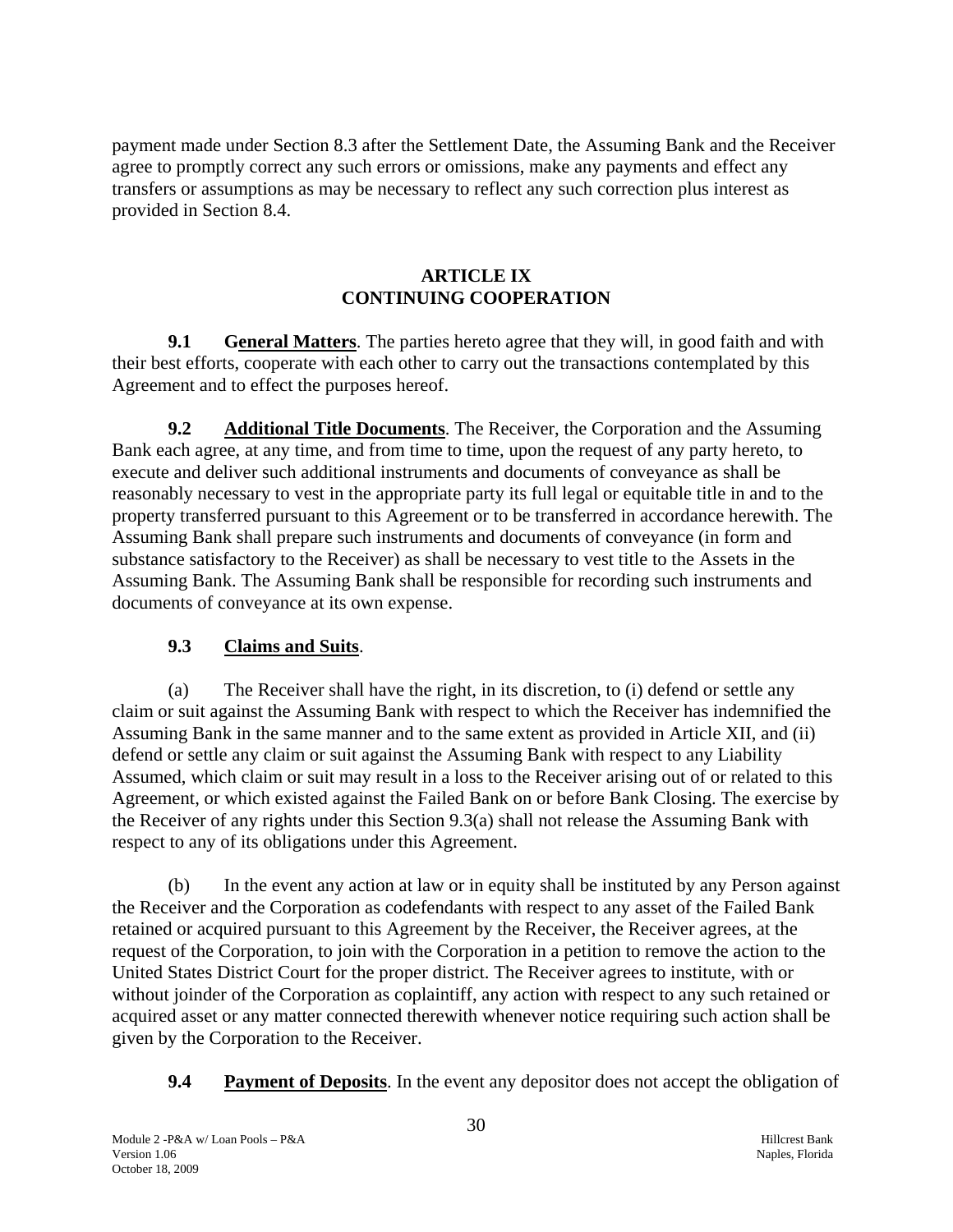the Assuming Bank to pay any Deposit liability of the Failed Bank assumed by the Assuming Bank pursuant to this Agreement and asserts a claim against the Receiver for all or any portion of any such Deposit liability, the Assuming Bank agrees on demand to provide to the Receiver funds sufficient to pay such claim in an amount not in excess of the Deposit liability reflected on the books of the Assuming Bank at the time such claim is made. Upon payment by the Assuming Bank to the Receiver of such amount, the Assuming Bank shall be discharged from any further obligation under this Agreement to pay to any such depositor the amount of such Deposit liability paid to the Receiver.

<span id="page-35-0"></span>**9.5** Withheld Payments. At any time, the Receiver or the Corporation may, in its discretion, determine that all or any portion of any deposit balance assumed by the Assuming Bank pursuant to this Agreement does not constitute a "Deposit" (or otherwise, in its discretion, determine that it is the best interest of the Receiver or Corporation to withhold all or any portion of any deposit), and may direct the Assuming Bank to withhold payment of all or any portion of any such deposit balance. Upon such direction, the Assuming Bank agrees to hold such deposit and not to make any payment of such deposit balance to or on behalf of the depositor, or to itself, whether by way of transfer, set-off, or otherwise. The Assuming Bank agrees to maintain the "withheld payment" status of any such deposit balance until directed in writing by the Receiver or the Corporation as to its disposition. At the direction of the Receiver or the Corporation, the Assuming Bank shall return all or any portion of such deposit balance to the Receiver or the Corporation, as appropriate, and thereupon the Assuming Bank shall be discharged from any further liability to such depositor with respect to such returned deposit balance. If such deposit balance has been paid to the depositor prior to a demand for return by the Corporation or the Receiver, and payment of such deposit balance had not been previously withheld pursuant to this Section, the Assuming Bank shall not be obligated to return such deposit balance to the Receiver or the Corporation. The Assuming Bank shall be obligated to reimburse the Corporation or the Receiver, as the case may be, for the amount of any deposit balance or portion thereof paid by the Assuming Bank in contravention of any previous direction to withhold payment of such deposit balance or return such deposit balance the payment of which was withheld pursuant to this Section.

# **9.6 Proceedings with Respect to Certain Assets and Liabilities**.

<span id="page-35-1"></span>(a) In connection with any investigation, proceeding or other matter with respect to any asset or liability of the Failed Bank retained by the Receiver, or any asset of the Failed Bank acquired by the Receiver pursuant to this Agreement, the Assuming Bank shall cooperate to the extent reasonably required by the Receiver.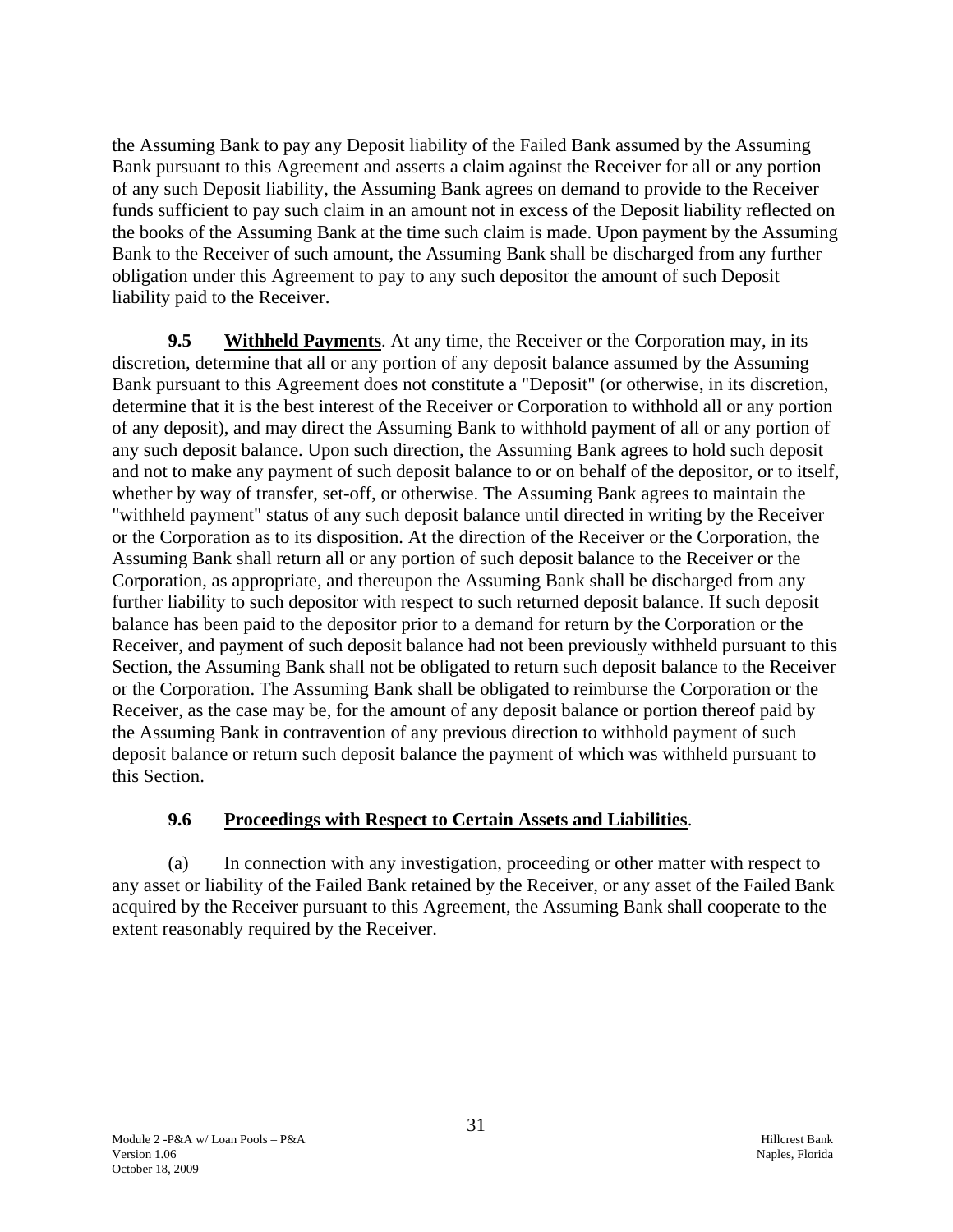(b) In addition to its obligations under Section 6.4, the Assuming Bank shall provide representatives of the Receiver access at reasonable times and locations without other limitation or qualification to (i) its directors, officers, employees and agents and those of the Acquired Subsidiaries, and (ii) its books and records, the books and records of the Acquired Subsidiaries and all Credit Files, and copies thereof. Copies of books, records and Credit Files shall be provided by the Assuming Bank as requested by the Receiver and the costs of duplication thereof shall be borne by the Receiver.

(c) Not later than ten (10) days after the Put Notice pursuant to Section 3.4 or the date of the notice of transfer of any Loan by the Assuming Bank to the Receiver pursuant to Section 3.6, the Assuming Bank shall deliver to the Receiver such documents with respect to such Loan as the Receiver may request, including without limitation the following: (i) all related Credit Documents (other than certificates, notices and other ancillary documents), (ii) a certificate setting forth the principal amount on the date of the transfer and the amount of interest, fees and other charges then accrued and unpaid thereon, and any restrictions on transfer to which any such Loan is subject, and (iii) all Credit Files, and all documents, microfiche, microfilm and computer records (including but not limited to magnetic tape, disc storage, card forms and printed copy) maintained by, owned by, or in the possession of the Assuming Bank or any Affiliate of the Assuming Bank relating to the transferred Loan.

<span id="page-36-0"></span>**9.7** Information. The Assuming Bank promptly shall provide to the Corporation such other information, including financial statements and computations, relating to the performance of the provisions of this Agreement as the Corporation or the Receiver may request from time to time, and, at the request of the Receiver, make available employees of the Failed Bank employed or retained by the Assuming Bank to assist in preparation of the pro forma statement pursuant to Section 8.1.

#### **ARTICLE X CONDITION PRECEDENT**

<span id="page-36-1"></span>The obligations of the parties to this Agreement are subject to the Receiver and the Corporation having received at or before Bank Closing evidence reasonably satisfactory to each of any necessary approval, waiver, or other action by any governmental authority, the board of directors of the Assuming Bank, or other third party, with respect to this Agreement and the transactions contemplated hereby, the closing of the Failed Bank and the appointment of the Receiver, the chartering of the Assuming Bank, and any agreements, documents, matters or proceedings contemplated hereby or thereby.

#### **ARTICLE XI REPRESENTATIONS AND WARRANTIES OF THE ASSUMING BANK**

<span id="page-36-2"></span>The Assuming Bank represents and warrants to the Corporation and the Receiver as follows: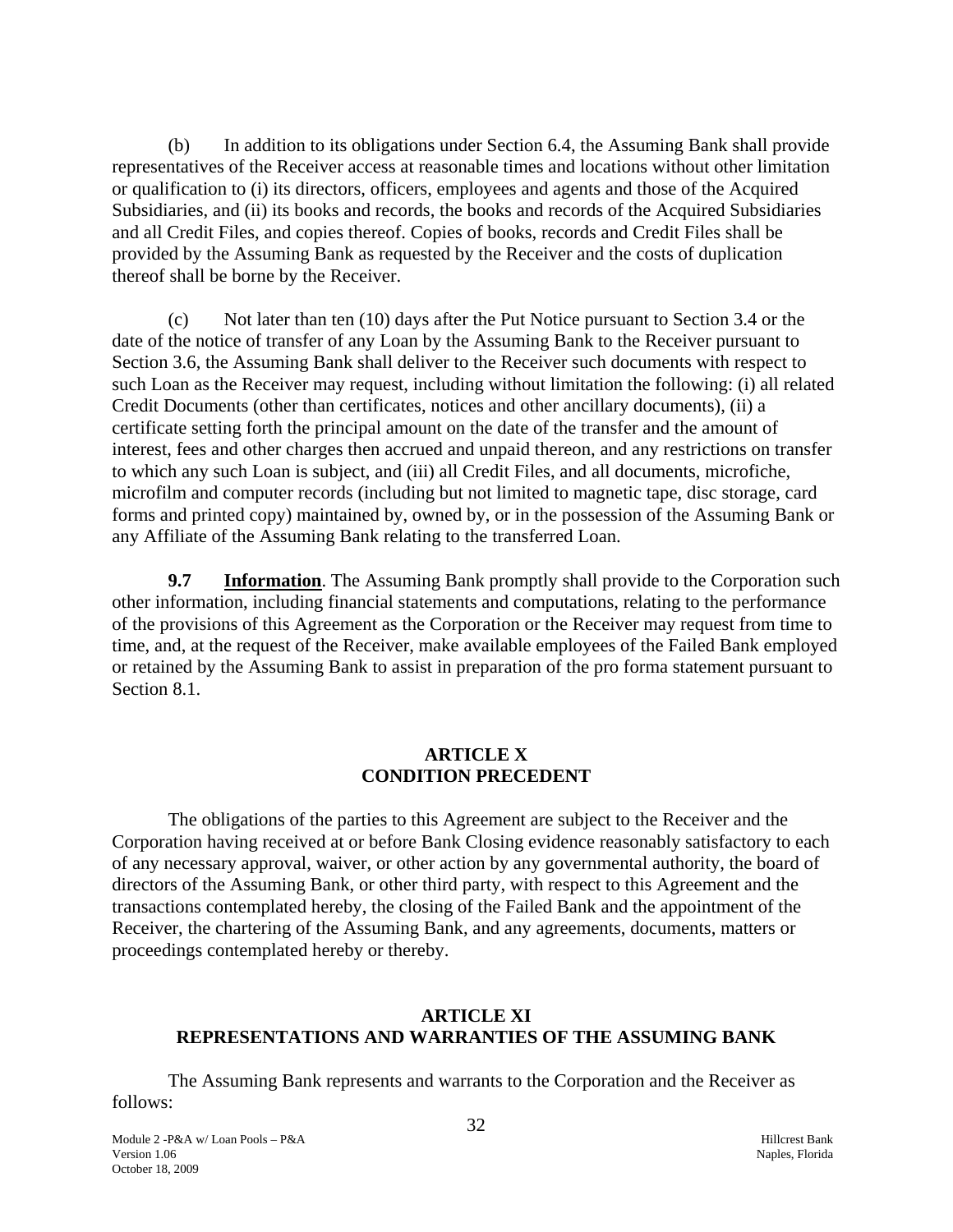(a) **Corporate Existence and Authority**. The Assuming Bank (i) is duly organized, validly existing and in good standing under the laws of its Chartering Authority and has full power and authority to own and operate its properties and to conduct its business as now conducted by it, and (ii) has full power and authority to execute and deliver this Agreement and to perform its obligations hereunder. The Assuming Bank has taken all necessary corporate action to authorize the execution, delivery and performance of this Agreement and the performance of the transactions contemplated hereby.

(b) **Third Party Consents**. No governmental authority or other third party consents (including but not limited to approvals, licenses, registrations or declarations) are required in connection with the execution, delivery or performance by the Assuming Bank of this Agreement, other than such consents as have been duly obtained and are in full force and effect.

(c) **Execution and Enforceability**. This Agreement has been duly executed and delivered by the Assuming Bank and when this Agreement has been duly authorized, executed and delivered by the Corporation and the Receiver, this Agreement will constitute the legal, valid and binding obligation of the Assuming Bank, enforceable in accordance with its terms.

# (d) **Compliance with Law**.

(i) Neither the Assuming Bank nor any of its Subsidiaries is in violation of any statute, regulation, order, decision, judgment or decree of, or any restriction imposed by, the United States of America, any State, municipality or other political subdivision or any agency of any of the foregoing, or any court or other tribunal having jurisdiction over the Assuming Bank or any of its Subsidiaries or any assets of any such Person, or any foreign government or agency thereof having such jurisdiction, with respect to the conduct of the business of the Assuming Bank or of any of its Subsidiaries, or the ownership of the properties of the Assuming Bank or any of its Subsidiaries, which, either individually or in the aggregate with all other such violations, would materially and adversely affect the business, operations or condition (financial or otherwise) of the Assuming Bank or the ability of the Assuming Bank to perform, satisfy or observe any obligation or condition under this Agreement.

(ii) Neither the execution and delivery nor the performance by the Assuming Bank of this Agreement will result in any violation by the Assuming Bank of, or be in conflict with, any provision of any applicable law or regulation, or any order, writ or decree of any court or governmental authority.

e) **Representations Remain True**. The Assuming Bank represents and warrants that it has executed and delivered to the Corporation a Purchaser Eligibility Certification and Confidentiality Agreement and that all information provided and representations made by or on behalf of the Assuming Bank in connection with this Agreement and the transactions contemplated hereby, including, but not limited to, the Purchaser Eligibility Certification and Confidentiality Agreement (which are affirmed and ratified hereby) are and remain true and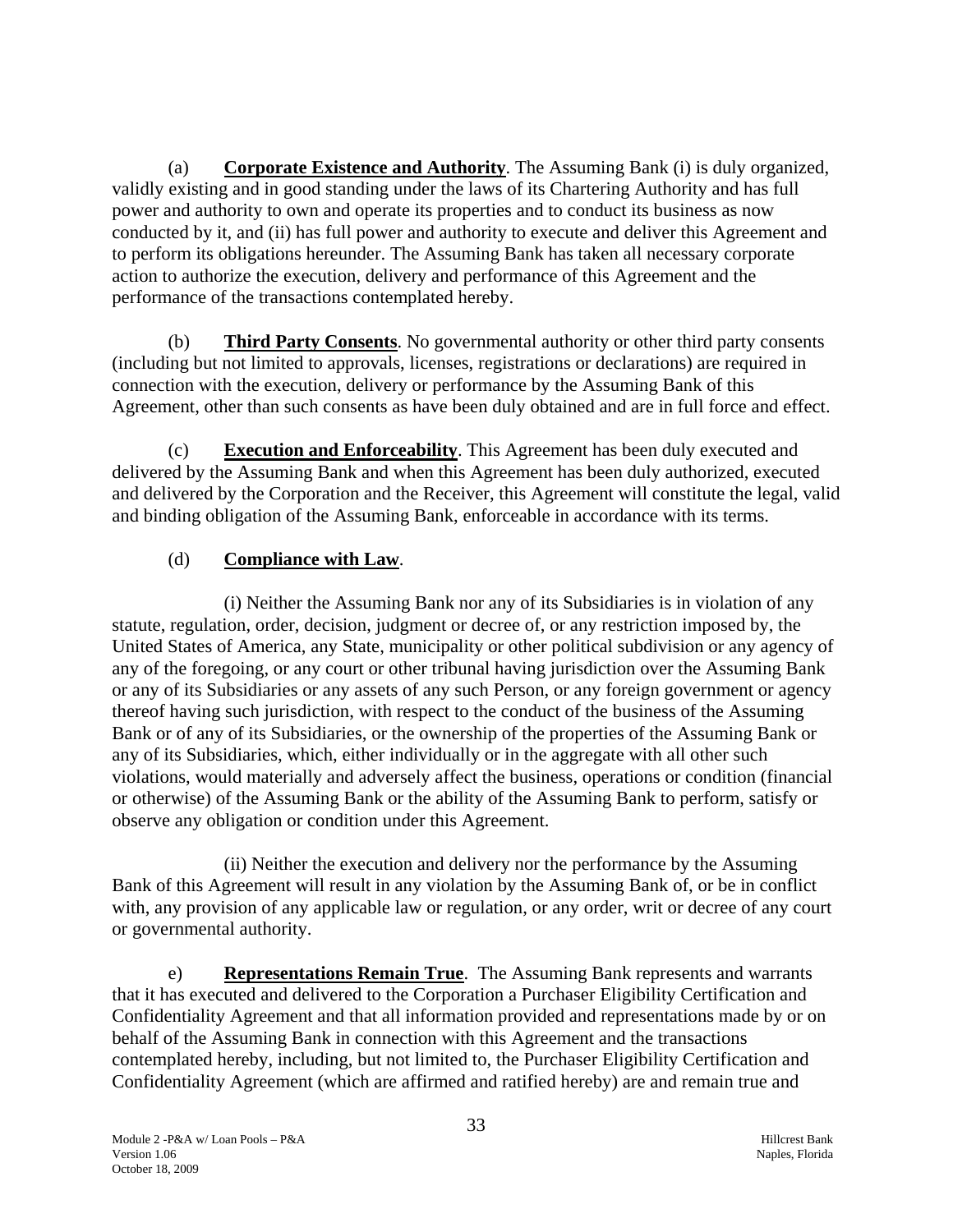correct in all material respects and do not fail to state any fact required to make the information contained therein not misleading.

#### **ARTICLE XII INDEMNIFICATION**

<span id="page-38-1"></span><span id="page-38-0"></span>**12.1 Indemnification of Indemnitees**. From and after Bank Closing and subject to the limitations set forth in this Section and Section 12.6 and compliance by the Indemnitees with Section 12.2, the Receiver agrees to indemnify and hold harmless the Indemnitees against any and all costs, losses, liabilities, expenses (including attorneys' fees) incurred prior to the assumption of defense by the Receiver pursuant to paragraph (d) of Section 12.2, judgments, fines and amounts paid in settlement actually and reasonably incurred in connection with claims against any Indemnitee based on liabilities of the Failed Bank that are not assumed by the Assuming Bank pursuant to this Agreement or subsequent to the execution hereof by the Assuming Bank or any Subsidiary or Affiliate of the Assuming Bank for which indemnification is provided hereunder in (a) of this Section 12.1, subject to certain exclusions as provided in (b) of this Section 12.1:

## (a)

(1) claims based on the rights of any shareholder or former shareholder as such of (x) the Failed Bank, or (y) any Subsidiary or Affiliate of the Failed Bank;

(2) claims based on the rights of any creditor as such of the Failed Bank, or any creditor as such of any director, officer, employee or agent of the Failed Bank, with respect to any indebtedness or other obligation of the Failed Bank arising prior to Bank Closing;

(3) claims based on the rights of any present or former director, officer, employee or agent as such of the Failed Bank or of any Subsidiary or Affiliate of the Failed Bank;

(4) claims based on any action or inaction prior to Bank Closing of the Failed Bank, its directors, officers, employees or agents as such, or any Subsidiary or Affiliate of the Failed Bank, or the directors, officers, employees or agents as such of such Subsidiary or Affiliate;

(5) claims based on any malfeasance, misfeasance or nonfeasance of the Failed Bank, its directors, officers, employees or agents with respect to the trust business of the Failed Bank, if any;

(6) claims based on any failure or alleged failure (not in violation of law) by the Assuming Bank to continue to perform any service or activity previously performed by the Failed Bank which the Assuming Bank is not required to perform pursuant to this Agreement or which arise under any contract to which the Failed Bank was a party which the Assuming Bank elected not to assume in accordance with this Agreement and which neither the Assuming Bank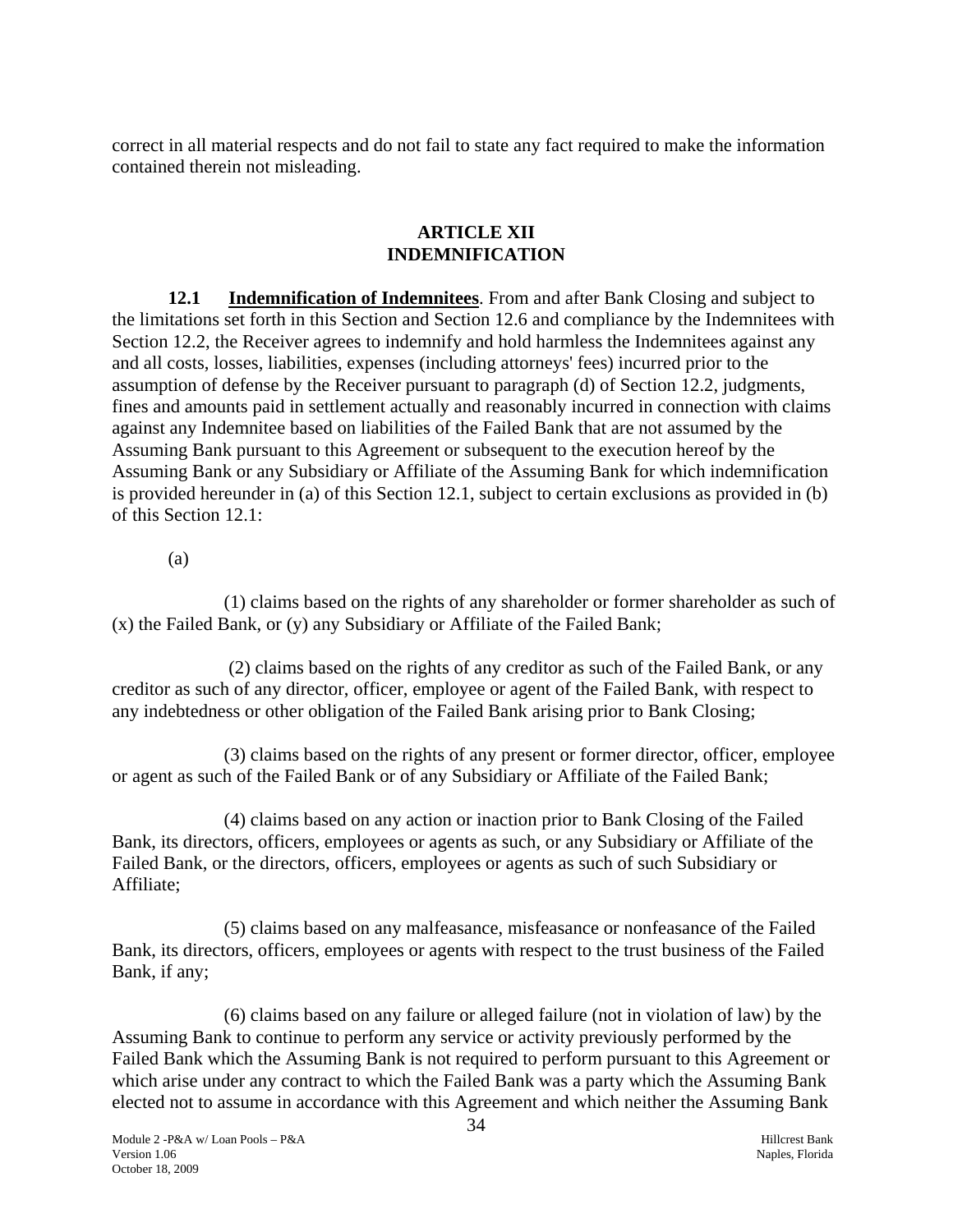nor any Subsidiary or Affiliate of the Assuming Bank has assumed subsequent to the execution hereof;

(7) claims arising from any action or inaction of any Indemnitee, including for purposes of this Section 12.1(a)(7) the former officers or employees of the Failed Bank or of any Subsidiary or Affiliate of the Failed Bank that is taken upon the specific written direction of the Corporation or the Receiver, other than any action or inaction taken in a manner constituting bad faith, gross negligence or willful misconduct; and

(8) claims based on the rights of any depositor of the Failed Bank whose deposit has been accorded "withheld payment" status and/or returned to the Receiver or Corporation in accordance with Section 9.5 and/or has become an "unclaimed deposit" or has been returned to the Corporation or the Receiver in accordance with Section 2.3;

(b) provided, that, with respect to this Agreement, except for paragraphs (7) and (8) of Section 12.1(a), no indemnification will be provided under this Agreement for any:

(1) judgment or fine against, or any amount paid in settlement (without the written approval of the Receiver) by, any Indemnitee in connection with any action that seeks damages against any Indemnitee (a "counterclaim") arising with respect to any Asset and based on any action or inaction of either the Failed Bank, its directors, officers, employees or agents as such prior to Bank Closing, unless any such judgment, fine or amount paid in settlement exceeds the greater of (i) the Repurchase Price of such Asset, or (ii) the monetary recovery sought on such Asset by the Assuming Bank in the cause of action from which the counterclaim arises; and in such event the Receiver will provide indemnification only in the amount of such excess; and no indemnification will be provided for any costs or expenses other than any costs or expenses (including attorneys' fees) which, in the determination of the Receiver, have been actually and reasonably incurred by such Indemnitee in connection with the defense of any such counterclaim; and it is expressly agreed that the Receiver reserves the right to intervene, in its discretion, on its behalf and/or on behalf of the Receiver, in the defense of any such counterclaim;

(2) claims with respect to any liability or obligation of the Failed Bank that is expressly assumed by the Assuming Bank pursuant to this Agreement or subsequent to the execution hereof by the Assuming Bank or any Subsidiary or Affiliate of the Assuming Bank;

(3) claims with respect to any liability of the Failed Bank to any present or former employee as such of the Failed Bank or of any Subsidiary or Affiliate of the Failed Bank, which liability is expressly assumed by the Assuming Bank pursuant to this Agreement or subsequent to the execution hereof by the Assuming Bank or any Subsidiary or Affiliate of the Assuming Bank;

(4) claims based on the failure of any Indemnitee to seek recovery of damages from the Receiver for any claims based upon any action or inaction of the Failed Bank, its directors, officers, employees or agents as fiduciary, agent or custodian prior to Bank Closing;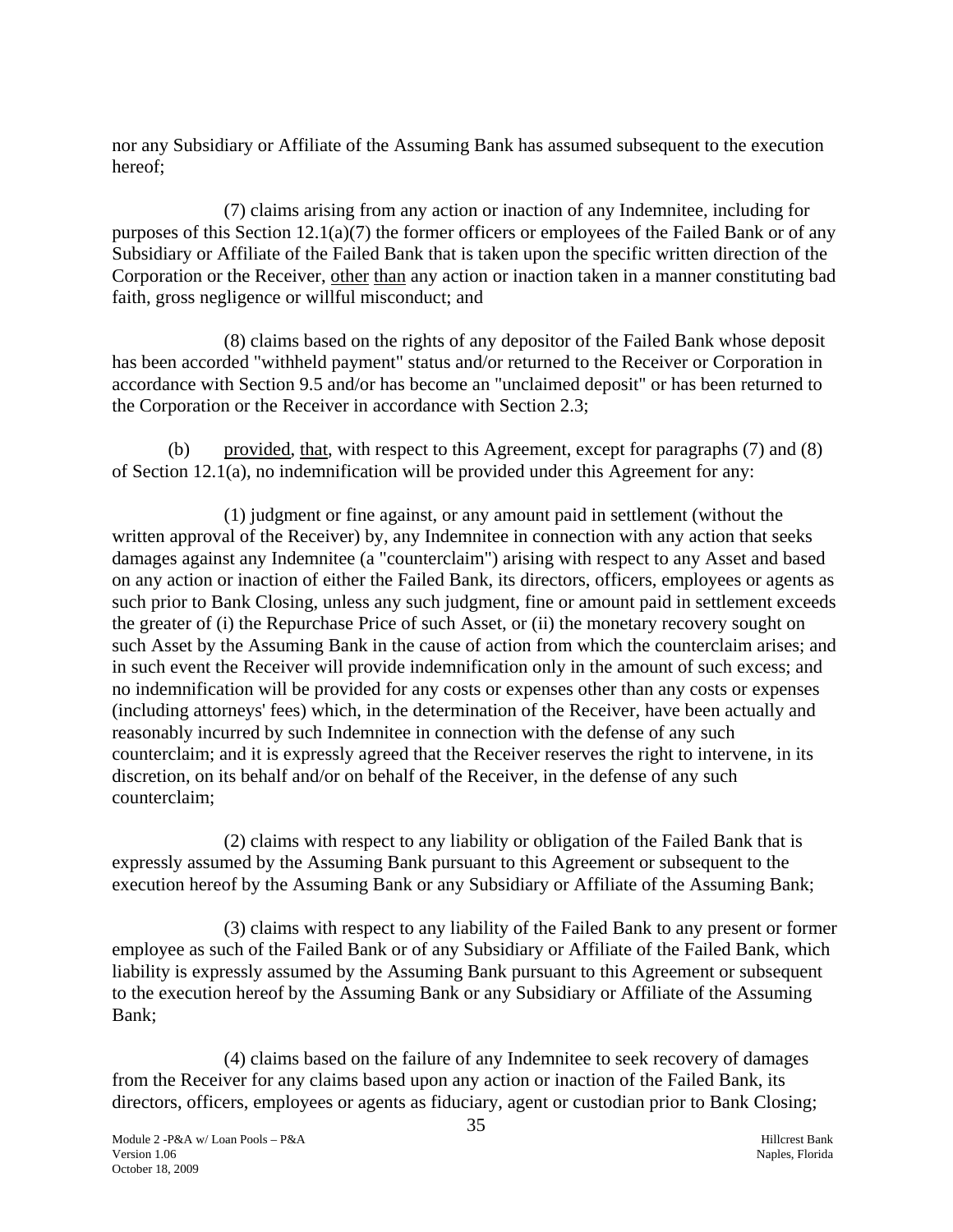(5) claims based on any violation or alleged violation by any Indemnitee of the antitrust, branching, banking or bank holding company or securities laws of the United States of America or any State thereof;

(6) claims based on the rights of any present or former creditor, customer, or supplier as such of the Assuming Bank or any Subsidiary or Affiliate of the Assuming Bank;

(7) claims based on the rights of any present or former shareholder as such of the Assuming Bank or any Subsidiary or Affiliate of the Assuming Bank regardless of whether any such present or former shareholder is also a present or former shareholder of the Failed Bank;

(8) claims, if the Receiver determines that the effect of providing such indemnification would be to (i) expand or alter the provisions of any warranty or disclaimer thereof provided in Section 3.3 or any other provision of this Agreement, or (ii) create any warranty not expressly provided under this Agreement;

(9) claims which could have been enforced against any Indemnitee had the Assuming Bank not entered into this Agreement;

(10) claims based on any liability for taxes or fees assessed with respect to the consummation of the transactions contemplated by this Agreement, including without limitation any subsequent transfer of any Assets or Liabilities Assumed to any Subsidiary or Affiliate of the Assuming Bank;

(11) except as expressly provided in this Article XII, claims based on any action or inaction of any Indemnitee, and nothing in this Agreement shall be construed to provide indemnification for (i) the Failed Bank, (ii) any Subsidiary or Affiliate of the Failed Bank, or (iii) any present or former director, officer, employee or agent of the Failed Bank or its Subsidiaries or Affiliates; provided, that the Receiver, in its discretion, may provide indemnification hereunder for any present or former director, officer, employee or agent of the Failed Bank or its Subsidiaries or Affiliates who is also or becomes a director, officer, employee or agent of the Assuming Bank or its Subsidiaries or Affiliates;

(12) claims or actions which constitute a breach by the Assuming Bank of the representations and warranties contained in Article XI;

(13) claims arising out of or relating to the condition of or generated by an Asset arising from or relating to the presence, storage or release of any hazardous or toxic substance, or any pollutant or contaminant, or condition of such Asset which violate any applicable Federal, State or local law or regulation concerning environmental protection; and

(14) claims based on, related to or arising from any asset, including a loan, acquired or liability assumed by the Assuming Bank, other than pursuant to this Agreement.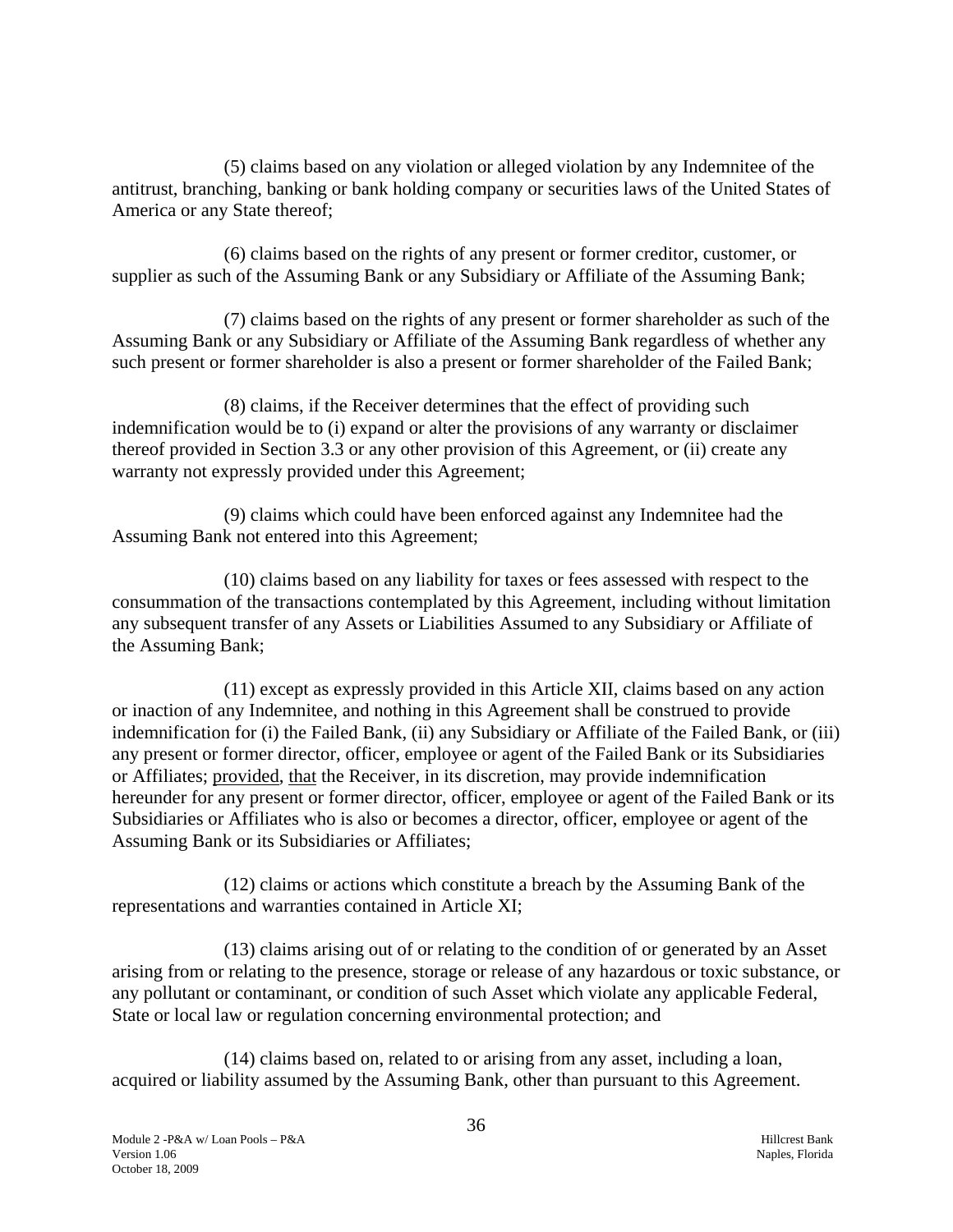<span id="page-41-0"></span> **12.2 Conditions Precedent to Indemnification**. It shall be a condition precedent to the obligation of the Receiver to indemnify any Person pursuant to this Article XII that such Person shall, with respect to any claim made or threatened against such Person for which such Person is or may be entitled to indemnification hereunder:

(a) give written notice to the Regional Counsel (Litigation Branch) of the Corporation in the manner and at the address provided in Section 13.7 of such claim as soon as practicable after such claim is made or threatened; provided, that notice must be given on or before the date which is six (6) years from the date of this Agreement;

(b) provide to the Receiver such information and cooperation with respect to such claim as the Receiver may reasonably require;

(c) cooperate and take all steps, as the Receiver may reasonably require, to preserve and protect any defense to such claim;

(d) in the event suit is brought with respect to such claim, upon reasonable prior notice, afford to the Receiver the right, which the Receiver may exercise in its sole discretion, to conduct the investigation, control the defense and effect settlement of such claim, including without limitation the right to designate counsel and to control all negotiations, litigation, arbitration, settlements, compromises and appeals of any such claim, all of which shall be at the expense of the Receiver; provided, that the Receiver shall have notified the Person claiming indemnification in writing that such claim is a claim with respect to which the Person claiming indemnification is entitled to indemnification under this Article XII;

(e) not incur any costs or expenses in connection with any response or suit with respect to such claim, unless such costs or expenses were incurred upon the written direction of the Receiver; provided, that the Receiver shall not be obligated to reimburse the amount of any such costs or expenses unless such costs or expenses were incurred upon the written direction of the Receiver;

(f) not release or settle such claim or make any payment or admission with respect thereto, unless the Receiver consents in writing thereto, which consent shall not be unreasonably withheld; provided, that the Receiver shall not be obligated to reimburse the amount of any such settlement or payment unless such settlement or payment was effected upon the written direction of the Receiver; and

(g) take reasonable action as the Receiver may request in writing as necessary to preserve, protect or enforce the rights of the indemnified Person against any Primary Indemnitor.

<span id="page-41-1"></span>**12.3 No Additional Warranty**. Nothing in this Article XII shall be construed or deemed to (i) expand or otherwise alter any warranty or disclaimer thereof provided under Section 3.3 or any other provision of this Agreement with respect to, among other matters, the title, value, collectibility, genuineness, enforceability or condition of any (x) Asset, or (y) asset of the Failed Bank purchased by the Assuming Bank subsequent to the execution of this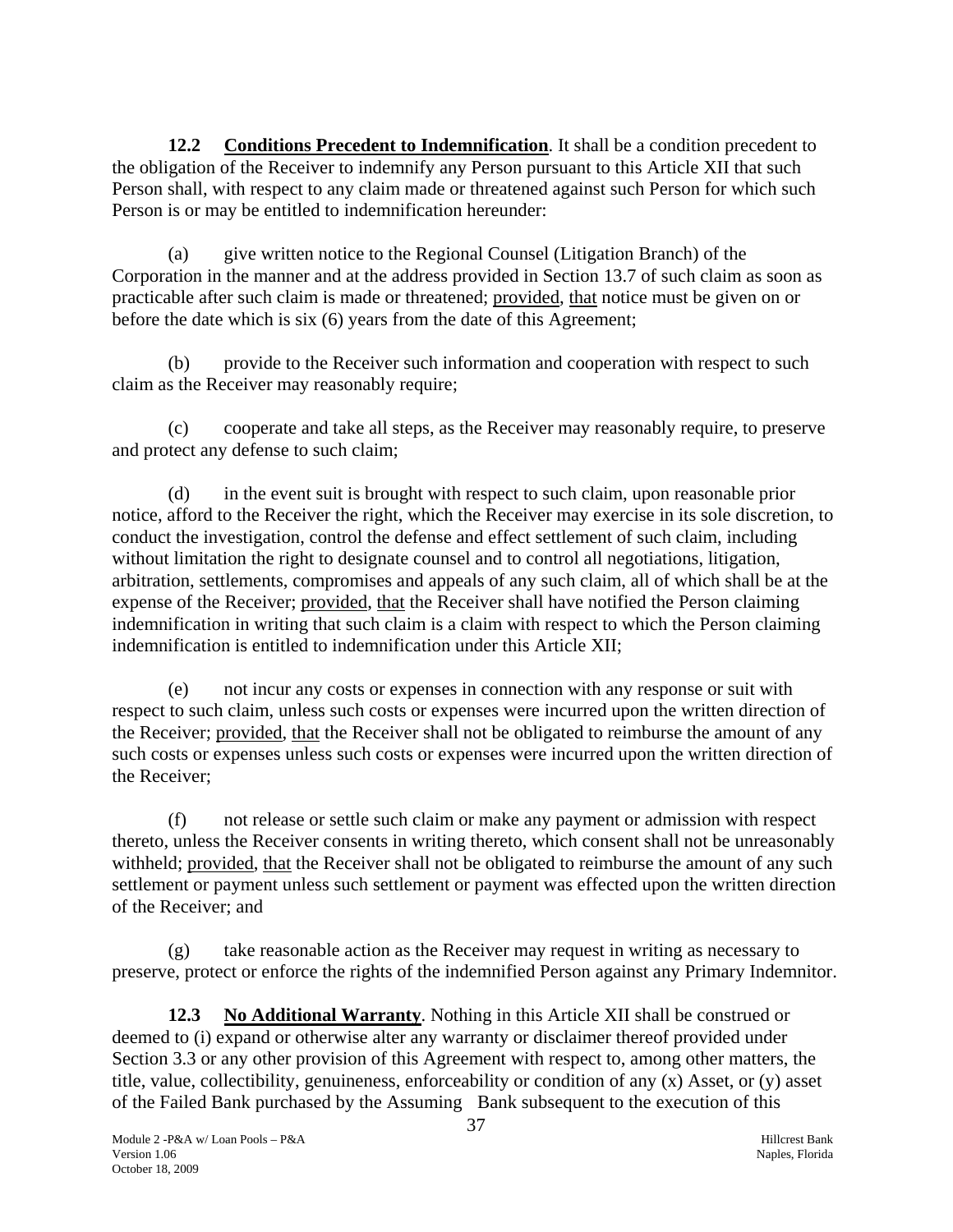Agreement by the Assuming Bank or any Subsidiary or Affiliate of the Assuming Bank, or (ii) create any warranty not expressly provided under this Agreement with respect thereto.

<span id="page-42-0"></span>**12.4 Indemnification of Receiver and Corporation**. From and after Bank Closing, the Assuming Bank agrees to indemnify and hold harmless the Corporation and the Receiver and their respective directors, officers, employees and agents from and against any and all costs, losses, liabilities, expenses (including attorneys' fees), judgments, fines and amounts paid in settlement actually and reasonably incurred in connection with any of the following:

(a) claims based on any and all liabilities or obligations of the Failed Bank assumed by the Assuming Bank pursuant to this Agreement or subsequent to the execution hereof by the Assuming Bank or any Subsidiary or Affiliate of the Assuming Bank, whether or not any such liabilities subsequently are sold and/or transferred, other than any claim based upon any action or inaction of any Indemnitee as provided in paragraph (7) or (8) of Section 12.1(a); and

(b) claims based on any act or omission of any Indemnitee (including but not limited to claims of any Person claiming any right or title by or through the Assuming Bank with respect to Assets transferred to the Receiver pursuant to Section 3.4 or 3.6), other than any action or inaction of any Indemnitee as provided in paragraph (7) or (8) of Section 12.1(a).

<span id="page-42-1"></span>**12.5 Obligations Supplemental**. The obligations of the Receiver, and the Corporation as guarantor in accordance with Section 12.7, to provide indemnification under this Article XII are to supplement any amount payable by any Primary Indemnitor to the Person indemnified under this Article XII. Consistent with that intent, the Receiver agrees only to make payments pursuant to such indemnification to the extent not payable by a Primary Indemnitor. If the aggregate amount of payments by the Receiver, or the Corporation as guarantor in accordance with Section 12.7, and all Primary Indemnitors with respect to any item of indemnification under this Article XII exceeds the amount payable with respect to such item, such Person being indemnified shall notify the Receiver thereof and, upon the request of the Receiver, shall promptly pay to the Receiver, or the Corporation as appropriate, the amount of the Receiver's (or Corporation's) payments to the extent of such excess.

<span id="page-42-2"></span>**12.6 Criminal Claims**. Notwithstanding any provision of this Article XII to the contrary, in the event that any Person being indemnified under this Article XII shall become involved in any criminal action, suit or proceeding, whether judicial, administrative or investigative, the Receiver shall have no obligation hereunder to indemnify such Person for liability with respect to any criminal act or to the extent any costs or expenses are attributable to the defense against the allegation of any criminal act, unless (i) the Person is successful on the merits or otherwise in the defense against any such action, suit or proceeding, or (ii) such action, suit or proceeding is terminated without the imposition of liability on such Person.

<span id="page-42-3"></span>**12.7** Limited Guaranty of the Corporation. The Corporation hereby guarantees performance of the Receiver's obligation to indemnify the Assuming Bank as set forth in this Article XII. It is a condition to the Corporation's obligation hereunder that the Assuming Bank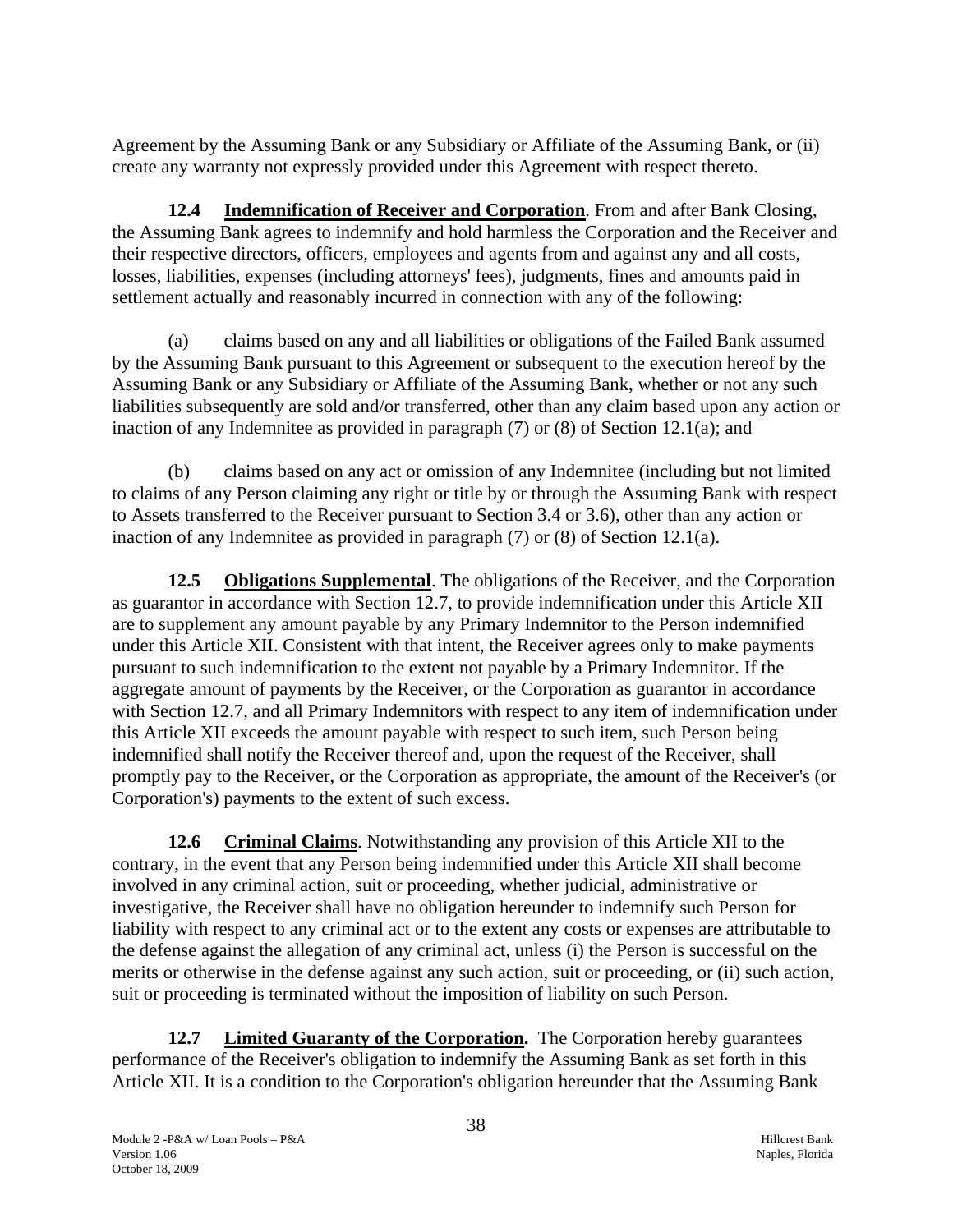shall comply in all respects with the applicable provisions of this Article XII. The Corporation shall be liable hereunder only for such amounts, if any, as the Receiver is obligated to pay under the terms of this Article XII but shall fail to pay. Except as otherwise provided above in this Section 12.7, nothing in this Article XII is intended or shall be construed to create any liability or obligation on the part of the Corporation, the United States of America or any department or agency thereof under or with respect to this Article XII, or any provision hereof, it being the intention of the parties hereto that the obligations undertaken by the Receiver under this Article XII are the sole and exclusive responsibility of the Receiver and no other Person or entity.

<span id="page-43-0"></span>**12.8** Subrogation. Upon payment by the Receiver, or the Corporation as guarantor in accordance with Section 12.7, to any Indemnitee for any claims indemnified by the Receiver under this Article XII, the Receiver, or the Corporation as appropriate, shall become subrogated to all rights of the Indemnitee against any other Person to the extent of such payment.

#### **ARTICLE XIII MISCELLANEOUS**

<span id="page-43-2"></span><span id="page-43-1"></span>**13.1** Entire Agreement. This Agreement embodies the entire agreement of the parties hereto in relation to the subject matter herein and supersedes all prior understandings or agreements, oral or written, between the parties.

<span id="page-43-3"></span>**13.2 Headings**. The headings and subheadings of the Table of Contents, Articles and Sections contained in this Agreement, except the terms identified for definition in Article I and elsewhere in this Agreement, are inserted for convenience only and shall not affect the meaning or interpretation of this Agreement or any provision hereof.

<span id="page-43-4"></span>**13.3 Counterparts**. This Agreement may be executed in any number of counterparts and by the duly authorized representative of a different party hereto on separate counterparts, each of which when so executed shall be deemed to be an original and all of which when taken together shall constitute one and the same Agreement.

<span id="page-43-5"></span>**13.4 GOVERNING LAW**. THIS AGREEMENT AND THE RIGHTS AND OBLIGATIONS HEREUNDER SHALL BE GOVERNED BY AND CONSTRUED IN ACCORDANCE WITH THE FEDERAL LAW OF THE UNITED STATES OF AMERICA, AND IN THE ABSENCE OF CONTROLLING FEDERAL LAW, IN ACCORDANCE WITH THE LAWS OF THE STATE IN WHICH THE MAIN OFFICE OF THE FAILED BANK IS LOCATED.

<span id="page-43-6"></span>**13.5 Successors**. All terms and conditions of this Agreement shall be binding on the successors and assigns of the Receiver, the Corporation and the Assuming Bank. Except as otherwise specifically provided in this Agreement, nothing expressed or referred to in this Agreement is intended or shall be construed to give any Person other than the Receiver, the Corporation and the Assuming Bank any legal or equitable right, remedy or claim under or with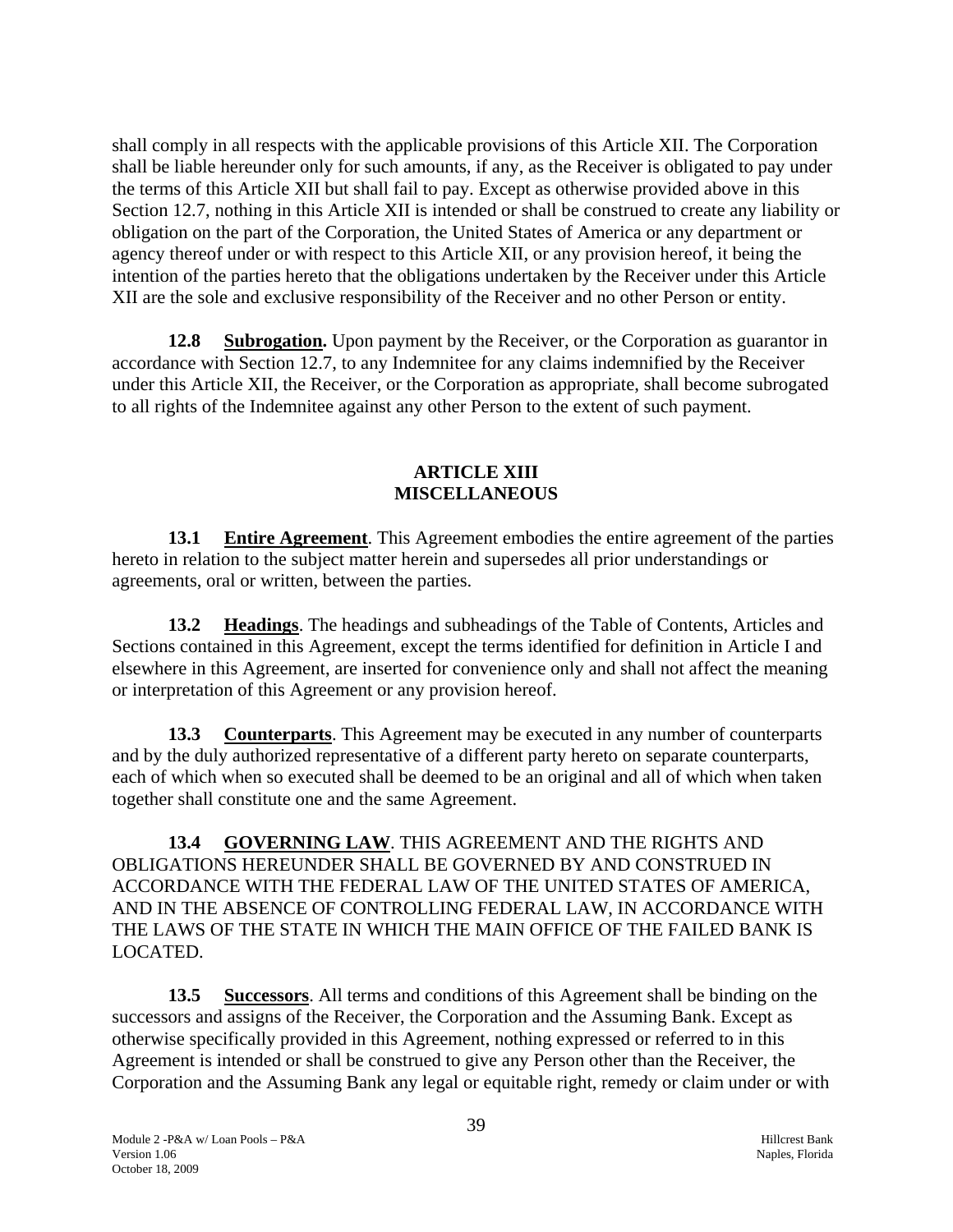respect to this Agreement or any provisions contained herein, it being the intention of the parties hereto that this Agreement, the obligations and statements of responsibilities hereunder, and all other conditions and provisions hereof are for the sole and exclusive benefit of the Receiver, the Corporation and the Assuming Bank and for the benefit of no other Person.

<span id="page-44-0"></span>**13.6 Modification; Assignment**. No amendment or other modification, rescission, release, or assignment of any part of this Agreement shall be effective except pursuant to a written agreement subscribed by the duly authorized representatives of the parties hereto.

<span id="page-44-1"></span>**13.7** Notice. Any notice, request, demand, consent, approval or other communication to any party hereto shall be effective when received and shall be given in writing, and delivered in person against receipt therefor, or sent by certified mail, postage prepaid, courier service, telex or facsimile transmission to such party (with copies as indicated below) at its address set forth below or at such other address as it shall hereafter furnish in writing to the other parties. All such notices and other communications shall be deemed given on the date received by the addressee.

#### **Assuming Bank**

Stonegate Bank 1430 N. Federal Highway Fort Lauderdale, Florida 33304 Attention: David Seleski

with a copy to: Steve Cameron

# **Receiver and Corporation**

Federal Deposit Insurance Corporation, Receiver of Hillcrest Bank, Naples, Florida 1601 Bryan St. Dallas, Texas 75201

Attention: Settlement Manager

with copy to: Regional Counsel (Litigation Branch)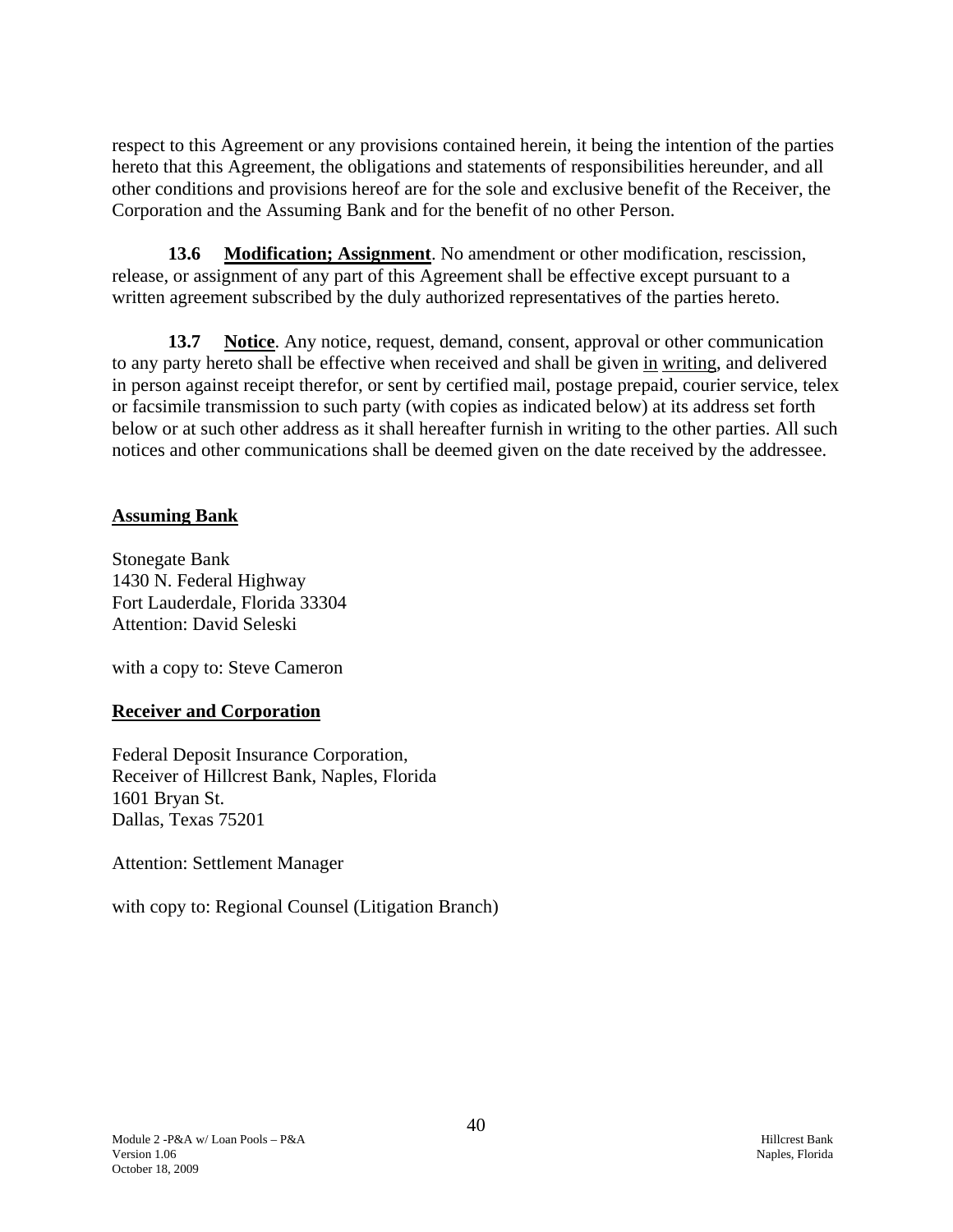## **and with respect to notices under Article XII:**

Federal Deposit Insurance Corporation Receiver of Hillcrest Bank, Naples, Florida 1601 Bryan St. Dallas, Texas 75201

Attention: Regional Counsel (Litigation Branch)

<span id="page-45-0"></span>**13.8 Manner of Payment**. All payments due under this Agreement shall be in lawful money of the United States of America in immediately available funds as each party hereto may specify to the other parties; provided, that in the event the Receiver or the Corporation is obligated to make any payment hereunder in the amount of \$25,000.00 or less, such payment may be made by check.

<span id="page-45-1"></span>**13.9 Costs, Fees and Expenses**. Except as otherwise specifically provided herein, each party hereto agrees to pay all costs, fees and expenses which it has incurred in connection with or incidental to the matters contained in this Agreement, including without limitation any fees and disbursements to its accountants and counsel; provided, that the Assuming Bank shall pay all fees, costs and expenses (other than attorneys' fees incurred by the Receiver) incurred in connection with the transfer to it of any Assets or Liabilities Assumed hereunder or in accordance herewith.

<span id="page-45-2"></span>**13.10 Waiver**. Each of the Receiver, the Corporation and the Assuming Bank may waive its respective rights, powers or privileges under this Agreement; provided, that such waiver shall be in writing; and further provided, that no failure or delay on the part of the Receiver, the Corporation or the Assuming Bank to exercise any right, power or privilege under this Agreement shall operate as a waiver thereof, nor will any single or partial exercise of any right, power or privilege under this Agreement preclude any other or further exercise thereof or the exercise of any other right, power or privilege by the Receiver, the Corporation, or the Assuming Bank under this Agreement, nor will any such waiver operate or be construed as a future waiver of such right, power or privilege under this Agreement.

<span id="page-45-3"></span>**13.11 Severability**. If any provision of this Agreement is declared invalid or unenforceable, then, to the extent possible, all of the remaining provisions of this Agreement shall remain in full force and effect and shall be binding upon the parties hereto.

<span id="page-45-4"></span>**13.12 Term of Agreement**. This Agreement shall continue in full force and effect until the sixth (6th) anniversary of Bank Closing; provided, that the provisions of Section 6.3 and 6.4 shall survive the expiration of the term of this Agreement. Provided, however, the receivership of the Failed Bank may be terminated prior to the expiration of the term of this Agreement; in such event, the guaranty of the Corporation, as provided in and in accordance with the provisions of Section 12.7 shall be in effect for the remainder of the term. Expiration of the term of this Agreement shall not affect any claim or liability of any party with respect to any (i) amount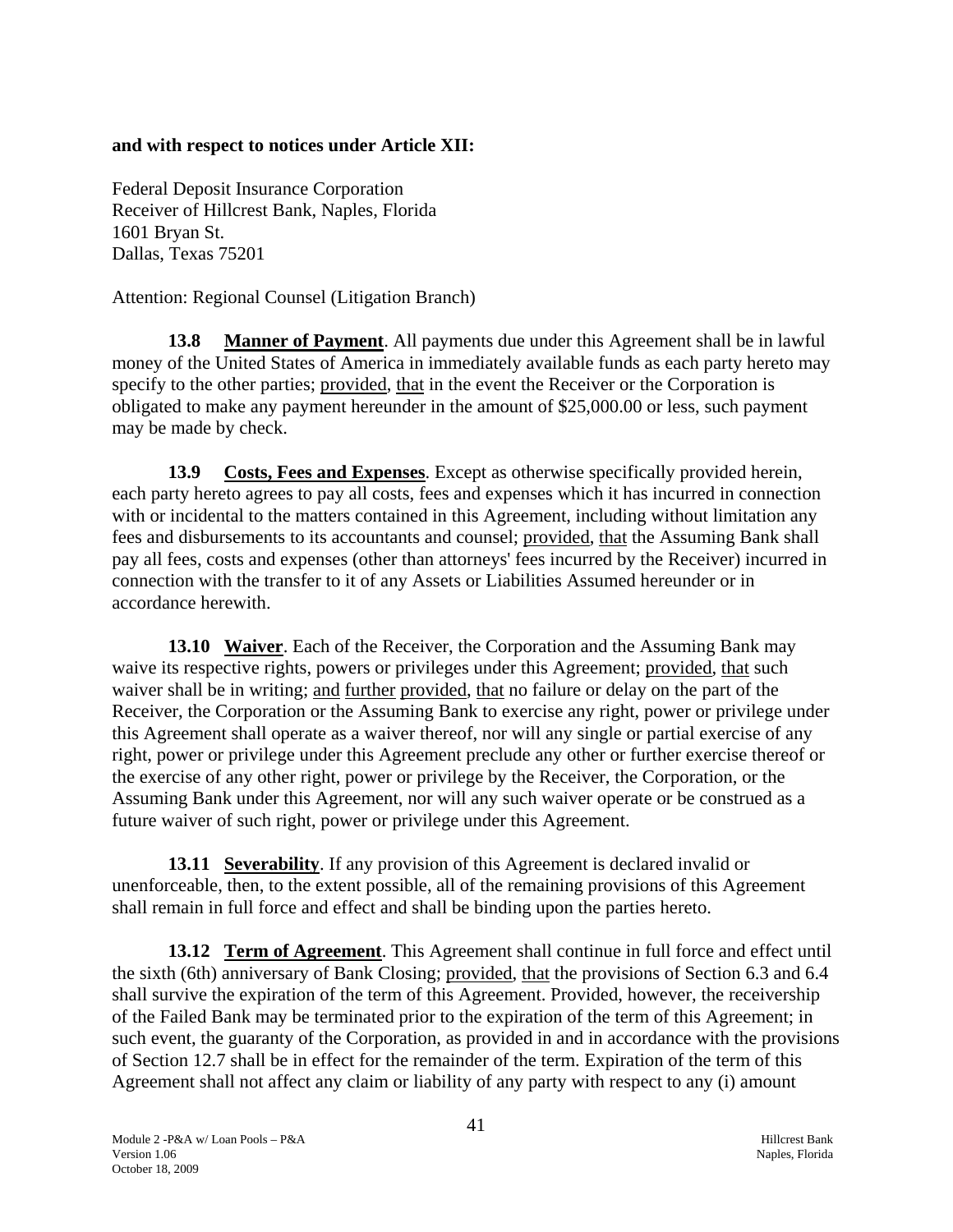which is owing at the time of such expiration, regardless of when such amount becomes payable, and (ii) breach of this Agreement occurring prior to such expiration, regardless of when such breach is discovered.

<span id="page-46-0"></span>**13.13 Survival of Covenants, Etc.** The covenants, representations, and warranties in this Agreement shall survive the execution of this Agreement and the consummation of the transactions contemplated hereunder.

**[Signature Page Follows]**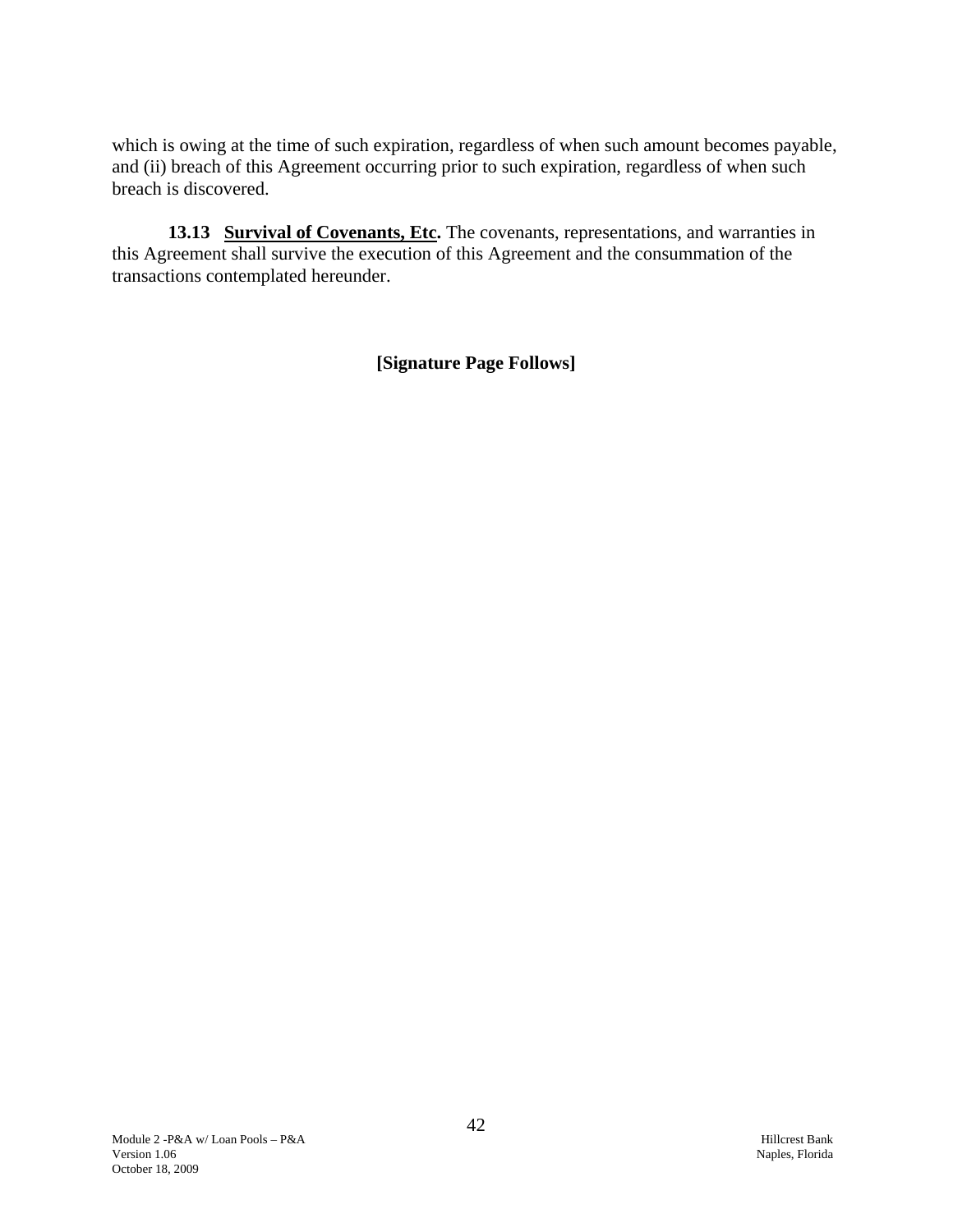**IN WITNESS WHEREOF,** the parties hereto have caused this Agreement to be executed by their duly authorized representatives as of the date first above written.

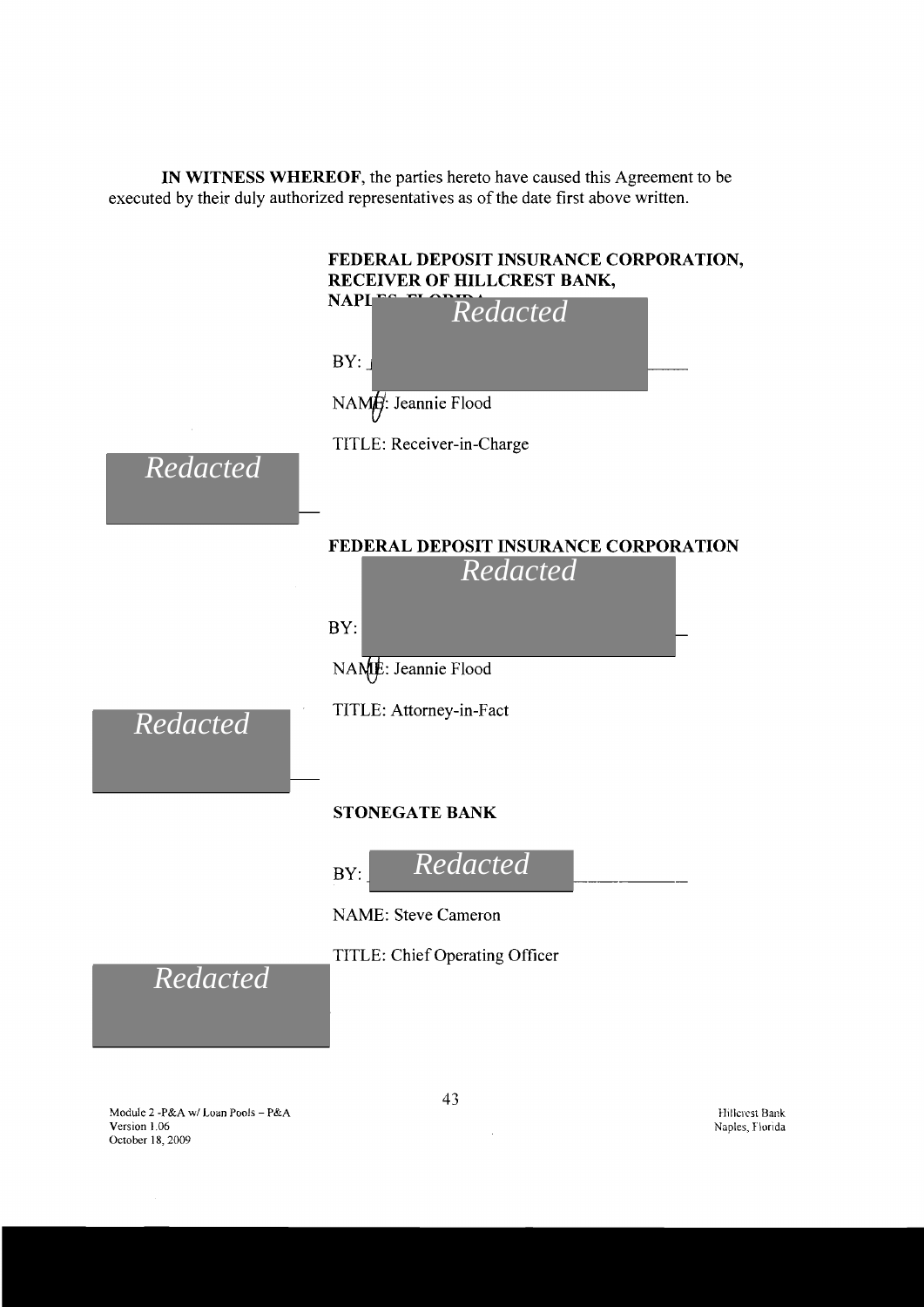# <span id="page-48-0"></span>**SCHEDULE 2.1 - Certain Liabilities Assumed**

To be provided post closing.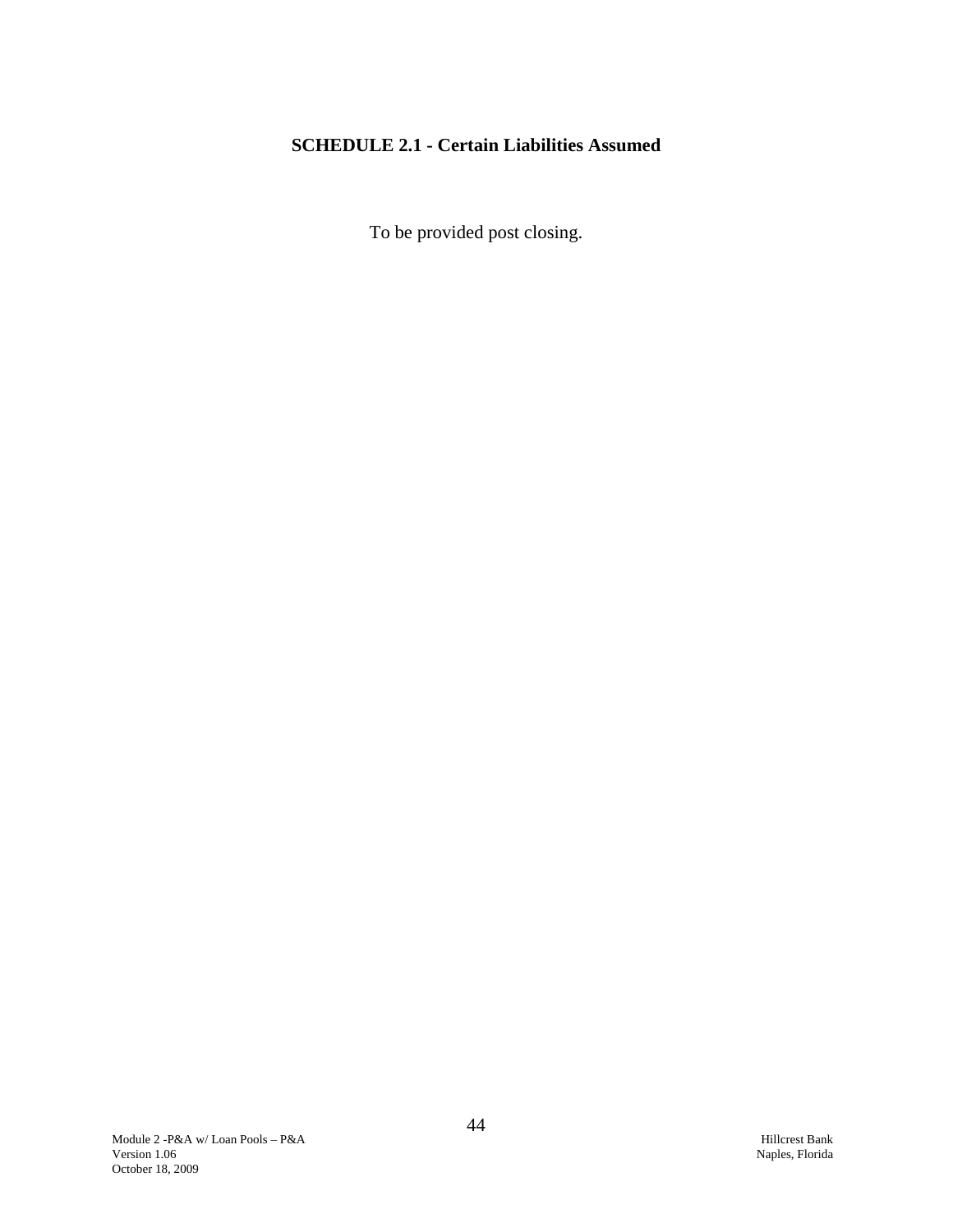#### SCHEDULE 2.1(a) - Excluded Deposit Liabilty Accounts

Hillcrest Bank has deposits associated with the Depository Organization (DO) Cede & Co as Nominee for DTC. The DO accounts do not pass to the Assuming Bank and are excluded from the transaction as described in section 2.1 of the P&A Agreement. The schedule below identifies the DO accounts as of the date of the deposit download. This schedule will be updated post closing with data as of Bank Closing date.

Account Number Balance

 $\sim$ 

# Omitted from this disclosure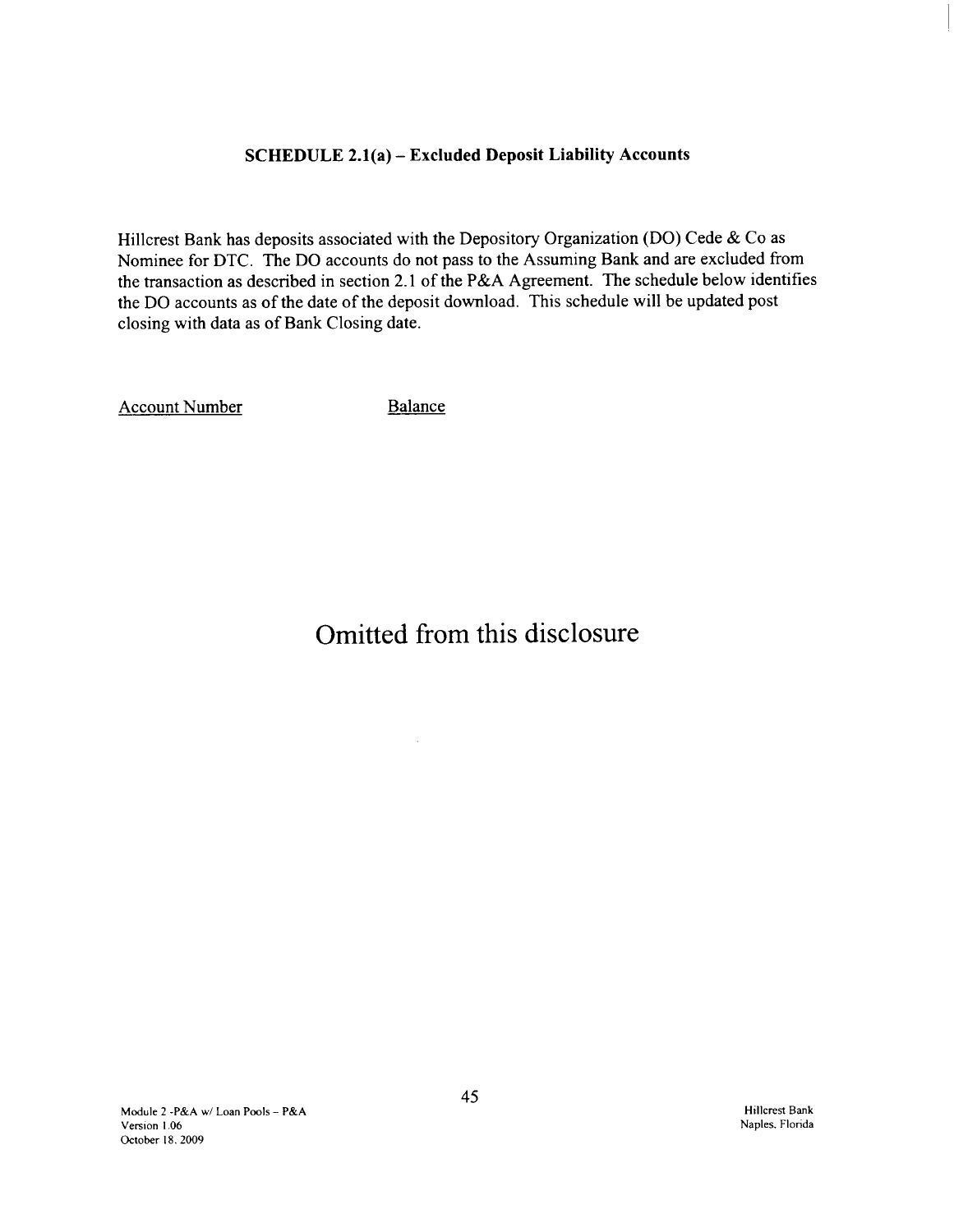# <span id="page-50-0"></span>**SCHEDULE 3.1 - Certain Assets Purchased**

To be provided post closing.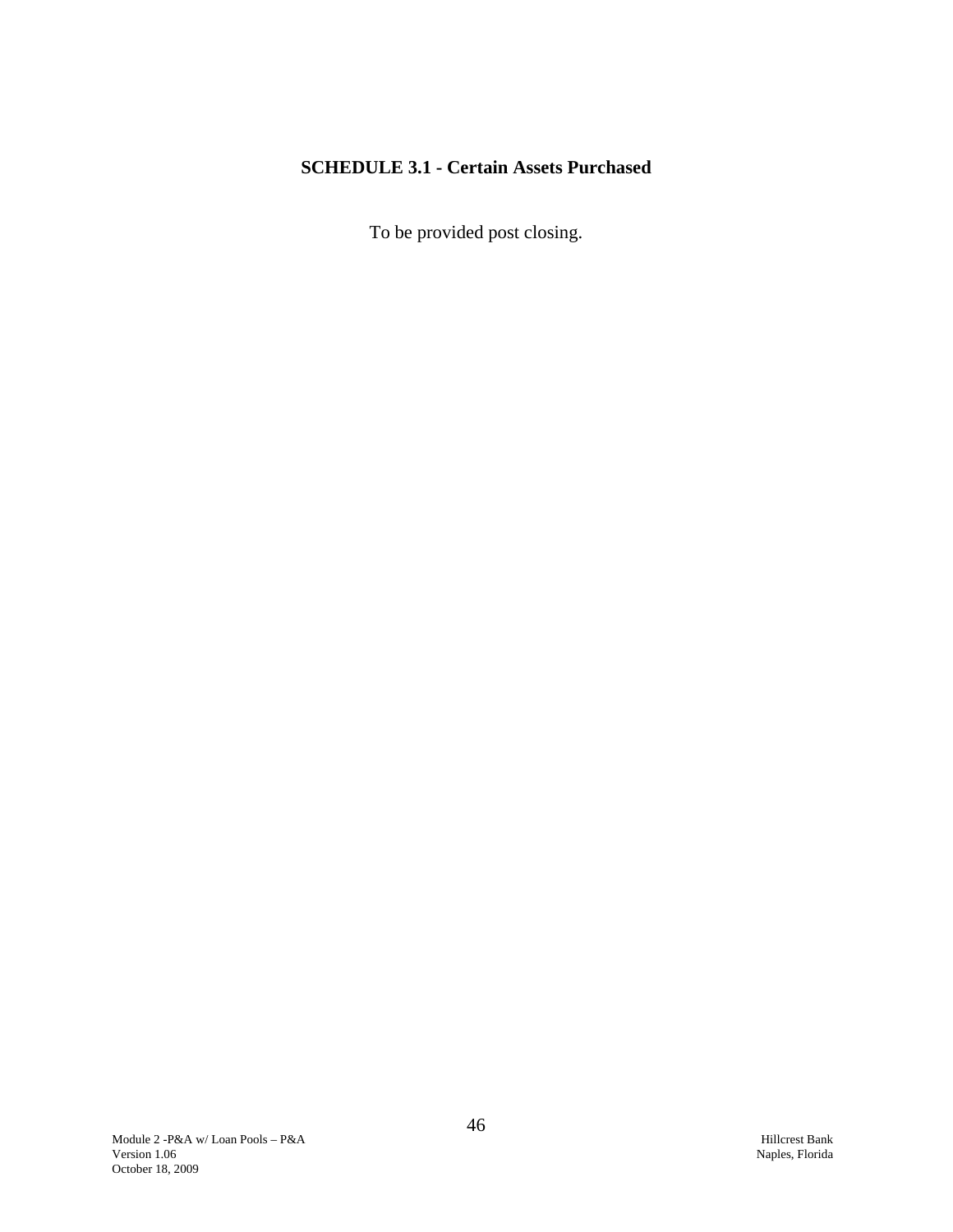<span id="page-51-0"></span>**SCHEDULE 3.1(e) - Loans Secured, In Whole Or In Part, By Assumed Deposits Or Deposits At Other Depository Institutions** 

## **SEE ATTACHED LIST**

**THE LIST(S), IF ANY, ATTACHED TO THIS SCHEDULE (OR SUBSCHEDULE(S)) AND THE INFORMATION THEREIN, IS AS OF THE DATE OF THE MOST RECENT PERTINENT DATA MADE AVAILABLE TO THE ASSUMING BANK AS PART OF THE INFORMATION PACKAGE. IT WILL BE ADJUSTED TO REFLECT THE COMPOSITION AND BOOK VALUE OF THE LOANS AS OF THE DATE OF BANK CLOSING. THE LIST(S), IF ANY, MAY BE REPLACED WITH A MORE ACCURATE LIST POST CLOSING.** 

**THE POST CLOSING LIST(S) MAY REFLECT ALL, SOME, OR NONE OF THE LOANS THAT MEET THE CRITERIA OF DEPOSIT SECURED LOANS AND MAY CONTAIN LOANS NOT PREVIOUSLY LISTED FOR THIS SCHEDULE, INCLUDING LOANS THAT MET THE CRITERIA OF DEPOSIT SECURED LOANS AS OF THE DATE OF THE MOST RECENT PERTINENT DATA MADE AVAILABLE TO THE ASSUMING BANK AS PART OF THE INFORMATION PACKAGE.**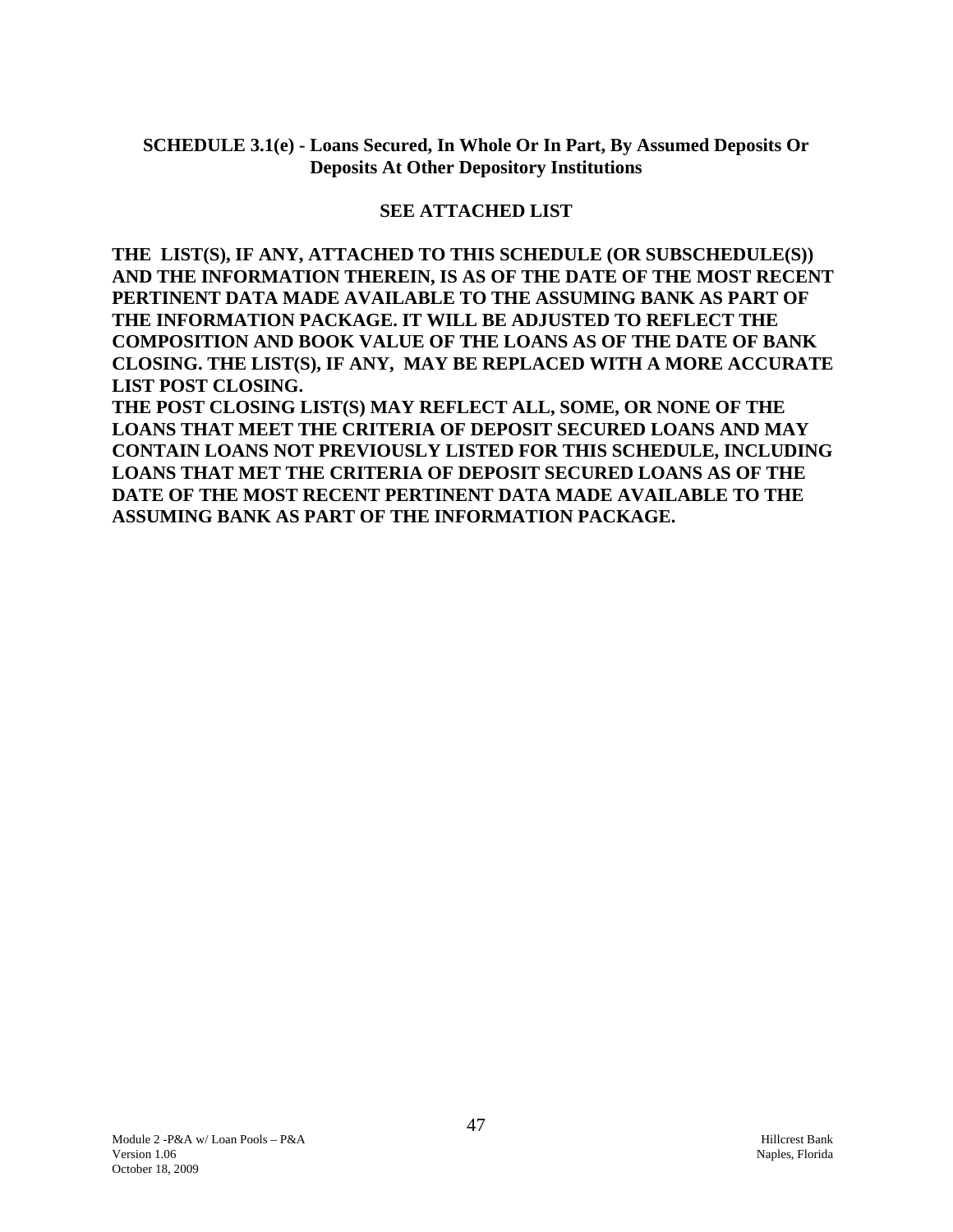<span id="page-52-0"></span>**SCHEDULE 3.1(i) - Acquired Subsidiaries** 

**NONE**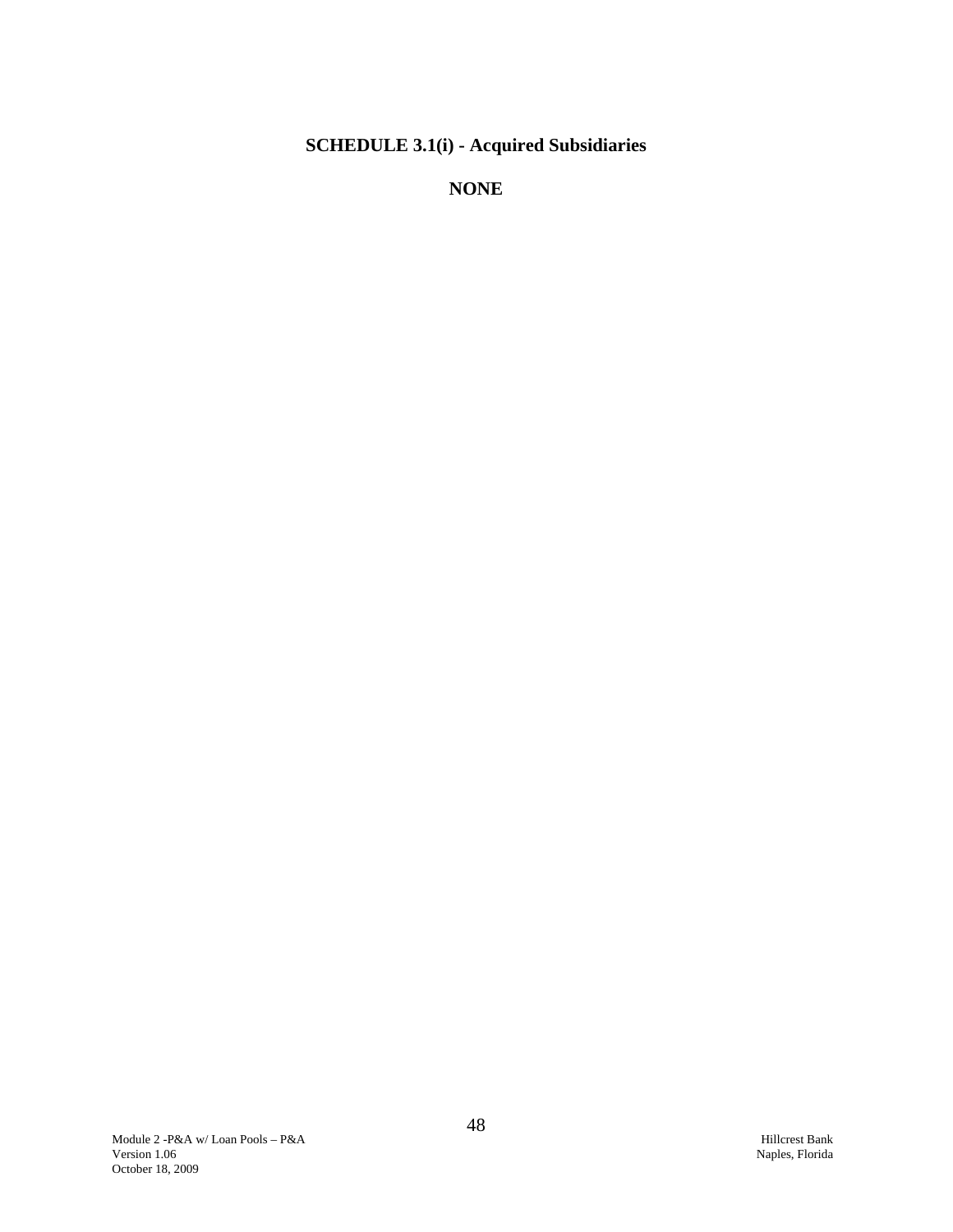## **SCHEDULE 3.2 - Purchase Price of Assets or assets**

<span id="page-53-0"></span>

| (a) | cash and receivables from depository<br>institutions, including cash items in the<br>process of collection, plus<br>interest thereon: | <b>Book Value</b>             |
|-----|---------------------------------------------------------------------------------------------------------------------------------------|-------------------------------|
| (b) | securities (exclusive of the capital stock of<br>Acquired Subsidiaries), plus interest<br>thereon:                                    | As provided in Section 3.2(b) |
| (c) | federal funds sold and repurchase<br>agreements, if any, including interest<br>thereon:                                               | <b>Book Value</b>             |
| (d) | Omitted:                                                                                                                              | <b>Book Value</b>             |
| (e) | Loans purchased pursuant to Section 3.1(e):                                                                                           | <b>Book Value</b>             |
| (f) | credit card business, if any, including all<br>outstanding extensions of credit:                                                      | <b>Book Value</b>             |
| (g) | Safe Deposit Boxes and related business,<br>safekeeping business and trust business, if<br>any:                                       | Fair Market Value             |
| (h) | Records and other documents:                                                                                                          | <b>Book Value</b>             |
| (i) | capital stock of any Acquired Subsidiaries:                                                                                           | Fair Market Value             |
| (j) | amounts owed to the Failed Bank by any<br><b>Acquired Subsidiary:</b>                                                                 | Fair Market Value             |
| (k) | assets securing Deposits of public money, to<br>the extent not otherwise purchased<br>hereunder:                                      | Fair Market Value             |
| (1) | Overdrafts of customers:                                                                                                              | <b>Book Value</b>             |

# **assets subject to an option to purchase:**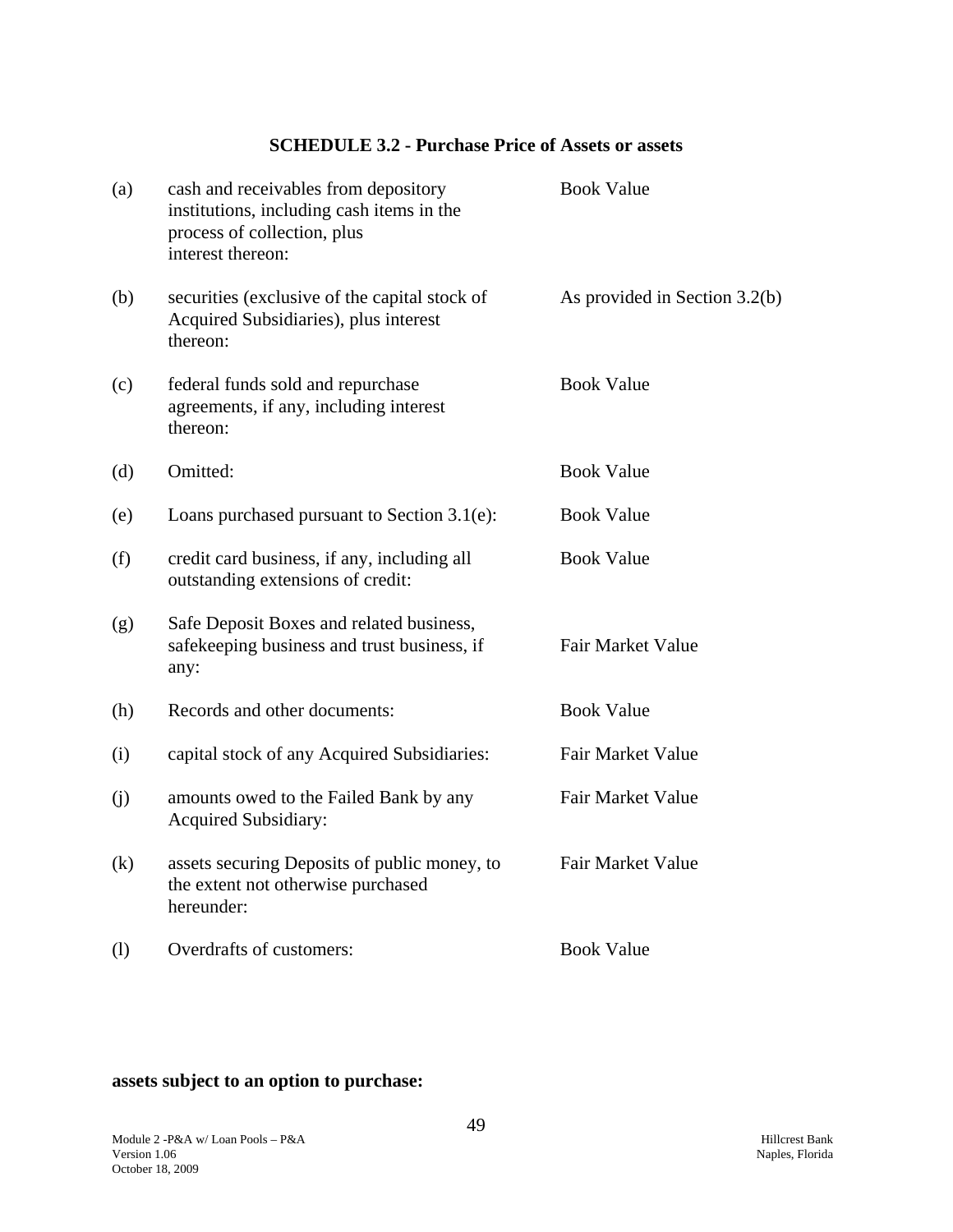| (a) | <b>Bank Premises:</b>    | Fair Market Value        |
|-----|--------------------------|--------------------------|
| (b) | Furniture and Equipment: | Fair Market Value        |
| (c) | Fixtures:                | <b>Fair Market Value</b> |
| (d) | Other Equipment:         | <b>Fair Market Value</b> |
|     |                          |                          |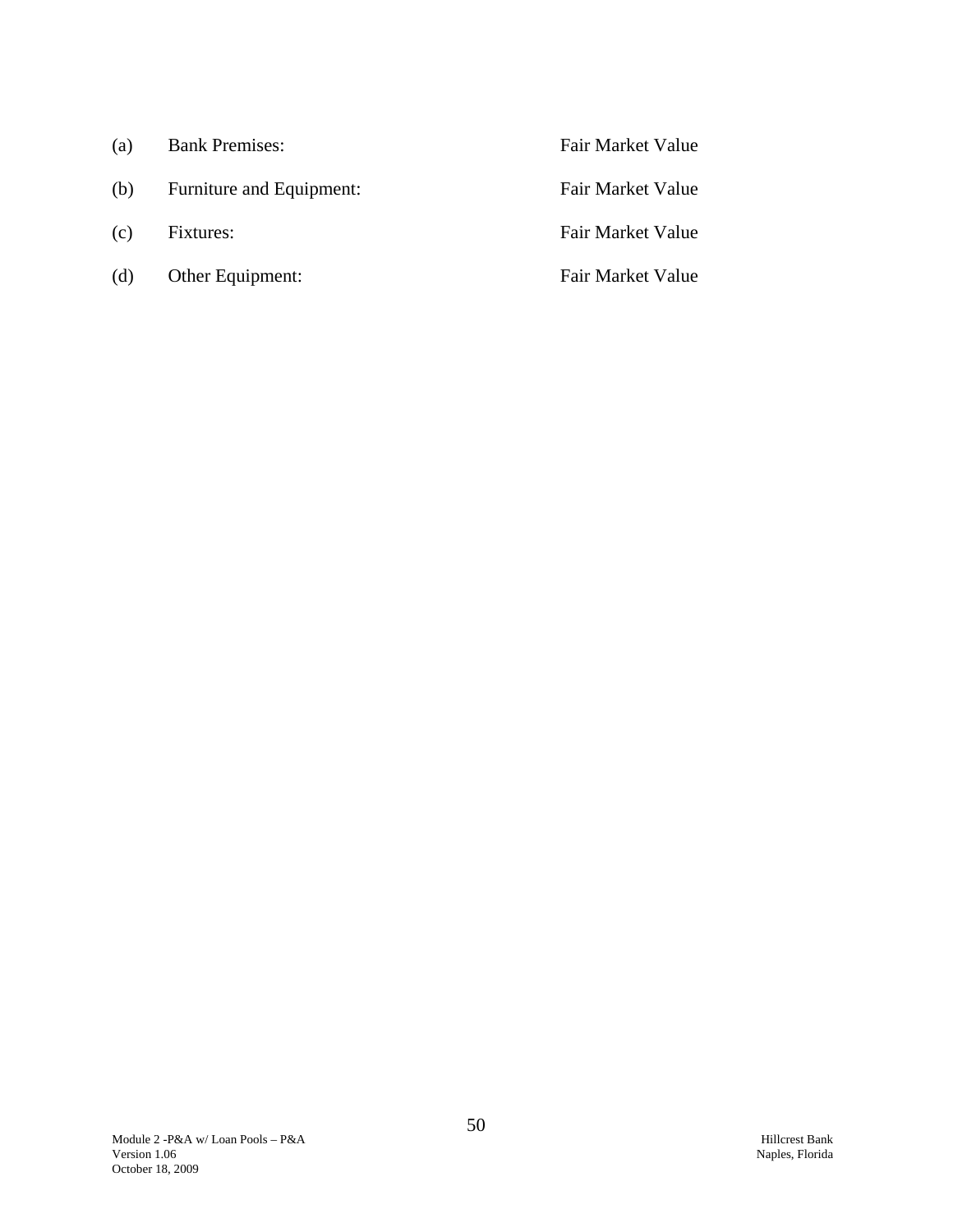# <span id="page-55-0"></span>**SCHEDULE 3.5(k) - Securities Not Purchased**

# **AS SPECIFIED IN SECTION 3.5**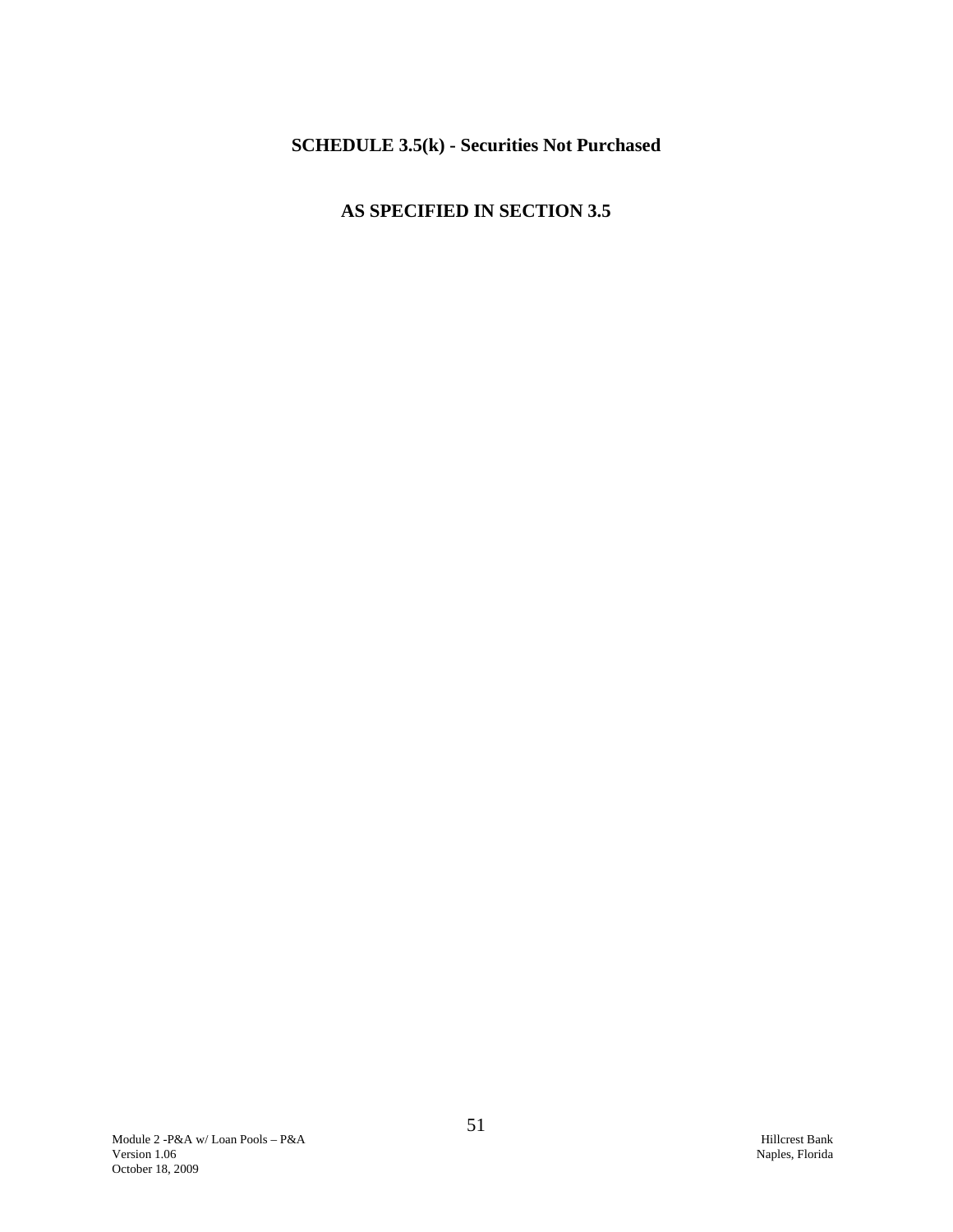# **SCHEDULE 7 -Accounts Excluded from Calculation of Deposit Franchise Bid Premium**

The accounts identified below will pass to the Assuming Bank (unless otherwise noted). When calculating the premium to be paid on Assumed Deposits in a P&A transaction, the FDIC will exclude the following categories of deposit accounts:

| <i>Category</i> | <b>Description</b>                                  | <b>Amount</b> |
|-----------------|-----------------------------------------------------|---------------|
|                 | Non-DO Brokered Deposits                            | \$0.00        |
|                 | <b>CDARS</b>                                        | \$0.00        |
| Ш               | <b>Market Place Deposits</b>                        | \$0.00        |
|                 | Total deposits excluded from Calculation of premium | \$0.00        |
|                 |                                                     |               |

## **Category Description**

#### **I Brokered Deposits**

Brokered deposit accounts are accounts for which the "depositor of record" is an agent, nominee, or custodian who deposits funds for a principal or principals to whom "pass-through" deposit insurance coverage may be extended. The FDIC separates brokered deposit accounts into 2 categories: 1) Depository Organization (DO) Brokered Deposits and 2) Non-Depository Organization (Non-DO) Brokered Deposits. This distinction is made by the FDIC to facilitate our role as Receiver and Insurer. These terms will not appear on other "brokered deposit" reports generated by the institution.

Non-DO Brokered Deposits pass to the Assuming Bank, but are excluded from Assumed Deposits when the deposit premium is calculated. Please see the attached "Schedule 7 Non-DO Broker Deposit Detail Report" for a listing of these accounts. This list will be updated post closing with balances as of Bank Closing date.

If this institution had any DO Brokered Deposits (Cede & Co as Nominee for DTC), they are excluded from Assumed Deposits in the P&A transaction. A list of these accounts is provided on "Schedule 2.1 DO Brokered Deposit Detail Report".

#### **II CDARS**

CDARS deposits pass to the Assuming Bank, but are excluded from Assumed Deposits when the deposit premium is calculated.

Hillcrest Bank did not participate in the CDARS program as of the date of the deposit download. If CDARS deposits are taken between the date of the deposit download and the Bank Closing Date, they will be identified post closing and made part of Schedule 7 to the P&A Agreement.

#### **III Market Place Deposits**

"Market Place Deposits" is a description given to deposits that may have been solicited via a money desk, internet subscription service (for example, Qwickrate), or similar programs.

Hillcrest Bank does not have Qwickrate deposits as identified above. In the event Market Place Deposits are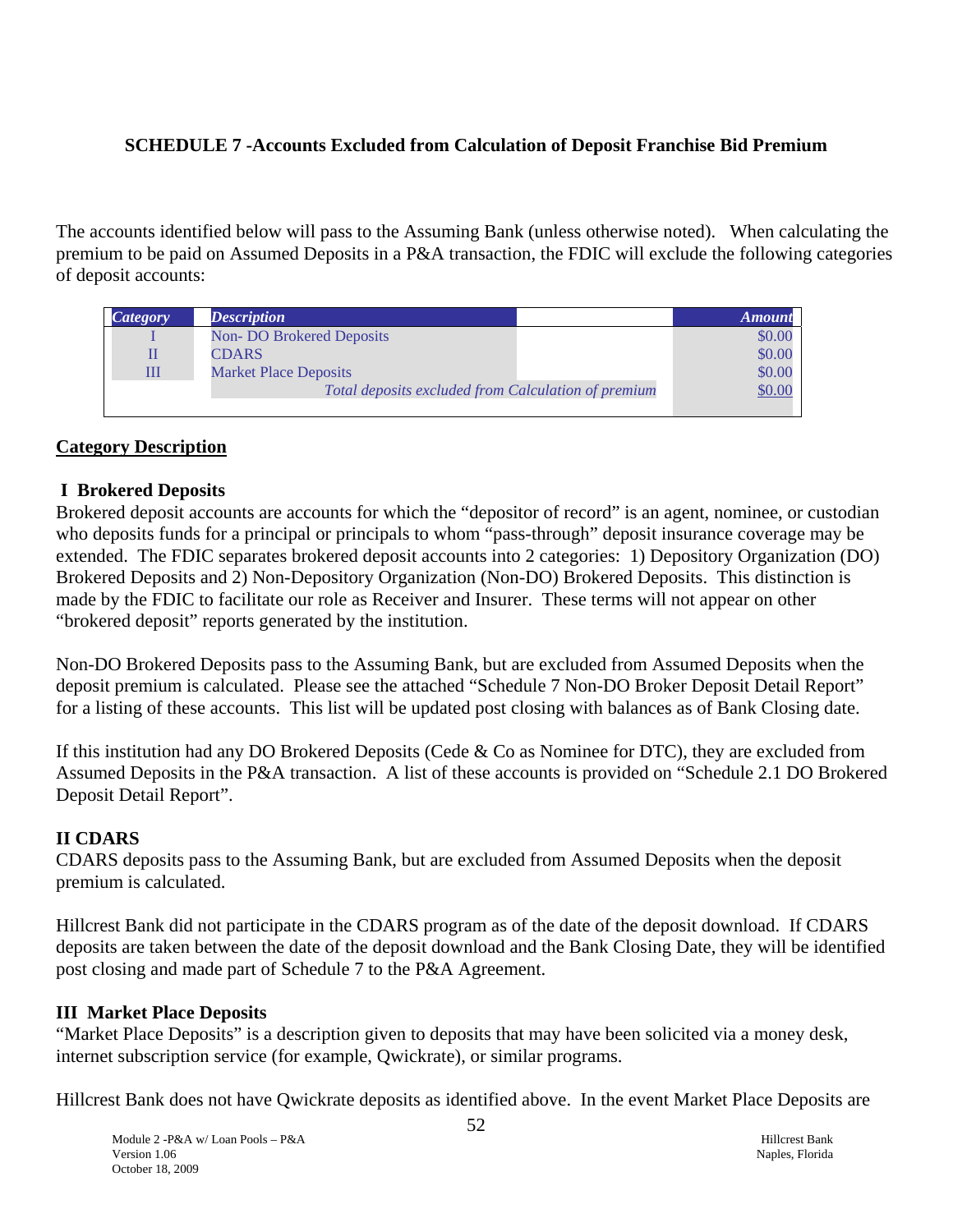taken between the date of the deposit download and the Bank Closing Date, they will be identified post closing and made part of Schedule 7 to the P&A Agreement. This list will be updated post closing with balances as of Bank Closing date.

This schedule provides account categories and balances as of the date of the deposit download, or as indicated. The deposit franchise bid premium will be calculated using account categories and balances as of Bank Closing Date that are reflected in the general ledger or subsystem as described above. The final numbers for Schedule 7 will be provided post closing.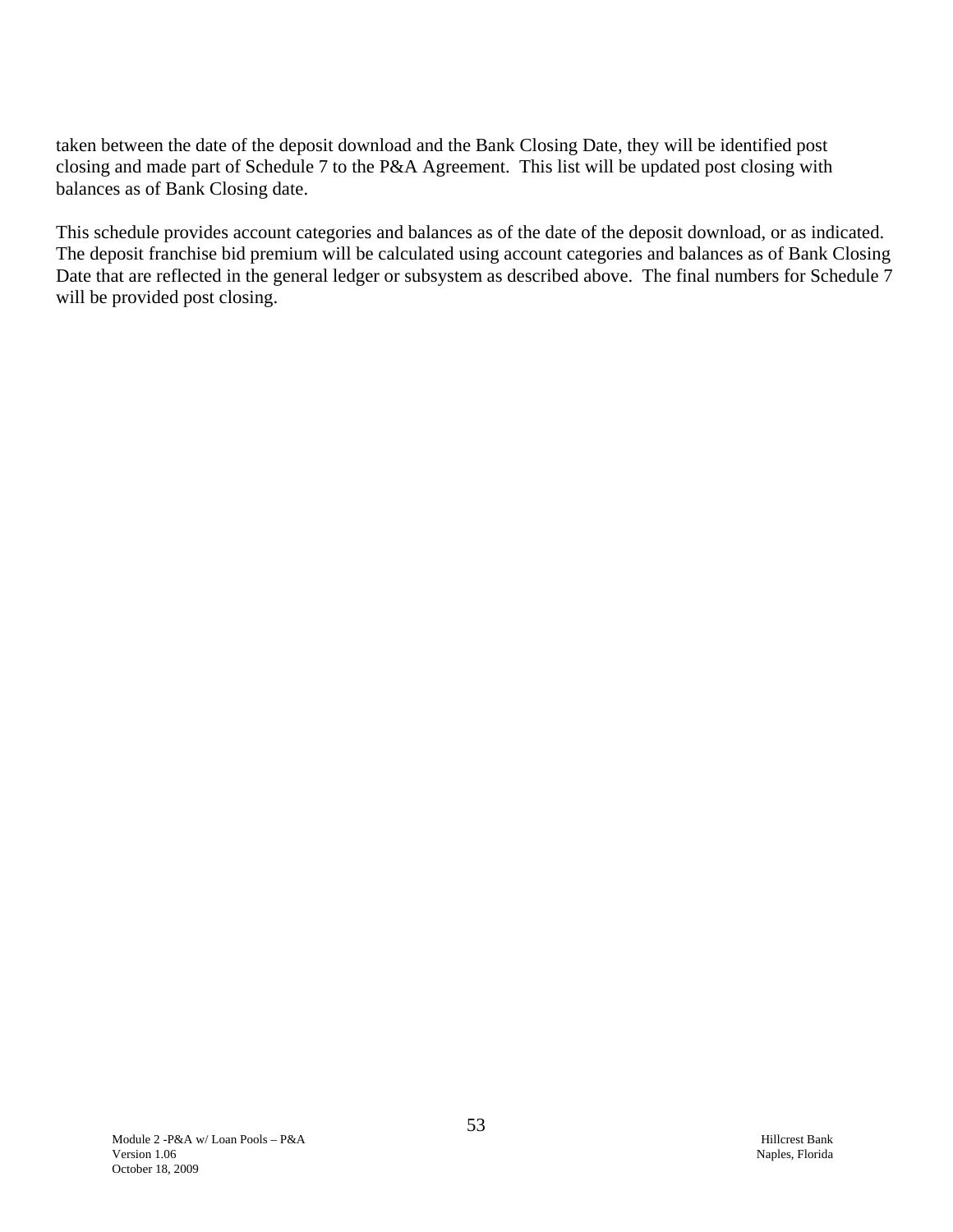## **EXHIBIT 2.3A FINAL NOTICE LETTER**

#### **FINAL LEGAL NOTICE**

Claiming Requirements for Deposits Under 12 U.S.C. 1822(e)

**[Date]** 

**[Name of Unclaimed Depositor] [Address of Unclaimed Depositor] [Anytown, USA]** 

Subject: **[XXXXX – Name of Bank City, State]** – In Receivership

Dear **[Sir/Madam]:** 

As you may know, on **[Date: Closing Date]**, the **[Name of Bank ("The Bank")]** was closed and the Federal Deposit Insurance Corporation ("FDIC") transferred **[The Bank's]** accounts to **[Name of Acquiring Institution].** 

According to federal law under 12 U.S.C., 1822(e), on **[Date: eighteen months from the Closing Date]**, **[Name of Acquiring Institution]** must transfer the funds in your account(s) back to the FDIC if you have not claimed your account(s) with **[Name of Acquiring Institution].** Based on the records recently supplied to us by **[Name of Acquiring Institution]**, your account(s) currently fall into this category.

This letter is your formal Legal Notice that you have until **[Date: eighteen months from the Closing Date]**, to claim or arrange to continue your account(s) with **[Name of Acquiring Institution].** There are several ways that you can claim your account(s) at **[Name of Acquiring Institution**]. It is only necessary for you to take any one of the following actions in order for your account(s) at **[Name of Acquiring Institution]** to be deemed claimed. In addition, if you have more than one account, your claim to one account will automatically claim all accounts:

1. Write to **[Name of Acquiring Institution]** and notify them that you wish to keep your account(s) active with them. Please be sure to include the name of the  $account(s)$ , the  $account number(s)$ , the signature of an authorized signer on the account(s), name, and address. **[Name of Acquiring Institution]** address is:

#### **[123 Main Street Anytown, USA]**

2. Execute a new signature card on your account(s), enter into a new deposit agreement with **[Name of Acquiring Institution],** change the ownership on your account(s), or renegotiate the terms of your certificate of deposit account(s) (if any).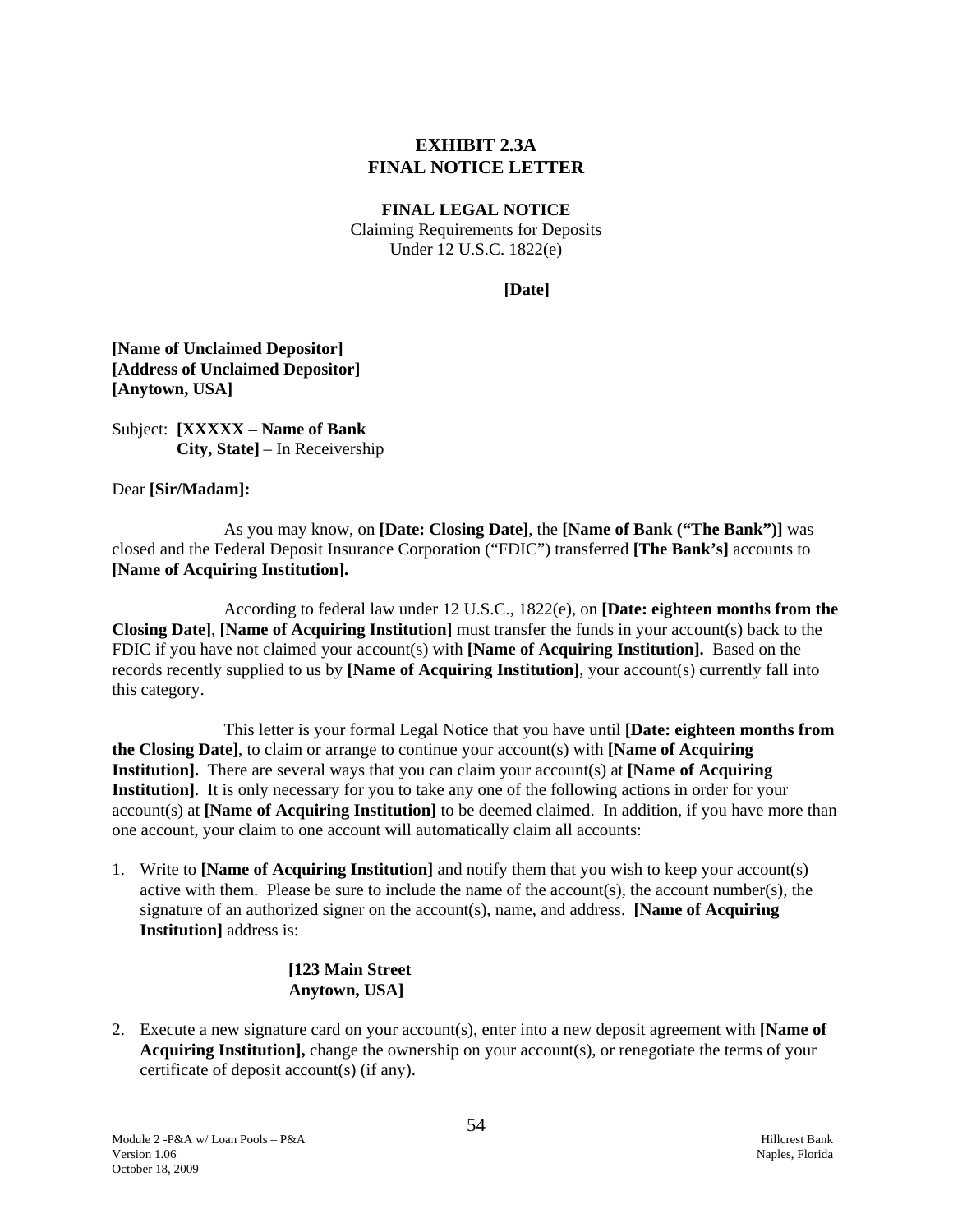- 3. Provide **[Name of Acquiring Institution]** with a change of address form.
- 4. Make a deposit to or withdrawal from your account(s). This includes writing a check on any account or having an automatic direct deposit credited to or an automatic withdrawal debited from an account.

If you do not want to continue your account(s) with **[Name of Acquiring Institution]** for any reason, you can withdraw your funds and close your account(s). Withdrawing funds from one or more of your account(s) satisfies the federal law claiming requirement. If you have time deposits, such as certificates of deposit, **[Name of Acquiring Institution]** can advise you how to withdraw them without being charged an interest penalty for early withdrawal.

If you do not claim ownership of your account(s) at **[Name of Acquiring Institution by Date: eighteen months from the Closing Date]** federal law requires **[Name of Acquiring Institution]**  to return your deposits to the FDIC, which will deliver them as unclaimed property to the State indicated in your address in the Failed Institution's records. If your address is outside of the United States, the FDIC will deliver the deposits to the State in which the Failed Institution had its main office. 12 U.S.C. § 1822(e). If the State accepts custody of your deposits, you will have 10 years from the date of delivery to claim your deposits from the State. After 10 years you will be permanently barred from claiming your deposits. However, if the State refuses to take custody of your deposits, you will be able to claim them from the FDIC until the receivership is terminated. If you have not claimed your insured deposits before the receivership is terminated, and a receivership may be terminated at any time, all of your rights in those deposits will be barred.

If you have any questions or concerns about these items, please contact **[Bank Employee]** at **[Name of Acquiring Institution]** by phone at **[(XXX) XXX-XXXX].** 

Sincerely,

**[Name of Claims Specialist] [Title]**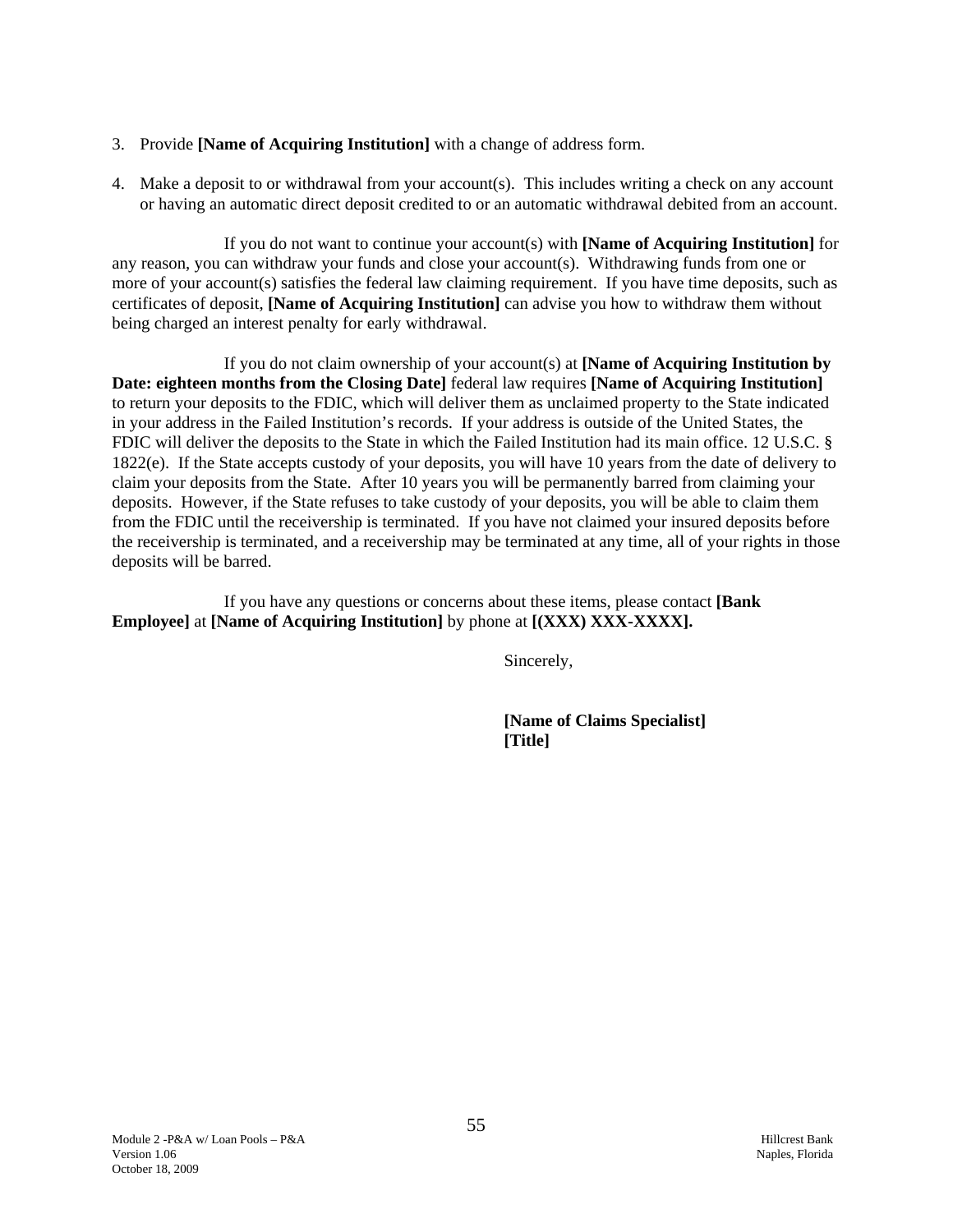# **EXHIBIT 2.3B AFFIDAVIT OF MAILING**

#### **AFFIDAVIT OF MAILING**

*State of* 

*COUNTY OF* 

I am employed as a **[Title of Office]** by the **[Name of Acquiring Institution]**.

This will attest that on **[Date of mailing]**, I caused a true and correct copy of the Final Legal Notice, attached hereto, to owners of unclaimed deposits of **[Name of Failed Bank]**, City, State, to be prepared for deposit in the mail of the United States of America on behalf of the Federal Deposit Insurance Corporation. A list of depositors to whom the notice was mailed is attached. This notice was mailed to the depositor's last address as reflected on the books and records of the **[Name of Failed Bank]** as of the date of failure.

> **[Name] [Title of Office] [Name of Acquiring Institution]**

**Subscribed and sworn to before me this \_\_\_\_\_\_\_day of [Month, Year].** 

**\_\_\_\_\_\_\_\_\_\_\_\_\_\_\_\_\_\_\_\_\_\_ \_\_\_\_\_\_\_\_\_\_\_\_\_\_\_\_\_\_\_\_\_\_\_\_\_\_\_\_\_\_\_\_** 

 $\overline{\phantom{a}}$  ,  $\overline{\phantom{a}}$  ,  $\overline{\phantom{a}}$  ,  $\overline{\phantom{a}}$  ,  $\overline{\phantom{a}}$  ,  $\overline{\phantom{a}}$  ,  $\overline{\phantom{a}}$  ,  $\overline{\phantom{a}}$  ,  $\overline{\phantom{a}}$  ,  $\overline{\phantom{a}}$  ,  $\overline{\phantom{a}}$  ,  $\overline{\phantom{a}}$  ,  $\overline{\phantom{a}}$  ,  $\overline{\phantom{a}}$  ,  $\overline{\phantom{a}}$  ,  $\overline{\phantom{a}}$ 

**My commission expires:** 

 **[Name], Notary Public**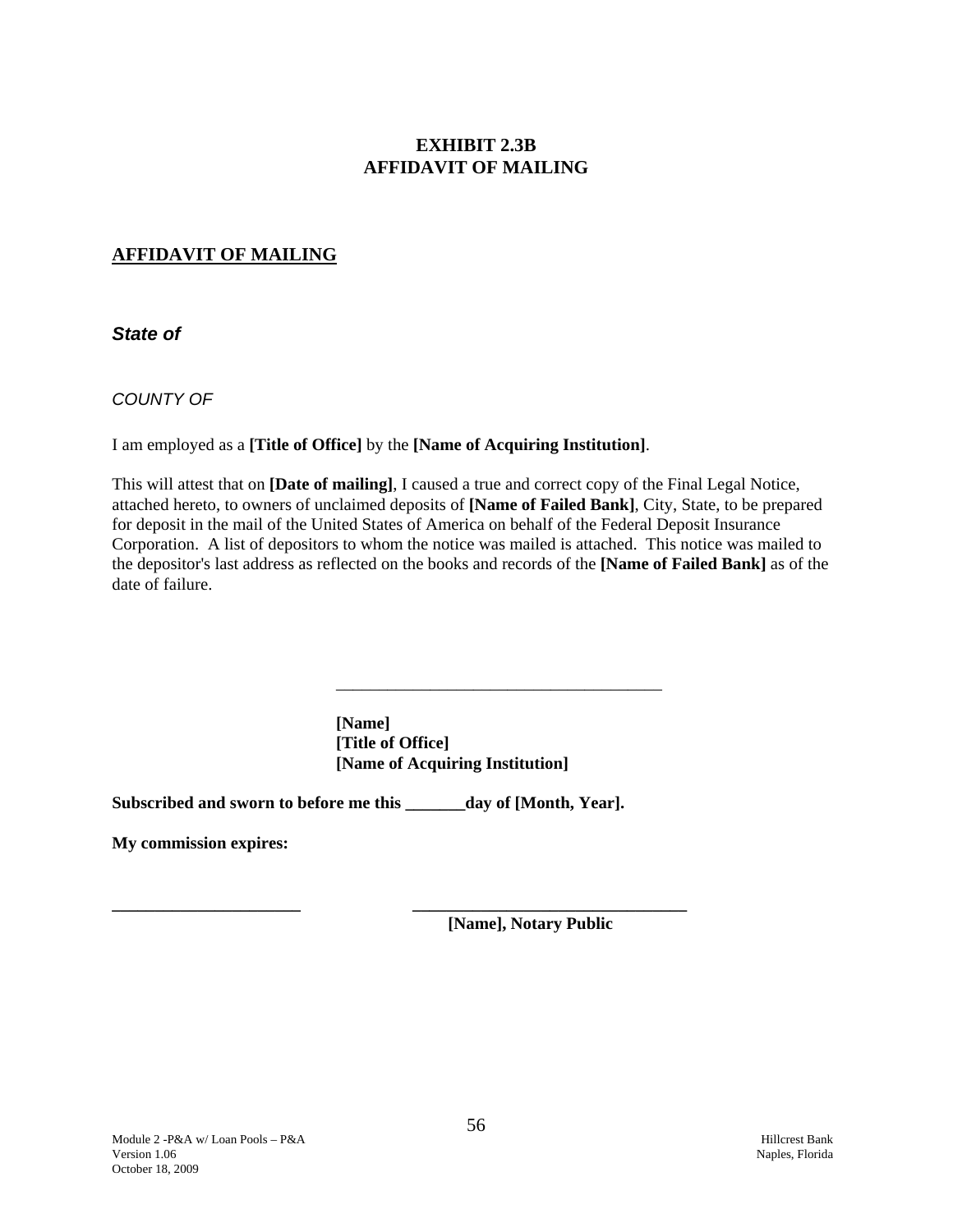## **EXHIBIT 4.13 INTERIM ASSET SERVICING ARRANGEMENT**

<span id="page-61-0"></span>(a) With respect to each asset (or liability) designated from time to time by the Receiver to be serviced by the Assuming Bank pursuant to this Arrangement (such being designated as "Pool Assets"), during the term of this Arrangement, the Assuming Bank shall:

(i) Promptly apply payments received with respect to any Pool Assets;

(ii) Reverse and return insufficient funds checks;

(iii) Pay (A) participation payments to participants in Loans, as and when received; and (B) tax and insurance bills on Pool Assets as they come due, out of escrow funds maintained for purposes;

(iv) Maintain accurate records reflecting (A) the payment history of Pool Assets, with updated information received concerning changes in the address or identity of the obligors and (B) usage of data processing equipment and employee services with respect to servicing duties;

(v) Send billing statements to obligors on Pool Assets to the extent that such statements were sent by the Failed Bank;

(vi) Send notices to obligors who are in default on Loans (in the same manner as the Failed Bank);

(vii) Send to the Receiver, Attn: Managing Liquidator, at the address provided in Section 13.7 of the Agreement, via overnight delivery: (A) on a weekly basis, weekly reports for the Pool Assets, including, without limitation, reports reflecting collections and the trial balances, transaction journals and loan histories for Pool Assets having activity, together with copies of (1) checks received, (2) insufficient funds checks returned, (3) checks for payment to participants or for taxes and insurance, (4) pay-off requests, (5) notices to defaulted obligors, and (6) data processing and employee logs and (B) any other reports, copies or information as may be periodically or from time to time requested;

(viii) Remit on a weekly basis to the Receiver, Attn: Division of Finance, Cashier Unit, Operations, at the address in (vii), via wire transfer to the account designated by the Receiver, all payments received on Pool Assets managed by the Assuming Bank or at such time and place and in such manner as may be directed by the Receiver;

(ix) prepare and timely file all information reports with appropriate tax authorities, and, if required by the Receiver, prepare and file tax returns and pay taxes due on or before the due date, relating to the Pool Assets; and

(x) provide and furnish such other services, operations or functions as may be